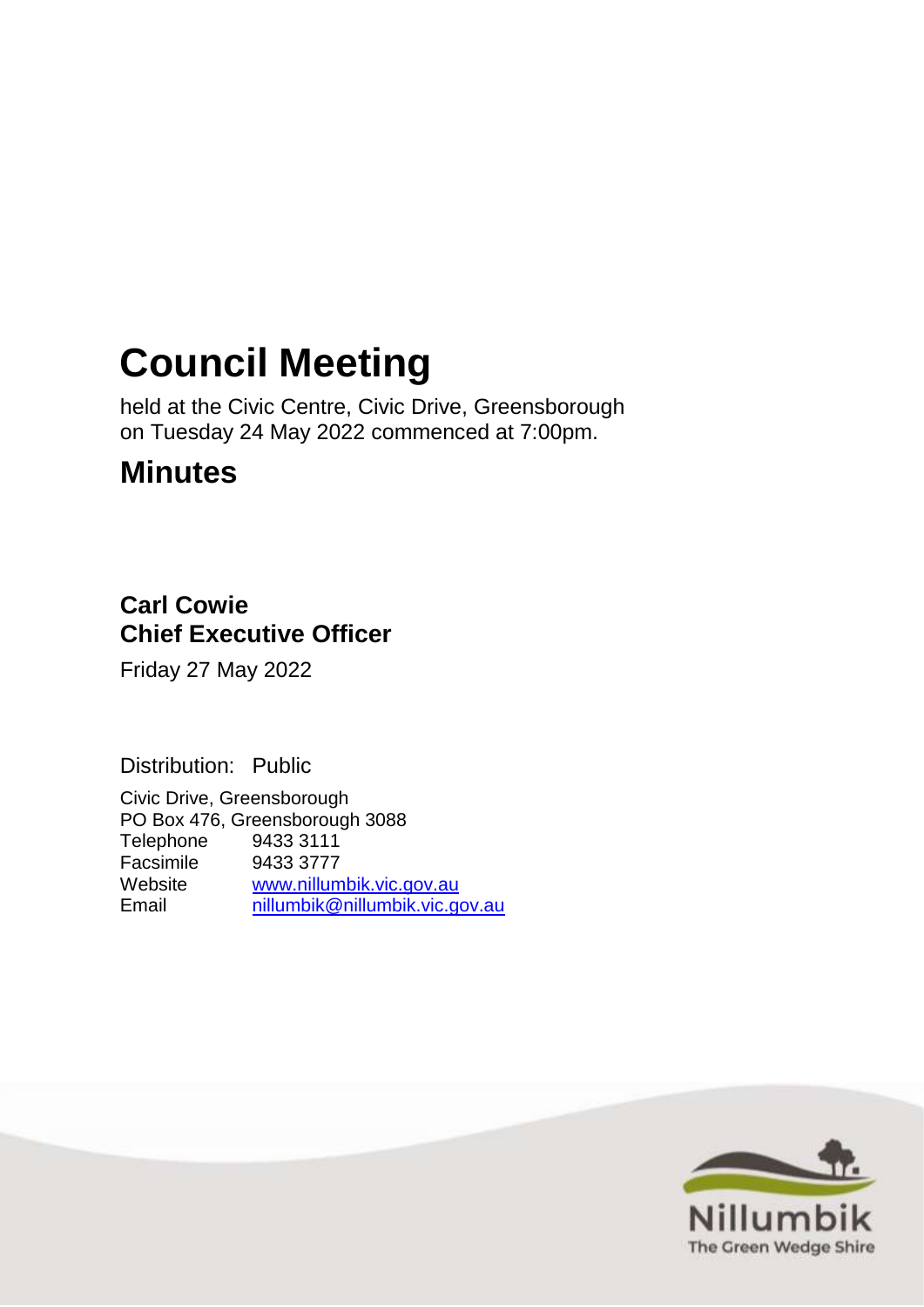### **Nillumbik Shire Council**

| <b>Contents</b> |                                   |                                                                                                                                                                                                                                        |                |
|-----------------|-----------------------------------|----------------------------------------------------------------------------------------------------------------------------------------------------------------------------------------------------------------------------------------|----------------|
| 1.              |                                   | <b>Welcome by the Mayor</b>                                                                                                                                                                                                            | 1              |
| 2.              | <b>Acknowledgement of Country</b> |                                                                                                                                                                                                                                        |                |
| 3.              |                                   | <b>Good Governance Pledge</b>                                                                                                                                                                                                          | 1              |
| 4.              | <b>Prayer</b>                     |                                                                                                                                                                                                                                        | 1              |
| 5.              | <b>Apologies</b>                  |                                                                                                                                                                                                                                        | $\mathbf 2$    |
| 6.              | <b>Presentations</b>              |                                                                                                                                                                                                                                        | $\mathbf{2}$   |
| 7.              |                                   | <b>Confirmation of Minutes</b>                                                                                                                                                                                                         | $\mathbf{2}$   |
| 8.              |                                   | <b>Disclosure of conflicts of interest</b>                                                                                                                                                                                             | $\mathbf{2}$   |
| 9.              | <b>Petitions</b>                  |                                                                                                                                                                                                                                        | $\mathbf{2}$   |
| 10.             |                                   | Questions from the gallery                                                                                                                                                                                                             | $\mathbf{2}$   |
| 11.             |                                   | <b>Reports of Advisory Committees</b>                                                                                                                                                                                                  | 4              |
|                 | AC.004/22                         | Advisory Committee Report - 26 April 2022                                                                                                                                                                                              | $\overline{4}$ |
| 12.             | <b>Officers' reports</b>          |                                                                                                                                                                                                                                        | 6              |
|                 | CM.043/22                         | Adoption of Budget 2022-2023, declaration of Rates and Charges and<br>Council Plan - Annual Action Plan 2022-2023                                                                                                                      | 6              |
|                 | CM.044/22                         | Council Plan Quarterly Performance Report - 2021-2022 - Quarter 3                                                                                                                                                                      | 13             |
|                 | CM.045/22                         | 2022 Annual Community Survey Results                                                                                                                                                                                                   | 15             |
|                 | CM.046/22                         | Draft Municipal Planning Strategy (MPS) Phase 3 Engagement                                                                                                                                                                             | 17             |
|                 | CM.047/22                         | Future of Agriculture in Nillumbik Action Plan                                                                                                                                                                                         | 19             |
| CM.048/22       |                                   | <b>Nillumbik</b><br>Neighbourhood<br>House<br>&<br>Learning<br>Advisory<br>Living<br><b>Committee Endorsement of Terms of Reference</b>                                                                                                | 21             |
| CM.049/22       |                                   | Environment and Sustainability Advisory Committee 2022-2024<br>membership recommendation                                                                                                                                               | 23             |
|                 | CM.050/22                         | Endorsement of Motions to the Municipal Association of Victoria State<br><b>Council Meeting</b>                                                                                                                                        | 27             |
|                 | CM.051/22                         | 67 lot (reduced to 56 lot) subdivision, removal and creation of an<br>easement, removal of native vegetation and buildings and works to<br>construct retaining walls and earthworks at 32-46 and 48-58 Collard<br>Drive, Diamond Creek | 29             |
|                 | CM.052/22                         | Informal Meetings of Councillors Records - 24 May 2022                                                                                                                                                                                 | 45             |
|                 | CM.053/22                         | Tender Report - Contract 2122-059 Loan Borrowings 2021/2022                                                                                                                                                                            | 47             |
|                 | CM.054/22                         | Tender Report - Contract 2021-007 Landfill Environmental Monitoring<br>and Maintenance and Environmental Auditor for Closed Landfill                                                                                                   | 49             |
|                 | CM.055/22                         | Tender Report - Contract 2122-052 Bible Street Traffic Improvements                                                                                                                                                                    |                |
|                 |                                   |                                                                                                                                                                                                                                        | 51             |
| 14.             |                                   | <b>Notices of Motion</b>                                                                                                                                                                                                               | 53             |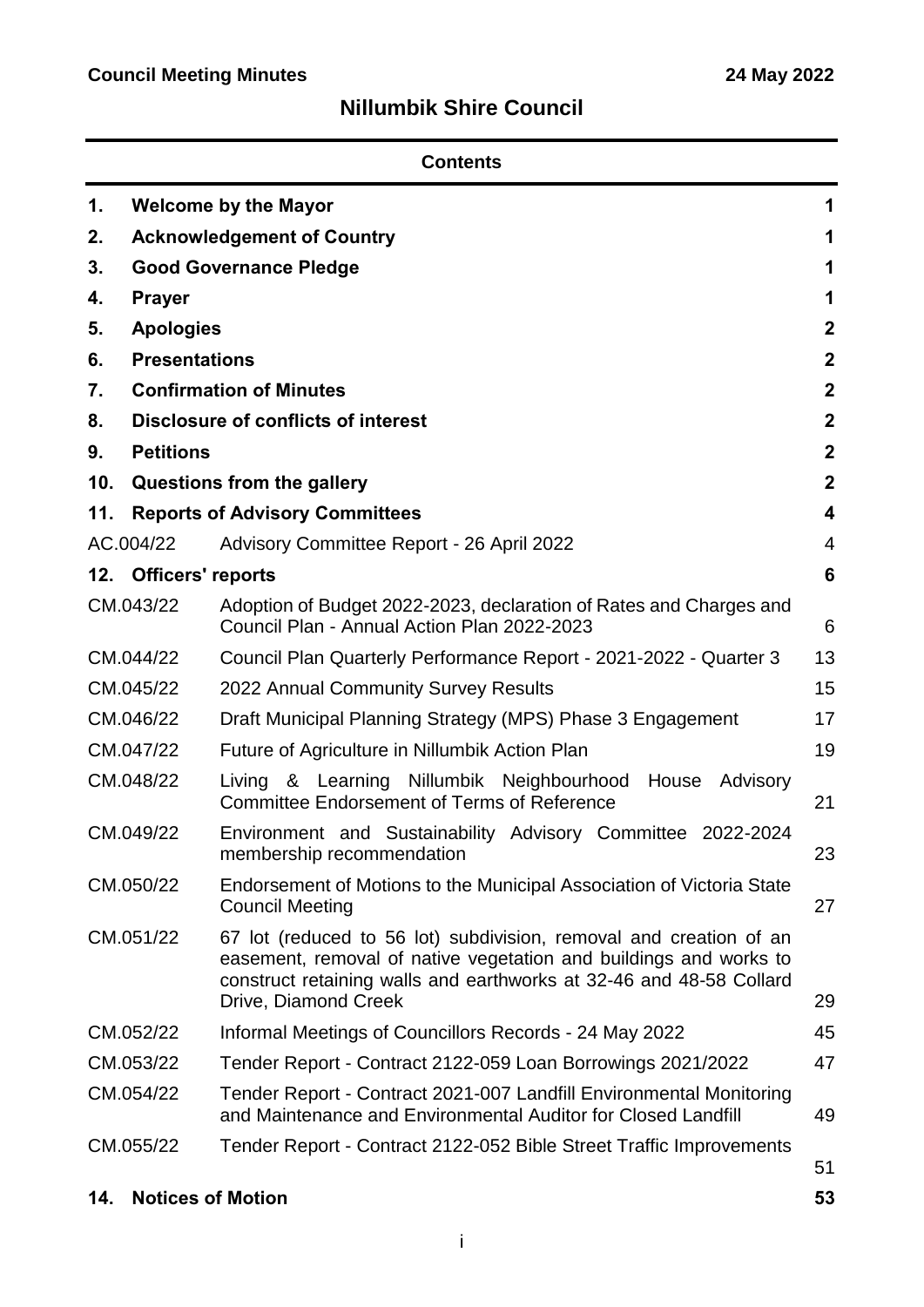| <b>Council Meeting Minutes</b> |                                       | 24 May 2022 |
|--------------------------------|---------------------------------------|-------------|
|                                | 15. Delegates' Reports                | 53          |
|                                | 16. Supplementary and urgent business | 53          |
|                                | 17. Confidential reports              | 53          |
|                                | 18. Close of Meeting                  | 53          |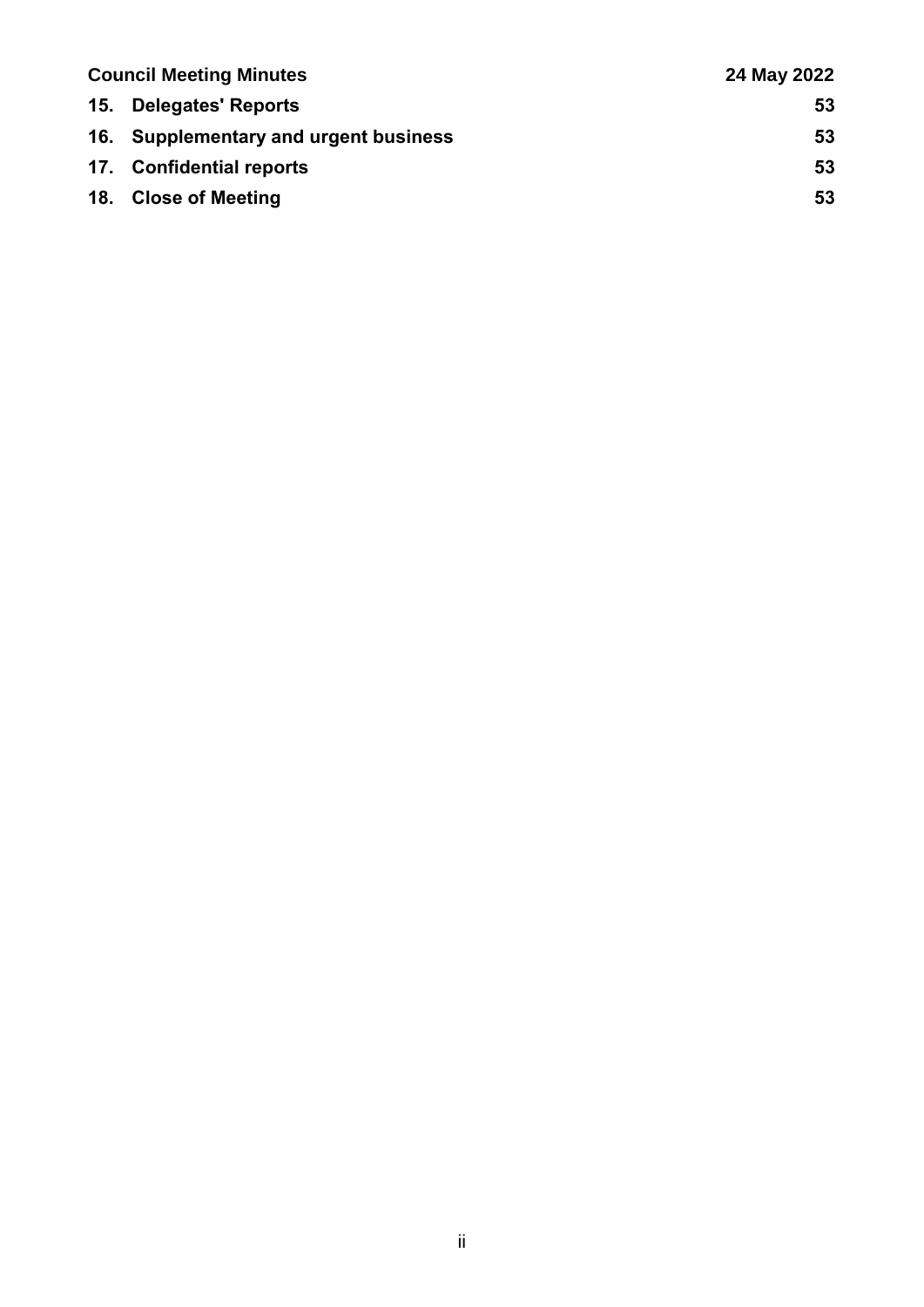### **Nillumbik Shire Council**

#### **Minutes of the Meeting of Nillumbik Shire Council held Tuesday 24 May 2022. The meeting commenced at 7.00pm.**

#### **Councillors present:**

| Cr Frances Eyre            | Swipers Gully Ward (Mayor)    |
|----------------------------|-------------------------------|
| <b>Cr Richard Stockman</b> | <b>Blue Lake Ward</b>         |
| Cr Natalie Duffy           | <b>Edendale Ward</b>          |
| <b>Cr Peter Perkins</b>    | <b>Ellis Ward</b>             |
| Cr Ben Ramcharan           | Sugarloaf Ward (Deputy Mayor) |
| <b>Cr Geoff Paine</b>      | <b>Wingrove Ward</b>          |
|                            |                               |

#### **Officers in attendance:**

| <b>Carl Cowie</b>        | <b>Chief Executive Officer</b>                                   |
|--------------------------|------------------------------------------------------------------|
| Vince Lombardi           | <b>Chief Financial Officer</b>                                   |
| <b>Hjalmar Philipp</b>   | Director Operations and Infrastructure                           |
| Blaga Naumoski           | Executive Manager Governance, Communications and Engagement      |
| <b>Corrienne Nichols</b> | <b>Executive Manager Community Services</b>                      |
| Jeremy Livingston        | <b>Executive Manager Business Transformation and Performance</b> |
| Rosa Zouzoulas           | <b>Executive Manager Planning and Community Safety</b>           |
| Eddie Cheng              | <b>Manager Information Technology</b>                            |
| Leigh Northwood          | <b>Strategic Planning Lead</b>                                   |
| Sally Johnson            | <b>Corporate Information Lead</b>                                |
| Emma Christensen         | <b>Acting Governance Lead</b>                                    |

#### <span id="page-3-0"></span>**1. Welcome by the Mayor**

#### <span id="page-3-1"></span>**2. Acknowledgement of Country**

Acknowledgement of Country was read by the Mayor, Cr Frances Eyre.

#### <span id="page-3-2"></span>**3. Good Governance Pledge**

The Good Governance Pledge was ready by Cr Natalie Duffy.

#### <span id="page-3-3"></span>**4. Prayer**

A prayer was read by Betsy Dere, Chair of the Spiritual Assembly of the Baha'is of Nillumbik.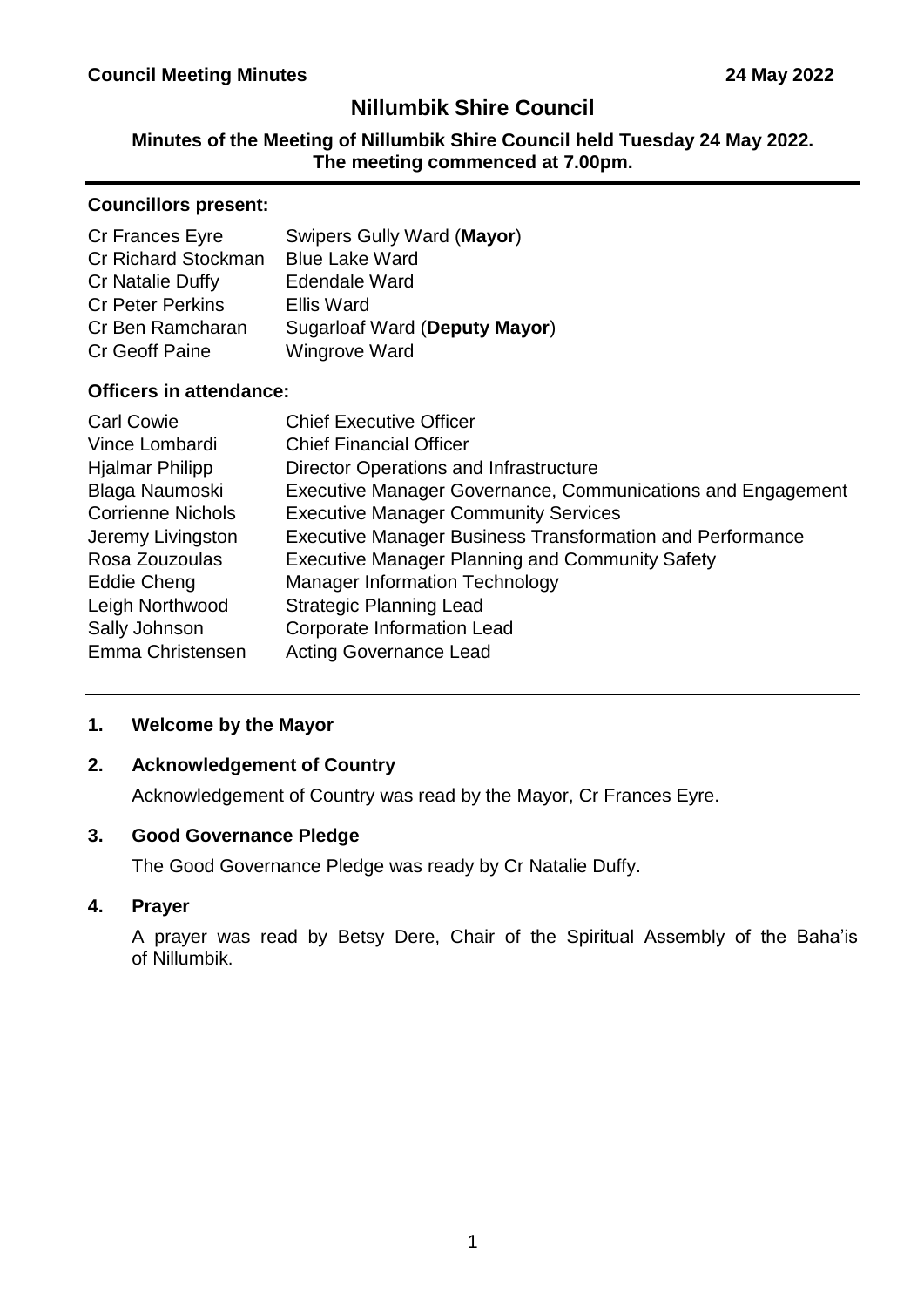#### <span id="page-4-0"></span>**5. Apologies**

An apology for this meeting has been received from Cr Karen Egan.

#### **Council Resolution**

#### **MOVED: Cr Geoff Paine SECONDED: Cr Richard Stockman**

**That** the apology from Cr Karen Egan be noted.

#### **CARRIED UNANIMOUSLY**

<span id="page-4-1"></span>**6. Presentations** 

Nil

#### <span id="page-4-2"></span>**7. Confirmation of Minutes**

Confirmation of the minutes of the Council Meeting held on Tuesday 26 April 2022.

#### **Council Resolution**

#### **MOVED: Cr Richard Stockman SECONDED: Cr Geoff Paine**

**That** Council confirms the minutes of the Council Meeting held on Tuesday 26 April 2022 (**Attachment 1)** subject to the following amendment:

1. The outcome of the vote on item CM.031/22 – Climate Action Plan 2022-2032 on page 19 of the attached Minutes (**Attachment 1)** to read **CARRIED** in lieu of CARRIED UNANIMOUSLY.

#### **CARRIED UNANIMOUSLY**

<span id="page-4-3"></span>**8. Disclosure of conflicts of interest**

Nil

<span id="page-4-4"></span>**9. Petitions** 

Nil

#### <span id="page-4-5"></span>**10. Questions from the gallery**

Carlota Quinlan President of the Eltham Community Action Group has asked the following questions:

#### **Question 1**

All organisations, including councils, will have needed to develop new and flexible arrangements to continue functioning effectively in this new COVID environment, particularly with relation to staffing. With regard to Planning Department staff, both strategic and statutory planners, Eltham Community Action Group asks the following questions.

How many planners, in FTE terms, are employed at Nillumbik, and since December 2019 how many new planners has Nillumbik Shire Council employed, including Full Time, Part Time and temporary planners?

#### **Response 1**

Planning Services has 13 Full Time Equivalent (FTE) statutory planners inclusive of the two coordinators. Since December 2019, 10 planners have been employed at Nillumbik. The Strategic Planning Department has a total of 5.4 FTE (with 1 FTE remaining vacant since January 2022). Since December 2019, 3 new strategic planners and 1 new Urban Designer have been employed at Council.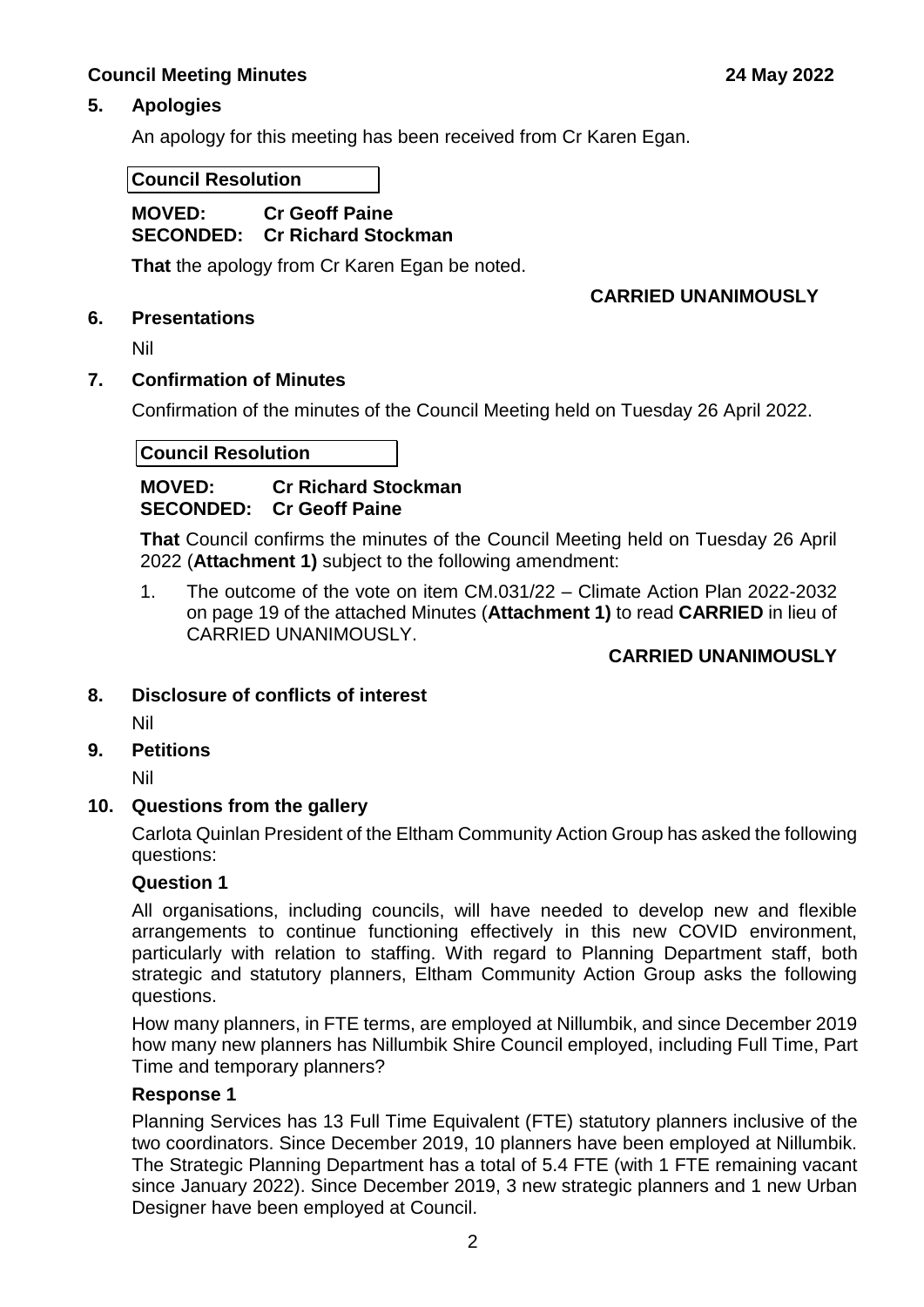#### **Question 2**

Given that new staff will have worked from home because of lockdowns, personal choice and imposed contract requirements, it is possible that some planners may be making decisions without adequate appreciation of the unique characteristics of the area and even without ever having visited the actual review site. Residents are concerned that decisions may be made that are inappropriate for Eltham and Nillumbik.

What forms of induction and mentoring have taken place to ensure that new staff are aware of the different areas within Nillumbik and the cultural and historical reasons for the particular neighbourhood characteristics that distinguish our areas from other Melbourne Local Government areas, including other Green Wedge shires?

#### **Response 2**

All new staff are required to undertake training as part of their induction when commencing their position with Council. This training includes a bus tour of the shire which showcases both the physical green wedge and constructed areas of the Shire. Depending on the position held by staff ongoing training is offered by team members specific to that area which does account for the unique aspects and characteristics of Nillumbik to enable staff to perform their tasks effectively.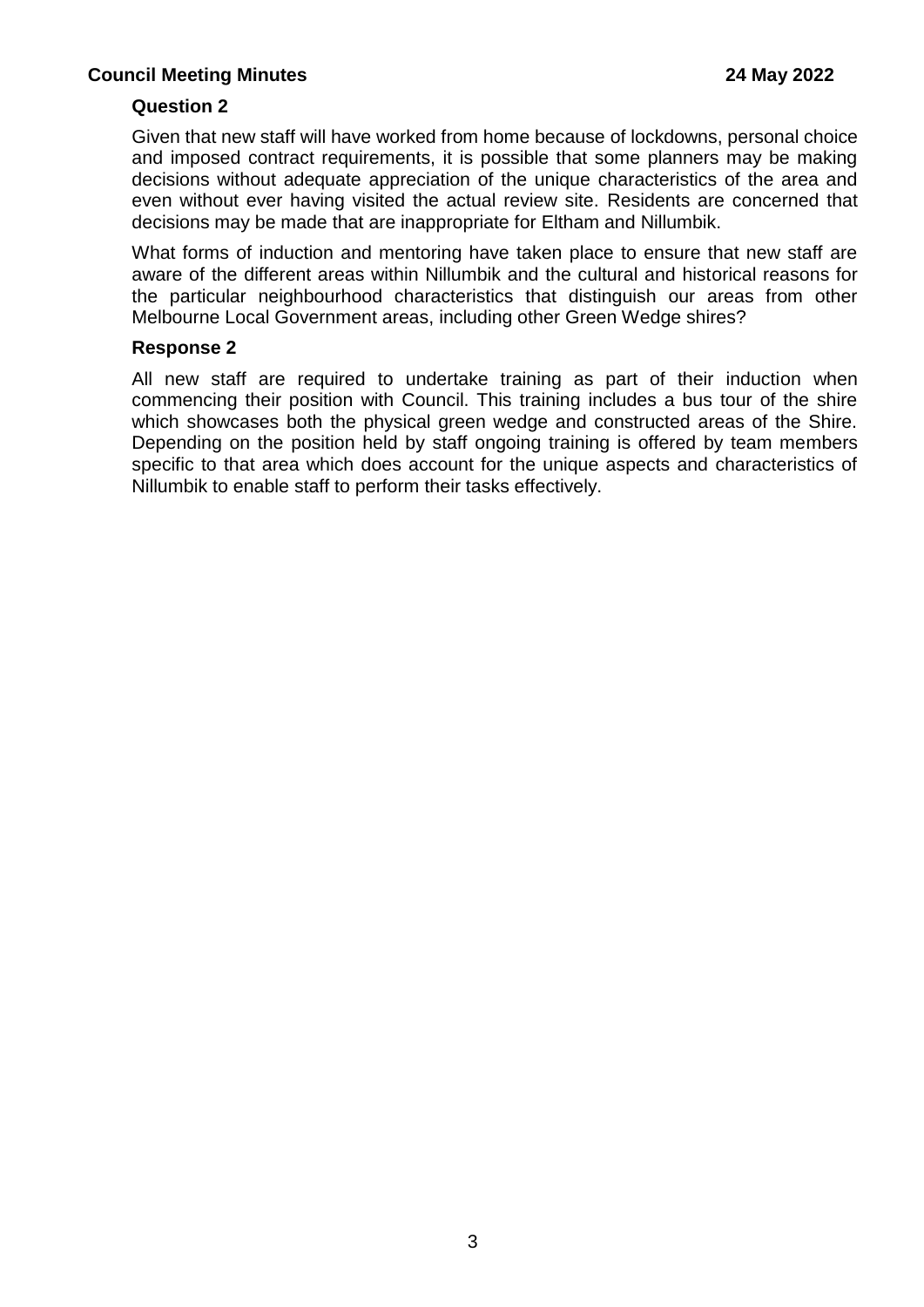<span id="page-6-0"></span>**11. Reports of Advisory Committees**

#### <span id="page-6-1"></span>**AC.004/22 Advisory Committee Report - 26 April 2022**

| <b>Distribution:</b> | <b>Public</b>                                                                         |
|----------------------|---------------------------------------------------------------------------------------|
| Manager:             | <b>Blaga Naumoski, Executive Manager Governance, Communications</b><br>and Engagement |
| <b>Author:</b>       | Katia Croce, Governance Lead                                                          |

#### **Summary**

Council has a range of Advisory Committees which provide a formal mechanism for Council to consult with key stakeholders, seek specialist advice and enable community participation. Although they do not make any formal decisions, they provide valuable advice to Council.

In accordance with Advisory Committee Terms of Reference, the following minutes of Advisory Committee meetings are attached (**Attachment 1**) and presented to Council for noting:

- 1. Inclusion and Access Advisory Committee Meeting held 25 February 2022;
- 2. Positive Ageing Advisory Committee 4 March 2022;
- 3. Positive Ageing Advisory Committee 1 April 2022; and
- 4. Youth Council Formal Advisory Committee 4 April 2022.

#### **Recommendation**

**That** the minutes of the Advisory Committee meetings (**Attachment 1**) reported be noted.

**Motion**

**MOVED: Cr Natalie Duffy SECONDED: Cr Geoff Paine**

**That** Council:

- 1. Notes the minutes of the following Advisory Committee meetings (**Attachment 1**) reported:
	- 1 Inclusion and Access Advisory Committee Meeting held 25 February 2022;
	- 3 Positive Ageing Advisory Committee 1 April 2022; and
	- 4 Youth Council Formal Advisory Committee 4 April 2022.
- 2. Notes the minutes of the Positive Ageing Advisory Committee meeting held 4 March 2022 referenced in (**Attachment 1**), with amendments to Chair, Attendees, Apologies, amendment to mover and seconder of the minutes and amendments to items discussed, items discussed at Round Table, and to Actions in items 7 and 9.
- 3. Requests Officers to update **Attachment 1** on the public website accordingly.

THE MOTION WAS PUT TO THE VOTE AND CARRIED AND BECAME THE COUNCIL RESOLUTION AS FOLLOWS: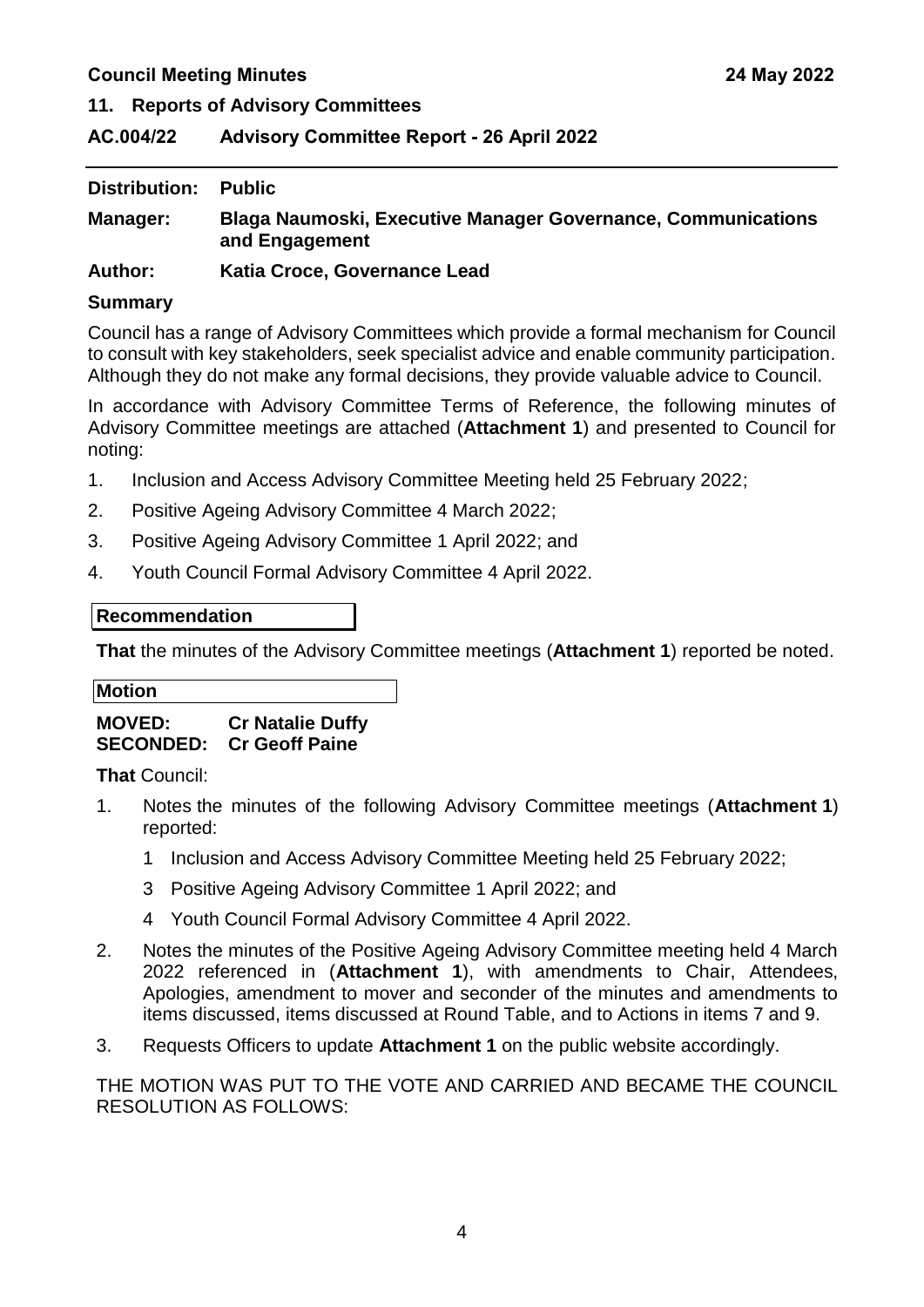#### **11. Reports of Advisory Committees**

#### **AC.004/22 Advisory Committee Report - 26 April 2022**

#### **Council Resolution**

| <b>MOVED:</b>    | <b>Cr Natalie Duffy</b> |
|------------------|-------------------------|
| <b>SECONDED:</b> | <b>Cr Geoff Paine</b>   |

**That** Council:

- 1. Notes the minutes of the following Advisory Committee meetings (**Attachment 1**) reported:
	- 1 Inclusion and Access Advisory Committee Meeting held 25 February 2022;
	- 3 Positive Ageing Advisory Committee 1 April 2022; and
	- 4 Youth Council Formal Advisory Committee 4 April 2022.
- 2. Notes the minutes of the Positive Ageing Advisory Committee meeting held 4 March 2022 referenced in (**Attachment 1**), with amendments to Chair, Attendees, Apologies, amendment to mover and seconder of the minutes and amendments to items discussed, items discussed at Round Table, and to Actions in items 7 and 9.
- 3. Requests Officers to update **Attachment 1** on the public website accordingly.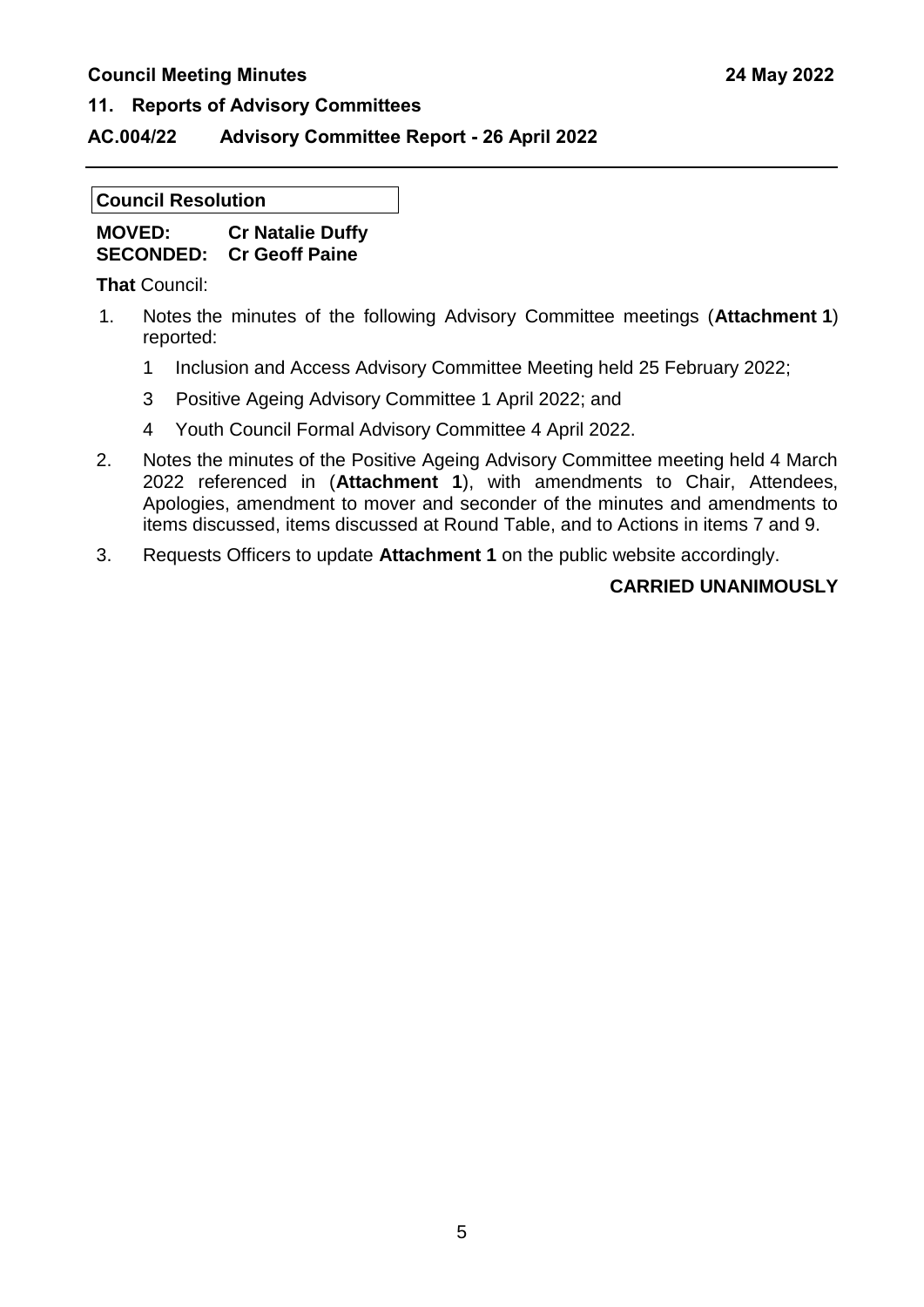<span id="page-8-0"></span>**12. Officers' reports**

<span id="page-8-1"></span>

| CM.043/22 | Adoption of Budget 2022-2023, declaration of Rates and Charges and |
|-----------|--------------------------------------------------------------------|
|           | <b>Council Plan - Annual Action Plan 2022-2023</b>                 |

| Distribution:   | <b>Public</b>                                                                          |
|-----------------|----------------------------------------------------------------------------------------|
| <b>Manager:</b> | Vince Lombardi, Chief Financial Officer                                                |
| <b>Author:</b>  | Melika Sukunda, Finance Manager                                                        |
|                 | Jeremy Livingston, Executive Manager Business Transformation and<br><b>Performance</b> |

#### **Summary**

This report recommends that Council formally adopts the annual Budget, declare the rates and charges for the 2022-2023 financial year and adopts the (Council Plan) Annual Action Plan for 2022-2023.

Council commenced preparation of the 2022-2023 Budget in late 2021 in order to meet all legislative requirements.

The draft Budget was exhibited and the community invited to comment. Written submissions were received and considered by a meeting of the Planning and Consultation Committee on 10 May 2022.

#### **Rates and charges for 2022-2023**

The 2022-2023 Budget has been prepared in compliance with the rate capping legislation introduced by the Victorian Government.

The draft Budget proposes a 1.75 percent increase in rates per property, the maximum allowable set by the Minister under the Fair Go Rates System.

#### **Capital Works**

The Budget proposes a number of significant capital works projects that have been identified through planning and community consultation.

A full list of capital works projects is included in the draft Budget document (**Attachment 1**).

#### **Policy, planning and services initiatives**

The Budget also includes resources for a range of initiatives regarding policy, planning and services.

#### **Strategic Resource Plan**

The Strategic Resource Plan has also been reviewed and updated.

The Strategic Resource Plan shows that Council can maintain a balanced Budget within the rate cap, provided that the assumptions in the Plan are met.

#### **Council Plan - Annual Action Plan 2022-2023**

The action plan comprises 46 key actions which will support the second year delivery of the Council Plan 2021-2025. The Annual Action Plan has been developed in line with the annual budget process.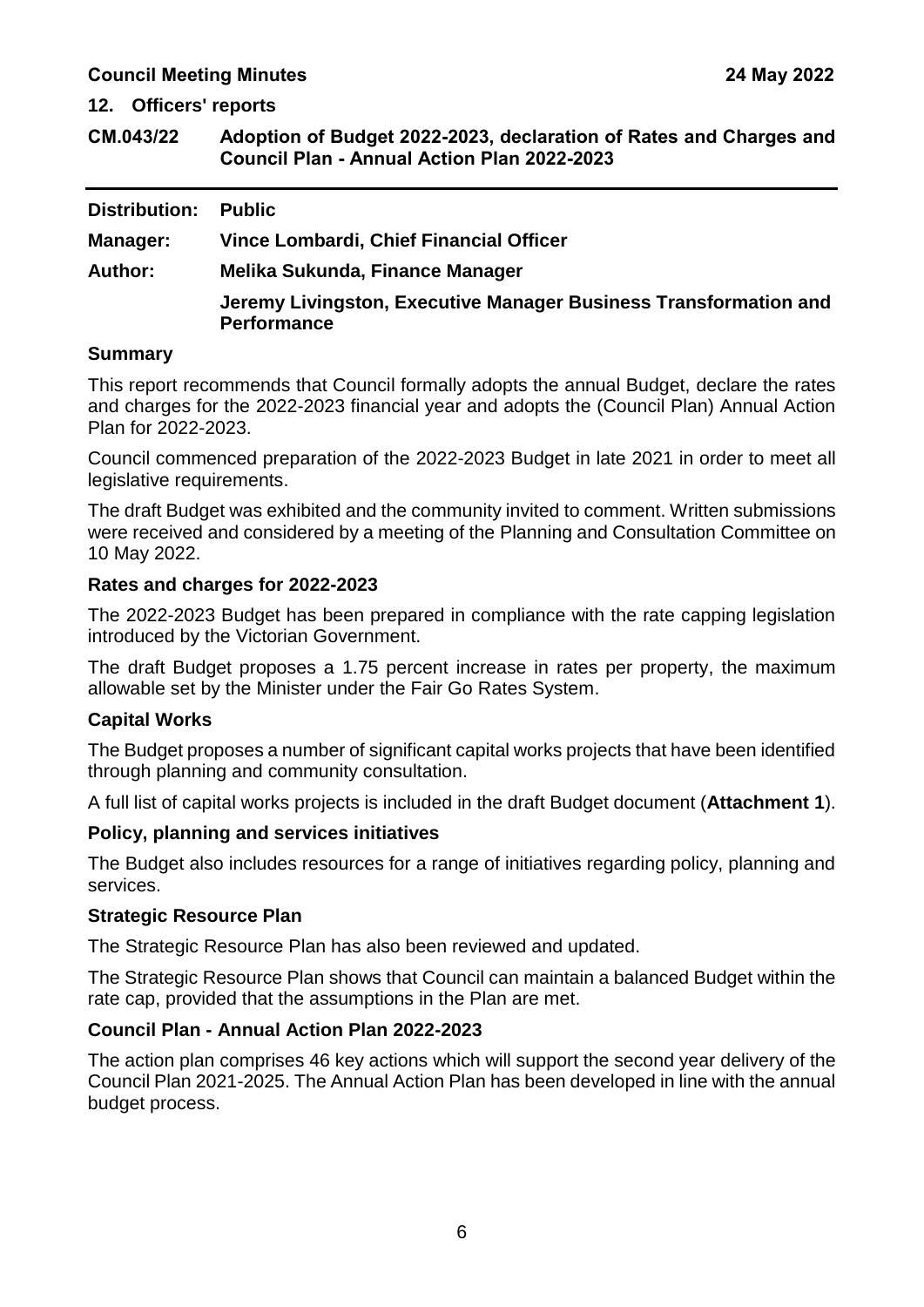#### **CM.043/22 Adoption of Budget 2022-2023, declaration of Rates and Charges and Council Plan - Annual Action Plan 2022-2023**

#### **Council Resolution**

#### **MOVED: Cr Ben Ramcharan SECONDED: Cr Geoff Paine**

**That** Council having advertised the Proposed Annual Budget 2022-2023 and having considered all submissions received in respect of such Budget resolves:

- 1. To adopt as presented the 2022-2023 Budget **(Attachment 1).**
- 2. To authorise the Chief Executive Officer to submit a copy of the adopted Budget to the Minister for Local Government.
- 3. The amount of rates and charges intended to be raised are:
	- a) An amount of \$73.364,755 million (or such greater amount as is lawfully levied as a consequence of this recommendation being adopted) be declared as the amount which Council intends to raise by general rates and annual service charge (described later in this recommendation). The amount declared is calculated as follows:

General Rates \$60,196,396 Annual Service Charge \$13,167,359

General Rates

- 4. That general rates be declared in respect of the 2022-2023 Financial Year.
- 5. That it be further declared that the general rates be raised by the application of differential rates.
- 6. That a differential rate be respectively declared for rateable land having the respective characteristics specified below, which characteristics will form the criteria for each differential rate so declared.
	- I. Farm Land

Any land which is 'farm land' within the meaning of section 2(1) of the *Valuation of Land Act 1960*.

II. Commercial/Industrial Land

Any land which is used or adapted to be used primarily for commercial or industrial purposes.

III. Vacant Land – General Residential / Activity Centre Zone / Neighbourhood Residential Zone and Specified Low Density Residential Zones.

Any land located in a General Residential / Activity Centre Zone / Neighbourhood Residential Zone, or in the Low Density Residential Zone (LDRZ) to which DPO4 applies, on which no habitable dwelling is erected.

IV. Other Land

Any land which is not: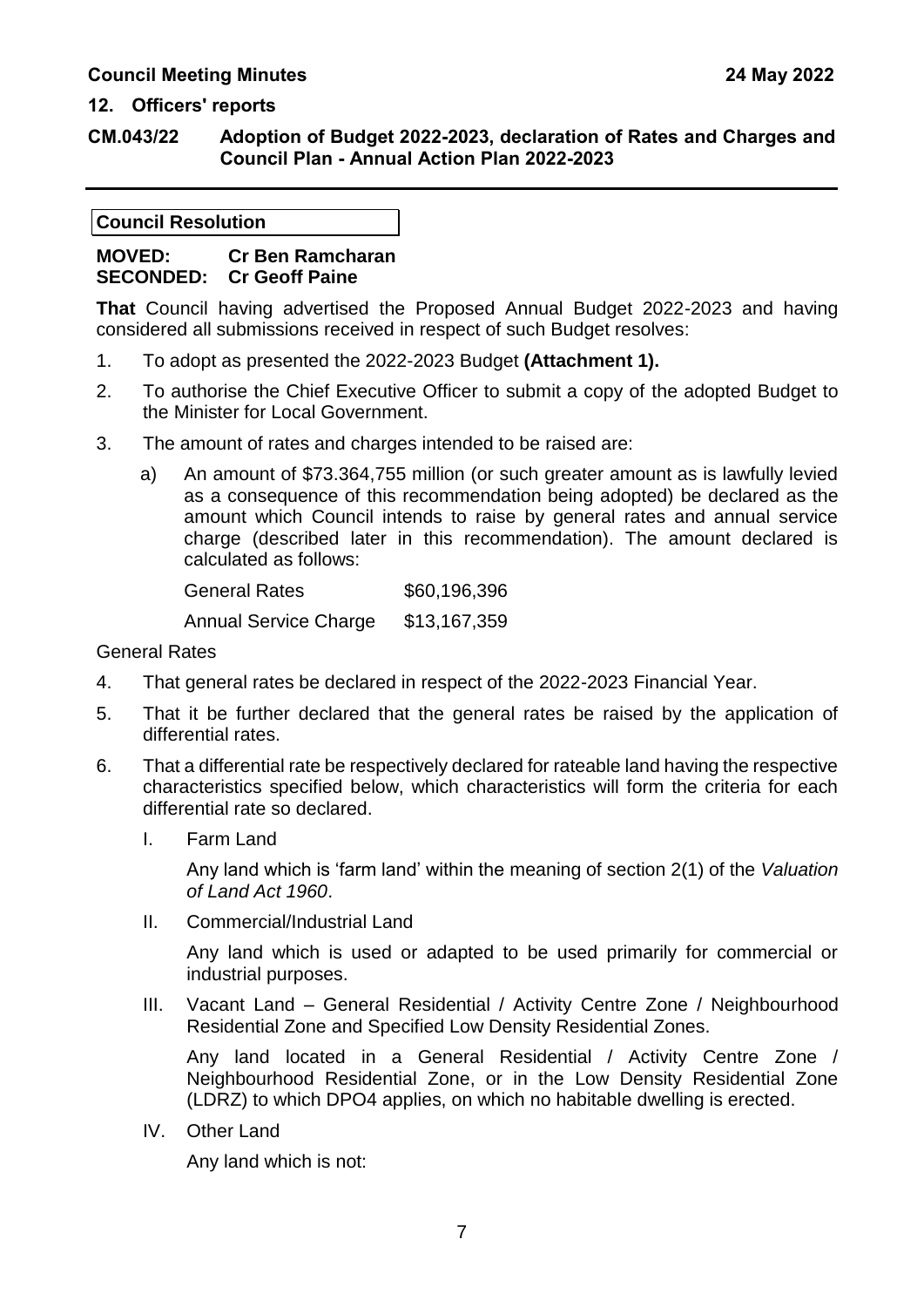#### **CM.043/22 Adoption of Budget 2022-2023, declaration of Rates and Charges and Council Plan - Annual Action Plan 2022-2023**

- Farm Land
- Commercial/Industrial Land or
- Vacant Land General Residential / Activity Centre Zone / Neighbourhood Residential Zone and Specified Low Density Residential Zones.
- 7. That the quantum of rates payable in respect of each rateable land will be determined by multiplying the Capital Improved Value of such land (categorised by the characteristics described in point 6. above) by the relevant rates indicated in the following table:

| Category                                                                                                                                                                  | <b>Rate in Dollar</b>                                                     |
|---------------------------------------------------------------------------------------------------------------------------------------------------------------------------|---------------------------------------------------------------------------|
| Farm Land                                                                                                                                                                 | 0.002075 (or 0.2075 cents in the dollar of<br>Capital Improved Value)     |
| Commercial / Industrial Land                                                                                                                                              | 0.002832 (or 0.2832 cents in the dollar of<br>Capital Improved Value)     |
| Vacant land - General<br><b>Residential / Activity Centre</b><br>Zone / Neighbourhood<br>Residential Zone and<br><b>Specified Low Density</b><br><b>Residential Zones</b> | 0.003662 (or 0.3662 cents in the dollar of<br>Capital Improved Value)     |
| General Rate / Other Land                                                                                                                                                 | $0.002441$ (or $0.2441$ cents in the dollar of<br>Capital Improved Value) |

- 8. That it be recorded that Council considers that each differential rate will contribute to the equitable and efficient carrying out of Council functions, and that the:
	- I. respective objectives, uses and levels of each differential rate be those specified in section 4.1.1 of the draft Budget document (**Attachment 1**).
	- II. respective types or classes of land which are subject to each differential rate be those defined in part 7. above.
- 9. That it be confirmed that no amount is fixed as the minimum amount payable by way of general rate in respect of each rateable land within the municipal district.
- 10. That in accordance with section 4(4) of the *Cultural and Recreational Lands Act 1963*, the amount of rates payable in respect of each of the rateable lands to which that Act applies be determined by multiplying the Capital Improved Value of that rateable land by 0.000952 (or 0.0952 cents in the dollar of Capital Improved Value).

Annual Service Charge

11. That an annual service charge be declared in respect of the 2022-2023 Financial Year.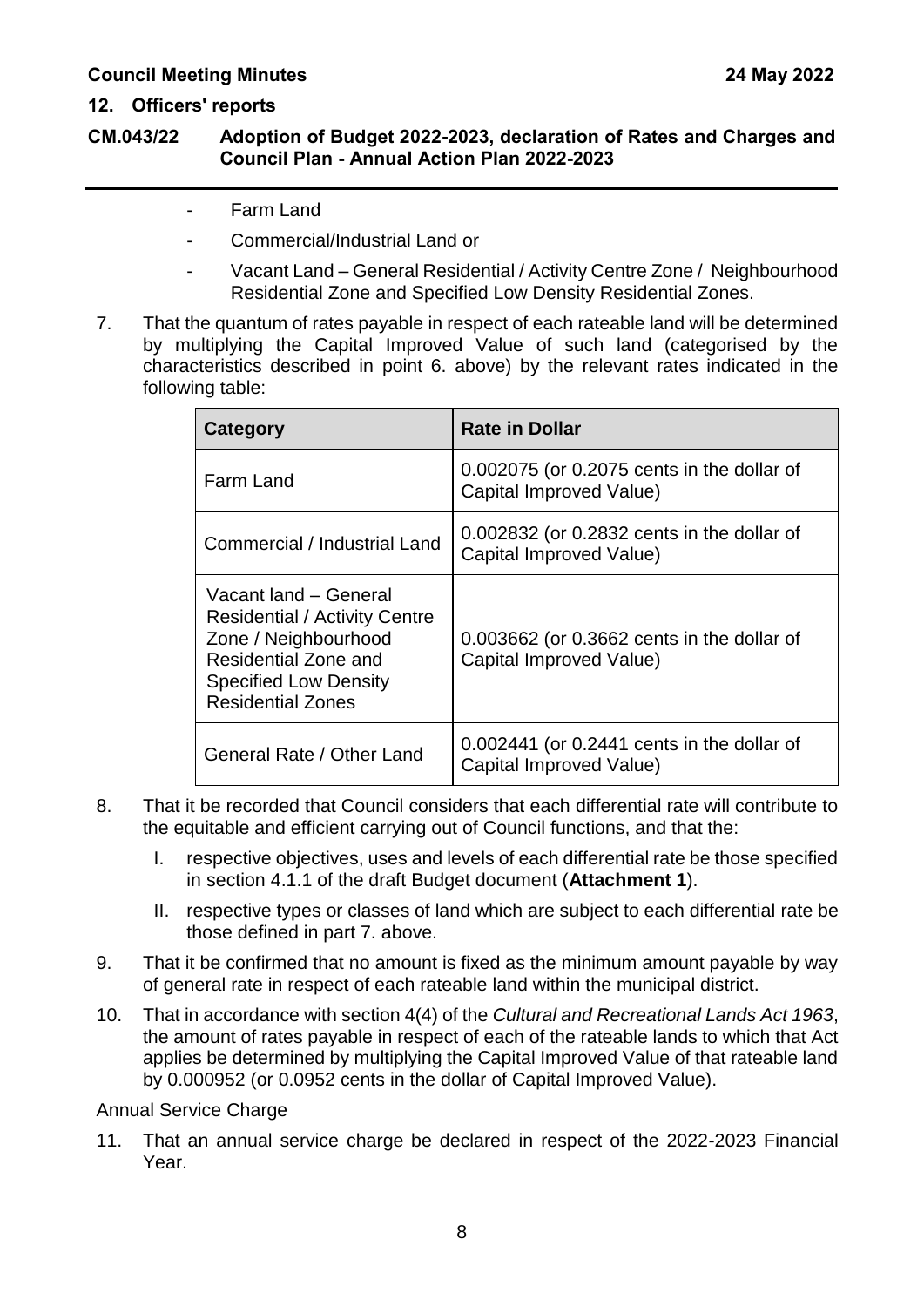#### **12. Officers' reports**

#### **CM.043/22 Adoption of Budget 2022-2023, declaration of Rates and Charges and Council Plan - Annual Action Plan 2022-2023**

- 12. That the annual service charge be declared for the collection and disposal of residential refuse and other waste.
- 13 That except in the case of elderly persons units, the amount of the annual service charge so declared is dependent upon the option chosen by the owner of the land.

The options are:

Option 1: \$582.73 per service in respect of the following three bins:

- 120 litre green waste bin
- 240 litre recycling bin
- 120 litre landfill bin.

Option 2: \$466.18 per service in respect of the following three bins:

- 120 litre green waste bin
- 240 litre recycling bin
- 80 litre landfill bin.

Option 3: \$815.82 per service in respect of the following four bins:

- 120 litre green waste bin
- 240 litre recycling bin
- 2 x 120 litre landfill bins.

Option 4: \$641.00 per service in respect of the following three bins:

- 120 litre green waste bin
- 240 litre recycling bin
- 140 litre landfill bin.

Option 5: \$1,048.91 per service in respect of the following three bins:

- 120 litre green waste bin
- 240 litre recycling bin
- 120 litre landfill bin weekly collection.
- 14. That the amount of the annual service charge so declared in respect of elderly persons units, being units occupied by elderly persons or persons with a disability where the applicable form of declaration has been received by Council, is \$145.68.
- 15. That for each rateable land or non-rateable land in respect of which an annual service charge may be levied, the annual service charge will apply irrespective of whether the owner or occupier of the land avails himself, herself or itself of the service.
- 16. That the annual service charge is not declared in respect of, and is not be levied on, any land on which no habitable dwelling is erected.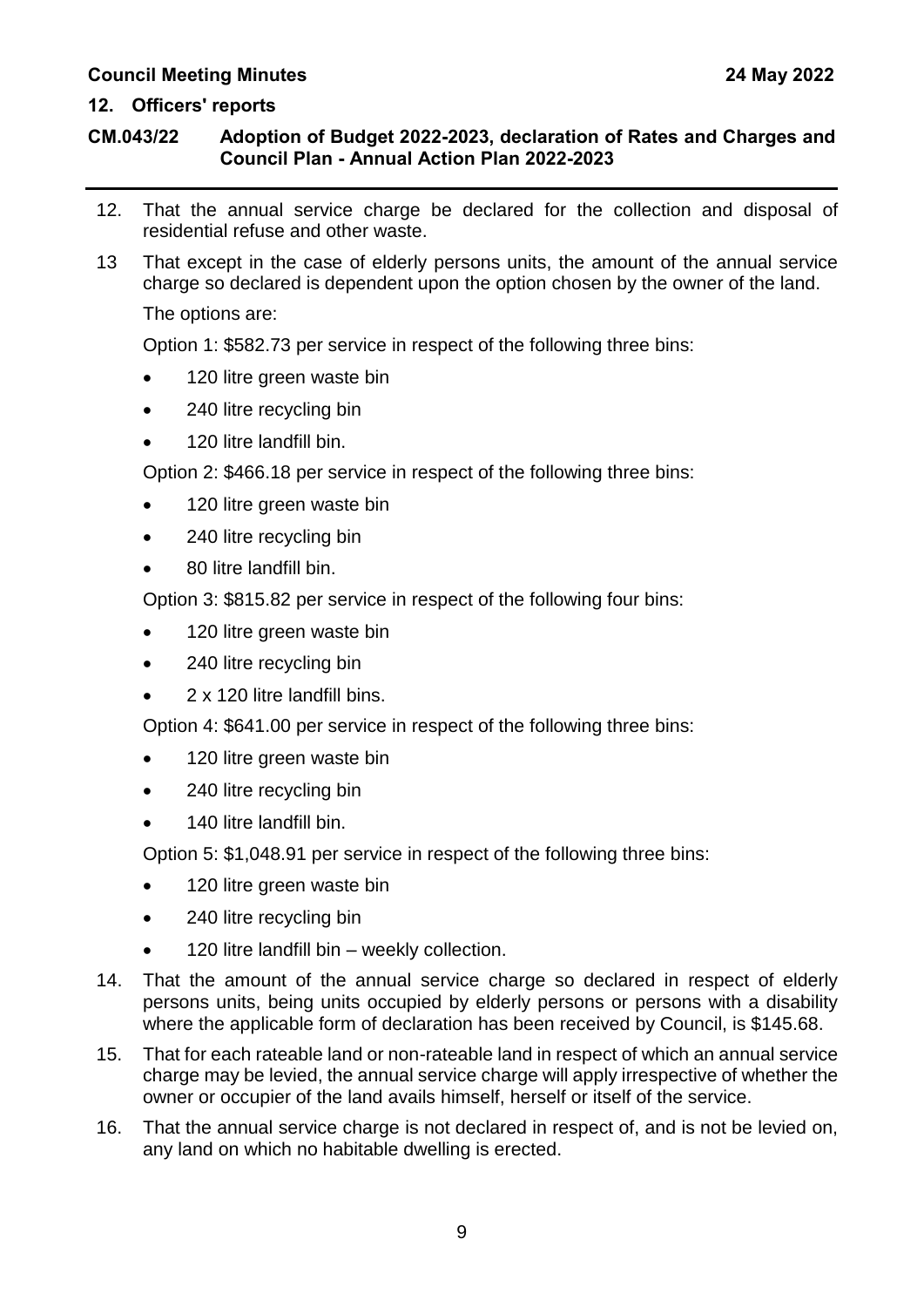#### **CM.043/22 Adoption of Budget 2022-2023, declaration of Rates and Charges and Council Plan - Annual Action Plan 2022-2023**

Rebates – Sustainable Agricultural Land

- 17 That it be recorded that subject to point 6. of this recommendation, Council may grant a rebate to each owner (or, where applicable, occupier) of land which:
	- i) is not less than 30 hectares in area.
	- ii) is otherwise 'farm land' under section 2(1) of the *Valuation of Land Act 1960*.
- 18 That the rebate be granted to:
	- i) assist the proper development of the municipal district.
	- ii) preserve places within the municipal district which are of environmental interest.
	- iii) restore or maintain places of environmental importance within the municipal district.
	- iv) more generally achieve the objectives outlined in the Sustainable Agricultural Rebate (SAR) Guidelines.
- 19. That the grant of the rebate be:
	- i) subject to the criteria detailed in the SAR Guidelines.
	- ii) set at a level based on the following two components:
		- Component A a single fixed amount of \$100 per eligible property (or per single aggregate of 'continuous' properties, as defined in section 13 DC (6) of the *Valuation of Land Act 1960*).
		- Component B \$15 per hectare of 'productive agricultural land' across each eligible property. The area of productive agricultural land is calculated for each property by subtracting the apparent area of bushland and domestic use from the total property area. Landowners will be given a single opportunity to challenge this area calculation, after which that figure will be set and documented within the relevant Property Management Plan. Any future change in bushland area will not change the set figure for productive agricultural land.
	- iii) subject to development of an approved Property Management Plan (PMP) for each eligible property. The development of a PMP will replace the need for an annual SAR application form, yet each Plan must satisfy the following conditions:
		- PMP Condition A The PMP must be submitted for approval to the Environment Department of Council. The approval date for each ratified PMP will be noted and a copy of the document will be retained for Council records.
		- PMP Condition B A separate PMP will be required for each property or aggregate of properties where the owner receives the \$100 fixed payment component of the SAR.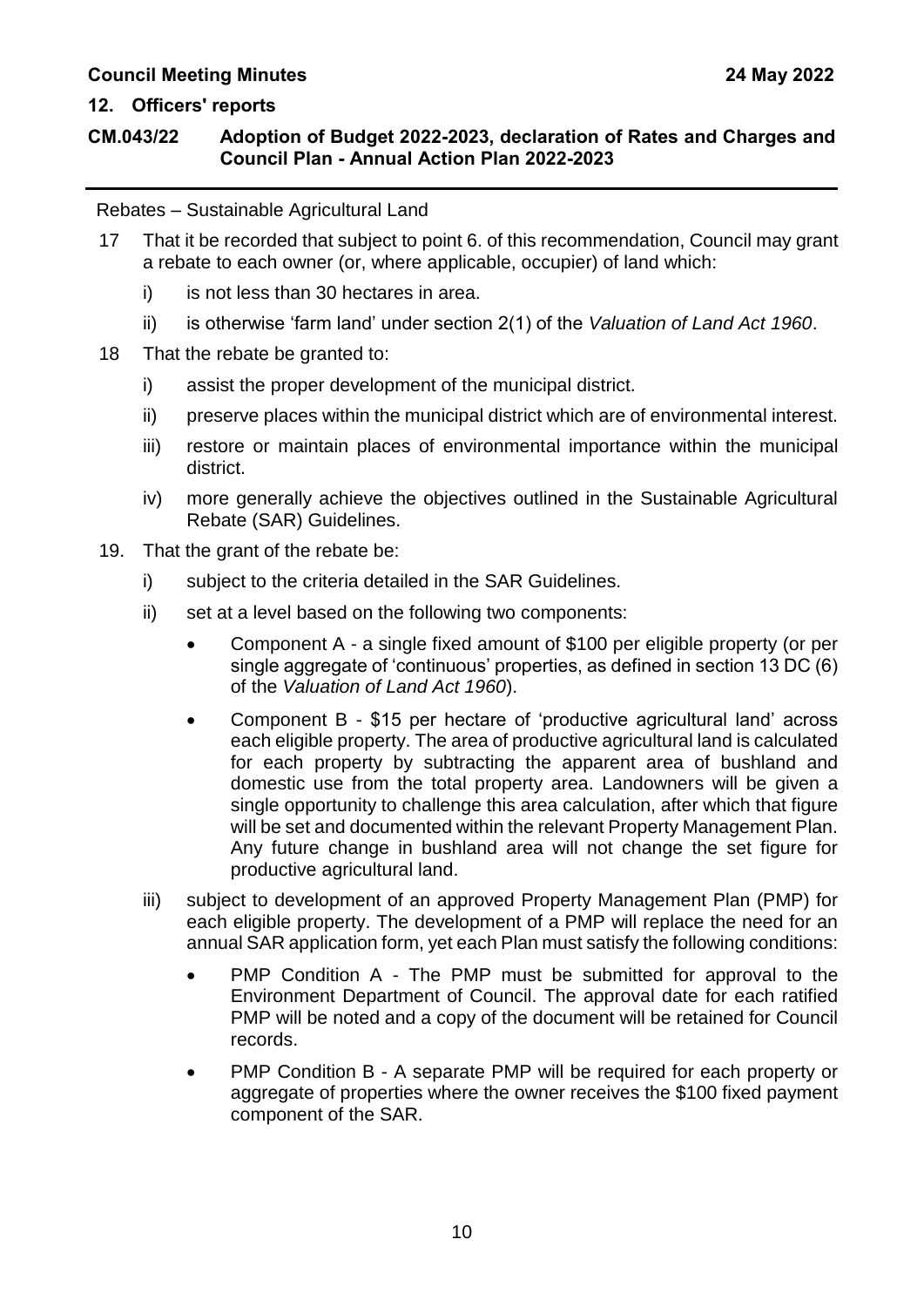#### **CM.043/22 Adoption of Budget 2022-2023, declaration of Rates and Charges and Council Plan - Annual Action Plan 2022-2023**

- PMP Condition C Landowners who have previously received the SAR must return their PMP by the date indicated in correspondence that has been sent to the recipient (further detail regarding this point can be obtained from the Sustainability and Environment Unit of Council).
- PMP Condition D All SAR applicants who have not previously received the SAR will require an approved PMP prior to being eligible for the rebate.
- PMP Condition E All PMPs will need to be revised by the owner and submitted for re-approval every four years (approximately). Council's Environment Team will notify landholders when PMP revision is required and will allow ample time and assistance to facilitate this process.

#### Payment:

- 20. That in accordance with section 167 of the *Local Government Act 1989*, Council determines that rates and charges may be paid by four equal quarterly instalments due on:
	- 30 September 2022
	- 30 November 2022
	- 28 February 2023
	- 31 May 2023.

Consequential further actions:

- 21 That the Finance Manager be authorised to levy and recover the general rates and annual service charge in accordance with the *Local Government Act 1989 and the Local Government Act 2020*.
- 22. That pursuant to section 172(1) of the *Local Government Act 1989*, Council records that it will require the payment of interest on any amounts of rates and charges which have not been paid by the date specified under section 167 of the said Act for their payment.
- 23. To authorise the Finance Manager to write to all those who have made a submission on the 2022-2023 Budget, thanking them for their input and advising them of Council's decision and reasons for the decision.
- 24. To adopt the Annual Action Plan 2022-2023 (**Attachment 2**), including its 46 actions which will support the second year delivery of the Council Plan 2021-2025, and receives quarterly updates on the progress of this plan.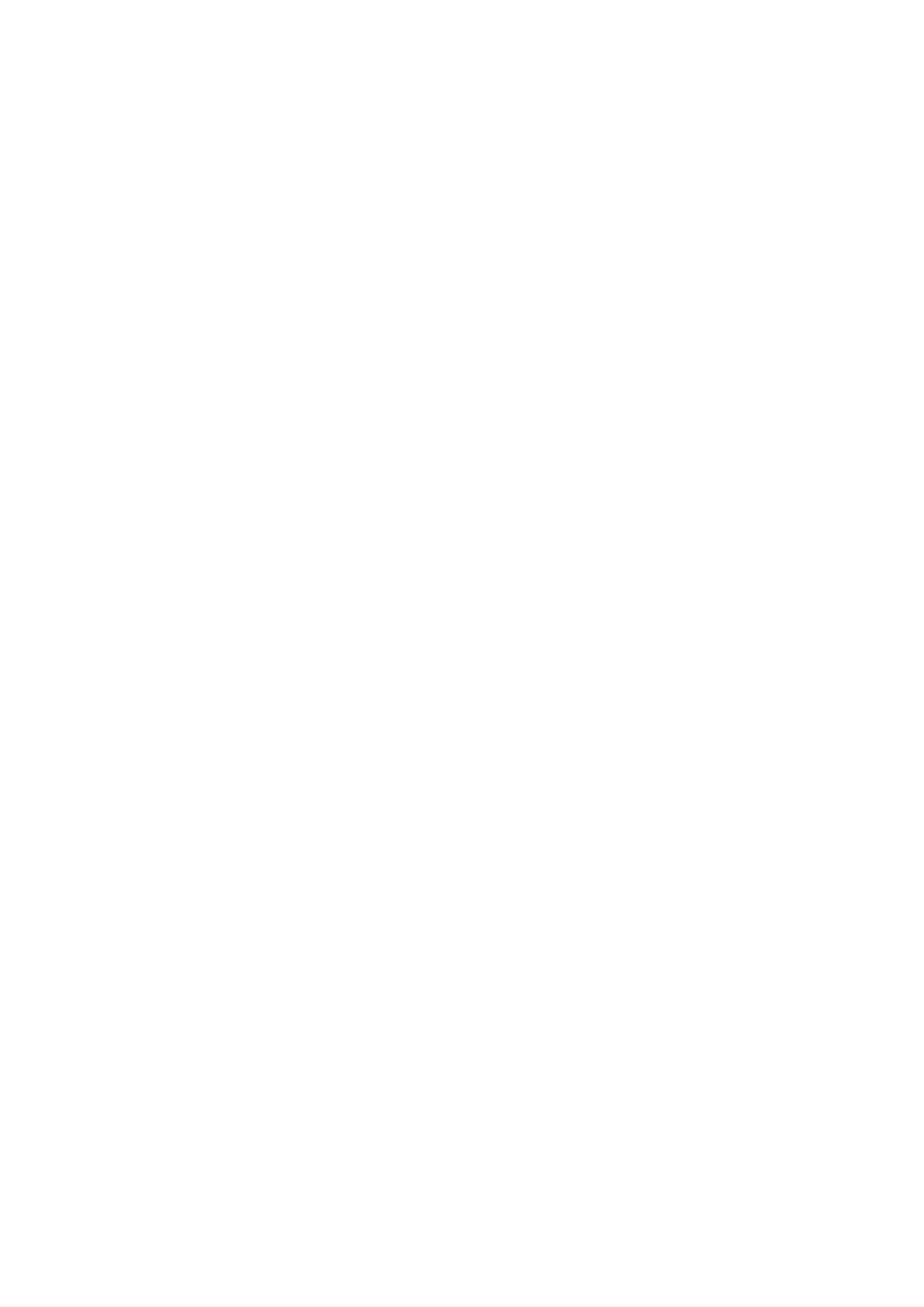<span id="page-15-0"></span>**CM.044/22 Council Plan Quarterly Performance Report - 2021-2022 - Quarter 3**

| <b>Distribution:</b> | Public                                                                                 |
|----------------------|----------------------------------------------------------------------------------------|
| Manager:             | Jeremy Livingston, Executive Manager Business Transformation and<br><b>Performance</b> |
| <b>Author:</b>       | James Hartigan, Business Performance Analyst                                           |

#### **Summary**

The purpose of this report is to present the Council Plan Quarterly Performance Report (**Attachment 1**) for noting. These reporting updates are received by Council on a quarterly basis to demonstrate in a practicable and tangible way how the Council Plan 2021-2025 is being delivered to the community.

The Council Plan Quarterly Performance Report provides the third update on delivery progress and performance of the 2021-2022 Annual Action Plan actions, which align to delivery of the first year of the Council Plan 2021-2025.

Of the 23 actions in the 2021-2022 Annual Action Plan designated for quarterly reporting, 20 actions are currently 'on track', two actions have been completed and one is experiencing minor issues.

The overall position reflected in the report suggests that Council continues to make a solid start in delivering on key actions of the Council Plan and significant outcomes for the community.

All 54 actions identified in the Annual Action Plan 2021-2022 will have final updates provided in the corresponding report for the fourth quarter. This will also be published in the Annual Report 2021-2022 when presented to the community later in 2022.

**Council Resolution**

#### **MOVED: Cr Peter Perkins SECONDED: Cr Ben Ramcharan**

**That** Council notes and receives the Council Plan Quarterly Performance Report (**Attachment 1**) for the third quarter of 2021-2022.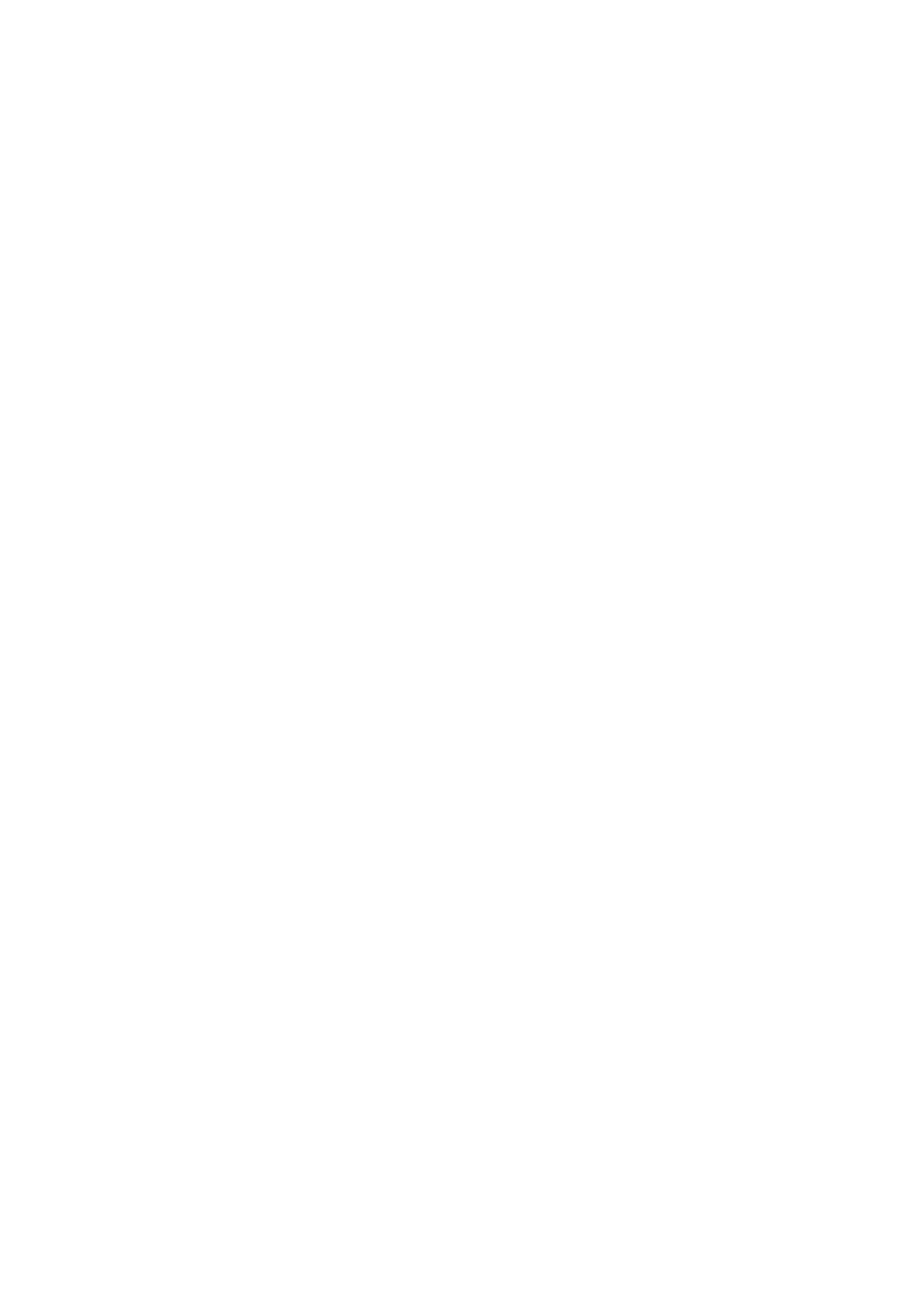### <span id="page-17-0"></span>**CM.045/22 2022 Annual Community Survey Results**

| <b>Distribution: Public</b> |                                                                                        |
|-----------------------------|----------------------------------------------------------------------------------------|
| <b>Manager:</b>             | Jeremy Livingston, Executive Manager Business Transformation and<br><b>Performance</b> |

#### **Author: James Hartigan, Business Performance Analyst**

#### **Summary**

The results of the 2022 Annual Community Survey have been received, which was conducted by Metropolis Research in February 2022. This annual survey is designed to measure community satisfaction with a range of Council services, facilities and activities, and to measure community sentiment on key issues affecting the community.

The survey also assists Council in meeting the Victorian Government's mandatory performance reporting requirements for councils by measuring community satisfaction in a number of areas covered by this survey.

The 2022 survey findings are variable, including a decline in satisfaction in a number of core areas, with results influenced by a change in survey methodology (from face-to-face to telephone) and also the impact of COVID-19 restrictions and closures on resident activity and Council service availability and access.

Among the key results, community satisfaction with Council's overall performance is rated at 6.41 out of 10 (categorised as 'solid'), a slight decrease of 2.7% compared to the 6.59 result in 2021. This decline is not as significant compared to the 4.6% decline observed across all Melbourne metropolitan councils. Nillumbik's result is higher than the northern region councils average (6.36 out of 10), however is below the Melbourne metropolitan average (6.60).

Beyond this headline statistic, the survey provides a rich amount of data on community sentiment. However, as the impact of COVID-19 is influencing some of the results, an element of caution needs to be exercised when analysing these results.

With the level of data and information provided in this survey, Council will be able to analyse the results as they apply to individual areas and activities, and identify service improvement opportunities. The survey's findings can also be used by Council when undertaking future planning and making budgetary decisions.

**Council Resolution**

#### **MOVED: Cr Geoff Paine SECONDED: Cr Richard Stockman**

**That** Council:

- 1. Receives and notes the results of the 2022 Annual Community Survey Final Report (**Attachment 1**).
- 2. Makes the report's findings available to the public on Council's website.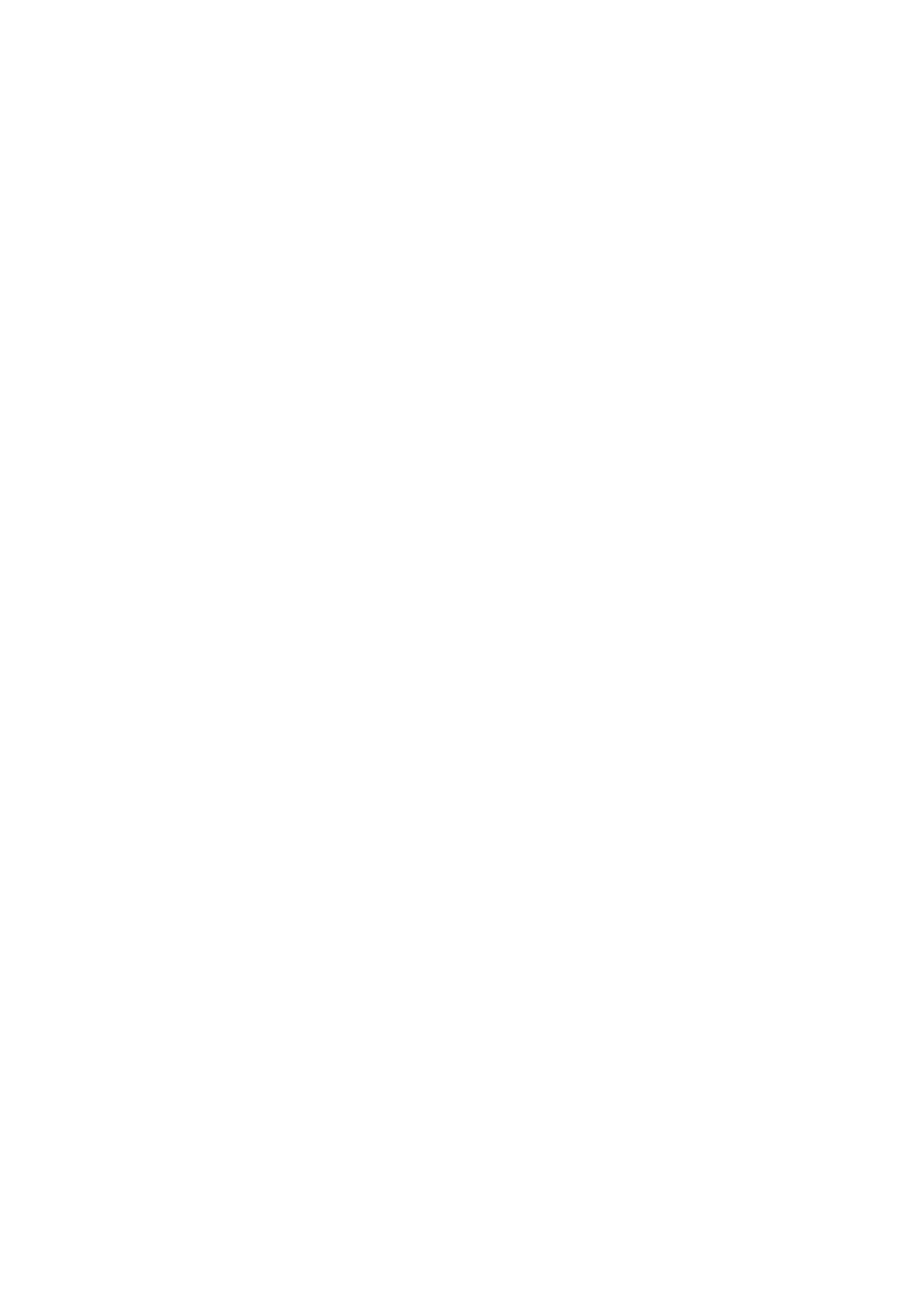**12. Officers' reports**

<span id="page-19-0"></span>

| CM.046/22 | Draft Municipal Planning Strategy (MPS) Phase 3 Engagement |
|-----------|------------------------------------------------------------|
|-----------|------------------------------------------------------------|

| <b>Distribution:</b> | <b>Public</b>                                                   |
|----------------------|-----------------------------------------------------------------|
| <b>Manager:</b>      | Rosa Zouzoulas, Executive Manager Planning and Community Safety |
| <b>Author:</b>       | Leigh Northwood, Strategic Planning Lead                        |

#### **Summary**

The purpose of this report is to seek Councils endorsement in regard to the Draft Municipal Planning Strategy (MPS) and the next phase of engagement (Phase 3) which will seek feedback to the Draft MPS for a 6 week period through June/July.

Phase 2 consultation reviewed the existing MPS and identified key 'themes' that have informed drafting a new MPS, therefore Phase 3 engagement represents the first time the community will be presented with a draft of the new MPS.

There are specific requirements and format that the MPS must follow. The MPS must succinctly explain the context for a municipality and provide the overarching strategic directions for the major land use and development matters that affect it. The content of the MPS should be easily read, expressed in a logical sequence and grouped by related land use and development themes. The draft MPS must also be structured to meet the drafting requirements of DELWP.

Through the months of September and October 2021, officers conducted an extensive program of consultation on MPS themes. Submitters were invited to attend the February 2022 Planning & Consultation Committee Meeting (PCC) to speak to their submission.

All submissions and feedback (including community, Councillor and officer feedback) were considered and were used in drafting the new MPS where appropriate and relevant. It is important to note that some matters coming out of consultation in Phase 2 cannot be incorporated into consideration of drafting of the new MPS, predominantly as the matters raised are not within the mandate of land use and development, are too specific for the MPS where it sets 'higher order' principles rather than detailed outcomes, are seeking a specific land use outcome for personal gain which does not meet the principle of 'net community benefit' or do not meet the requirements ('rules') for drafting the MPS.

Upon collation of submissions to Phase 3 engagement in regard to the MPS a report will be presented to an upcoming meeting of Council's Planning and Consultation Committee which will consider the response to this round of engagement.

Subject to consideration of submissions, further changes can be made to the draft MPS prior to seeking Councils endorsement and approval to seek authorisation from the Minister for Planning to prepare and exhibit an amendment to the Planning Scheme to implement the new MPS, noting the amendment process represents another round of consultation including the ability for the community to make submissions to such.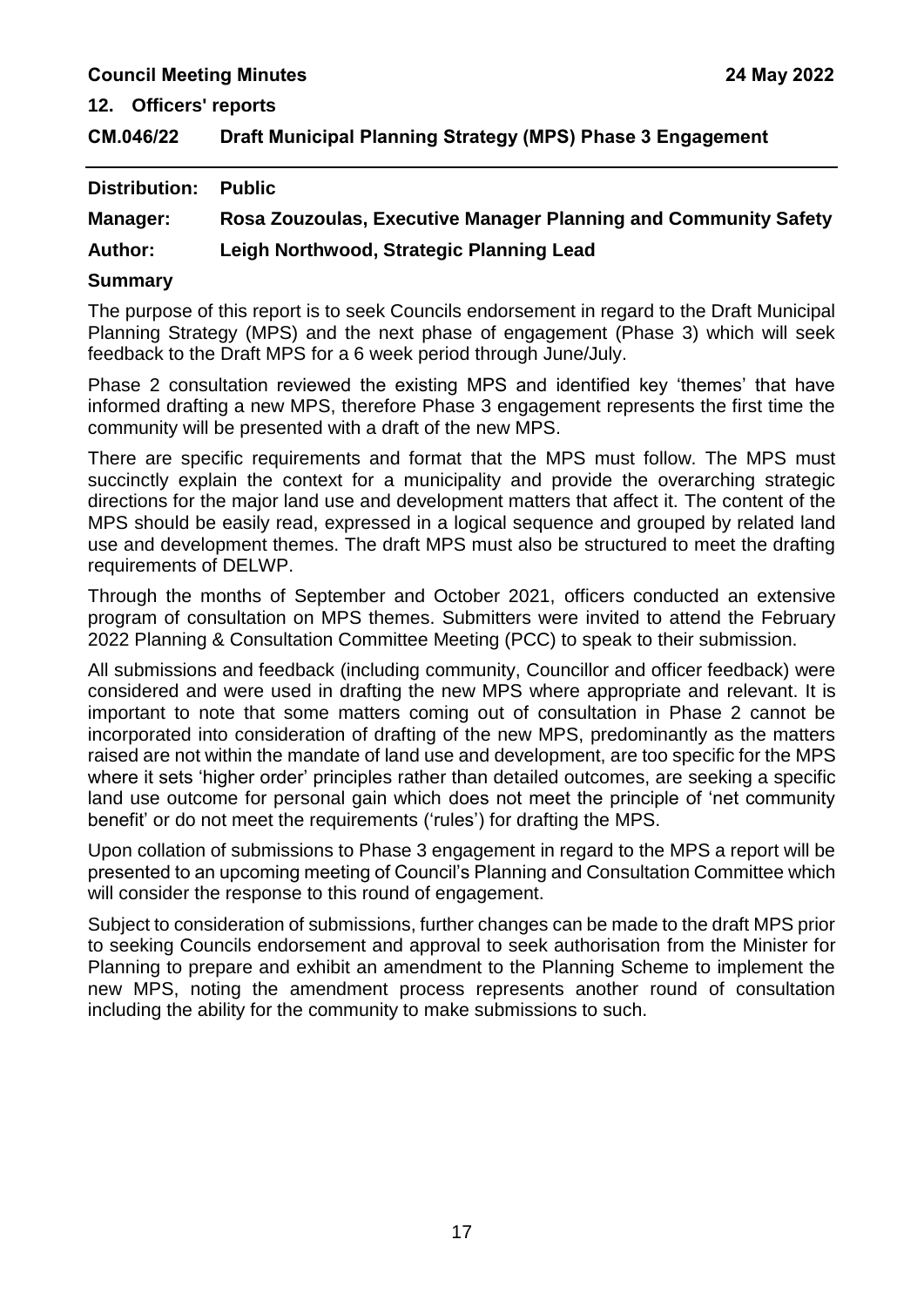#### **CM.046/22 Draft Municipal Planning Strategy (MPS) Phase 3 Engagement**

#### **Council Resolution**

#### **MOVED: Cr Ben Ramcharan SECONDED: Cr Geoff Paine**

**That** Council:

- 1. Notes the Draft Municipal Planning Strategy (MPS) **Attachment 2** and Draft Clause 74.02 Further Strategic Work **Attachment 3**.
- 2. Endorses a third round of engagement for the MPS, which will exhibit the draft MPS **Attachment 2** and draft Clause 74.02 **Attachment 3** which is scheduled to be conducted from early June to mid July 2022 for a period of 6 weeks.
- 3. Notes a report will be presented to an upcoming meeting of Council's Planning and Consultation Committee which will consider the response to this round of engagement.

#### **CARRIED UNANIMOUSLY**

*Leigh Northwood Strategic Planning Lead left the meeting at the conclusion of the above item at 7:42pm.*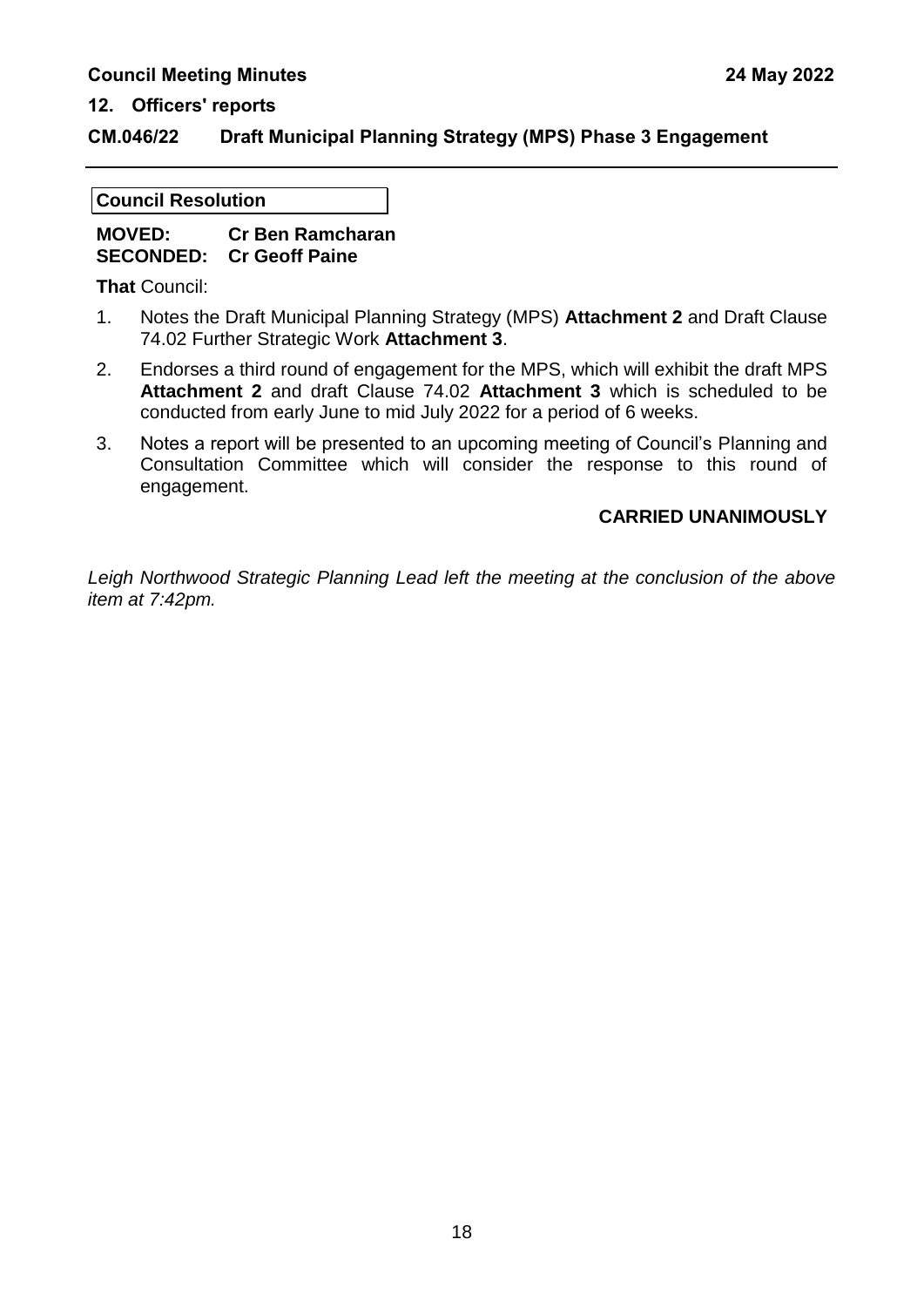**12. Officers' reports**

<span id="page-21-0"></span>**CM.047/22 Future of Agriculture in Nillumbik Action Plan**

| Distribution:  | <b>Public</b>                                                   |
|----------------|-----------------------------------------------------------------|
| Manager:       | Rosa Zouzoulas, Executive Manager Planning and Community Safety |
| <b>Author:</b> | Danielle Phyland, Economic Development and Tourism Lead         |

#### **Summary**

Nillumbik's Economic Development Strategy 2020-2030 (NEDS) identifies four objectives. One of the four objectives of this strategy is Objective 3: Facilitate economically and environmentally sustainable use of land within the Shire's Green Wedge.

An action of this objective was to conduct a research project to understand the current agricultural activity in Nillumbik with land assessment and to create an Action Plan to be delivered by Council for a sustainable future for agriculture in the Shire.

The Future of Agriculture in Nillumbik Action Plan (**Attachment 1**) (Action Plan) is derived from the research project procured by the Economic Development and Tourism team and undertaken and produced by external consultants Plan-it Rural in partnership with Deakin University and planning initiatives identified by Strategic Planning team having regard to State and Regional Planning Policy.

#### **Recommendation**

**That** Council:

- 1. Endorses the Future of Agriculture in Nillumbik Action Plan (Action Plan) **(Attachment 1)**
- 2. Requests Officers to begin implementation of the Action Plan from July 2022
- 3. Requests that Officers provide a copy of the Action Plan on Council's website.
- 4. Requests that Officers provide an annual update on the Action Plan as part of the Economic Development Strategy.
- 5. Requests that Officers notify submitters to Future of Agriculture project of Council's resolution.

**Motion**

#### **MOVED: Cr Ben Ramcharan SECONDED: Cr Peter Perkins**

**That** Council:

- 1. Endorses the Future of Agriculture in Nillumbik Action Plan (Action Plan) **(Attachment 1) subject to the removal of Objective 5.**
- 2. Requests Officers to begin implementation of the Action Plan from July 2022
- 3. Requests that Officers provide a copy of the Action Plan on Council's website.
- 4. Requests that Officers provide an annual update on the Action Plan as part of the Economic Development Strategy.
- 5. Requests that Officers notify submitters to Future of Agriculture project of Council's resolution.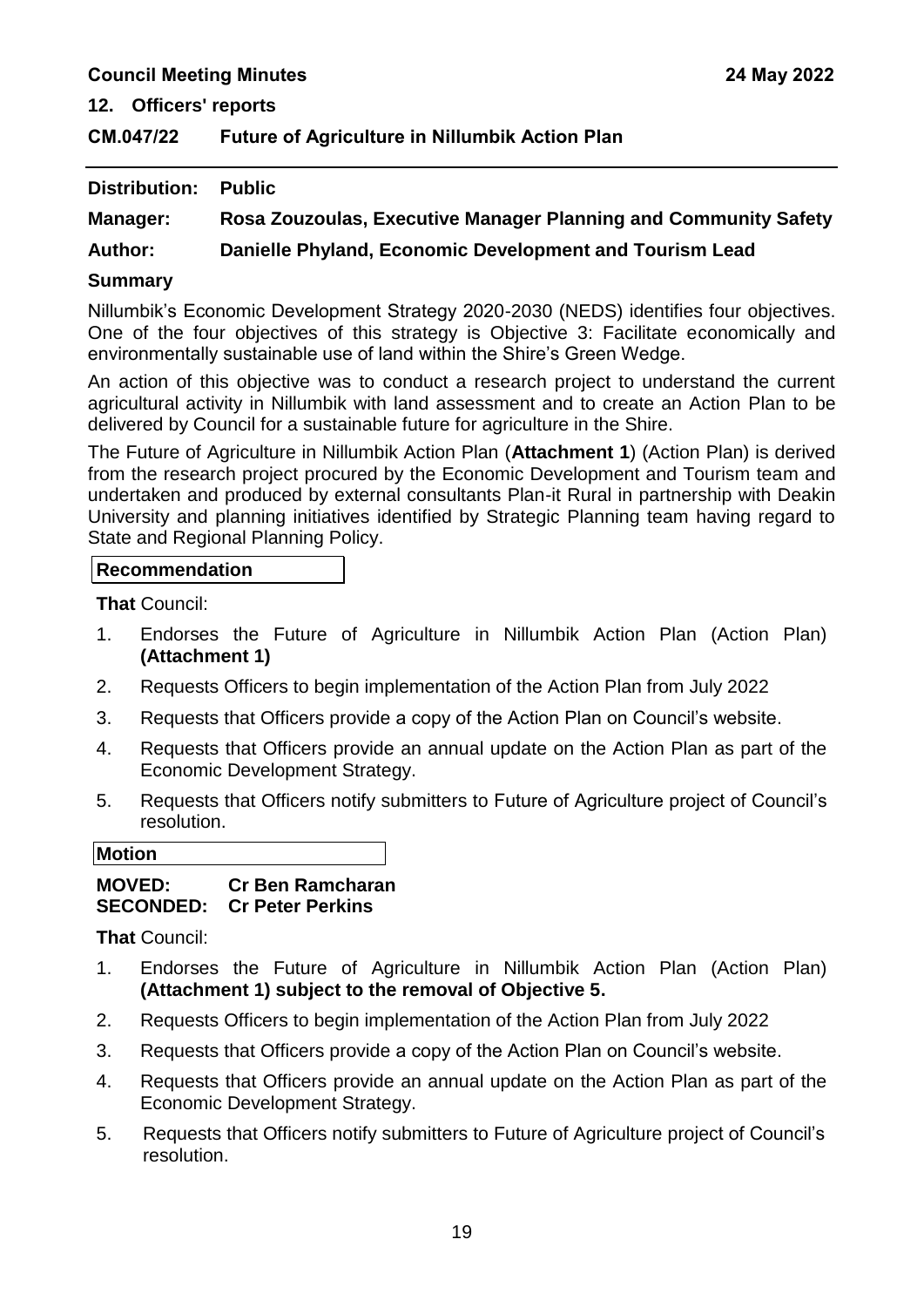#### **CM.047/22 Future of Agriculture in Nillumbik Action Plan**

THE MOTION WAS PUT TO THE VOTE AND CARRIED AND BECAME THE COUNCIL RESOLUTION AS FOLLOWS:

**Council Resolution**

**MOVED: Cr Ben Ramcharan SECONDED: Cr Peter Perkins** 

**That** Council:

- 1. Endorses the Future of Agriculture in Nillumbik Action Plan (Action Plan) **(Attachment 1)** subject to the removal of Objective 5.
- 2. Requests Officers to begin implementation of the Action Plan from July 2022
- 3. Requests that Officers provide a copy of the Action Plan on Council's website.
- 4. Requests that Officers provide an annual update on the Action Plan as part of the Economic Development Strategy.
- 5. Requests that Officers notify submitters to Future of Agriculture project of Council's resolution.

#### **CARRIED**

*Vince Lombardi Chief Executive Officer temporarily left the meeting during discussion on this item at 7:52pm.*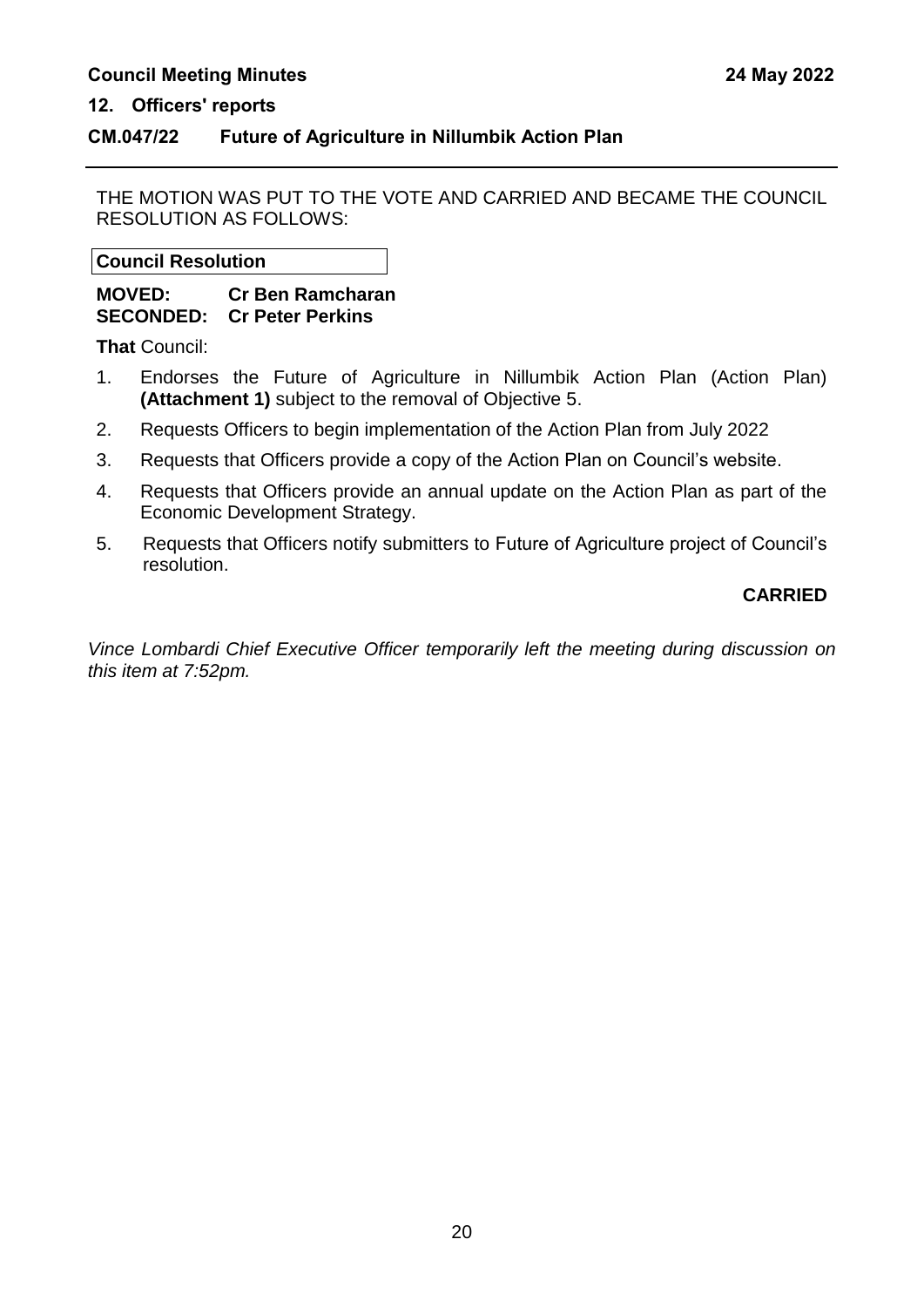**12. Officers' reports**

<span id="page-23-0"></span>**CM.048/22 Living & Learning Nillumbik Neighbourhood House Advisory Committee Endorsement of Terms of Reference**

| <b>Distribution:</b> | <b>Public</b> |
|----------------------|---------------|
|----------------------|---------------|

**Manager: Corrienne Nichols, Executive Manager Community Services**

**Author: Cobie Vermeulen, Coordinator Living & Learning Nillumbik** 

#### **Summary**

The purpose of this report is to seek Council endorsement on the new Terms of Reference for the Living & Learning Nillumbik (L&LN) Neighbourhood House Advisory Committee **(Attachment 1)**.

Following the endorsement, Council will call for Expressions of Interests from community members from 6 June 2022 (for a 3 week period) with applications closing on Friday 24 June 2022.

#### **Council Resolution**

#### **MOVED: Cr Geoff Paine SECONDED: Cr Richard Stockman**

**That** Council:

- 1. Endorses the new Living & Learning Nillumbik (L&LN) Neighbourhood House Advisory Committee Terms of Reference (**Attachment 1**).
- 2. Notes that the expression of interest period will be open for a period of 3 weeks seeking community members for the L&LN Neighbourhood House Advisory Committee following endorsement of the L&LN Neighbourhood House Advisory Committee Terms of Reference.
- 3. Notes that Council appointment of new community members to the L&LN Neighbourhood House Advisory Committee will be sought at the 26 July Council Meeting.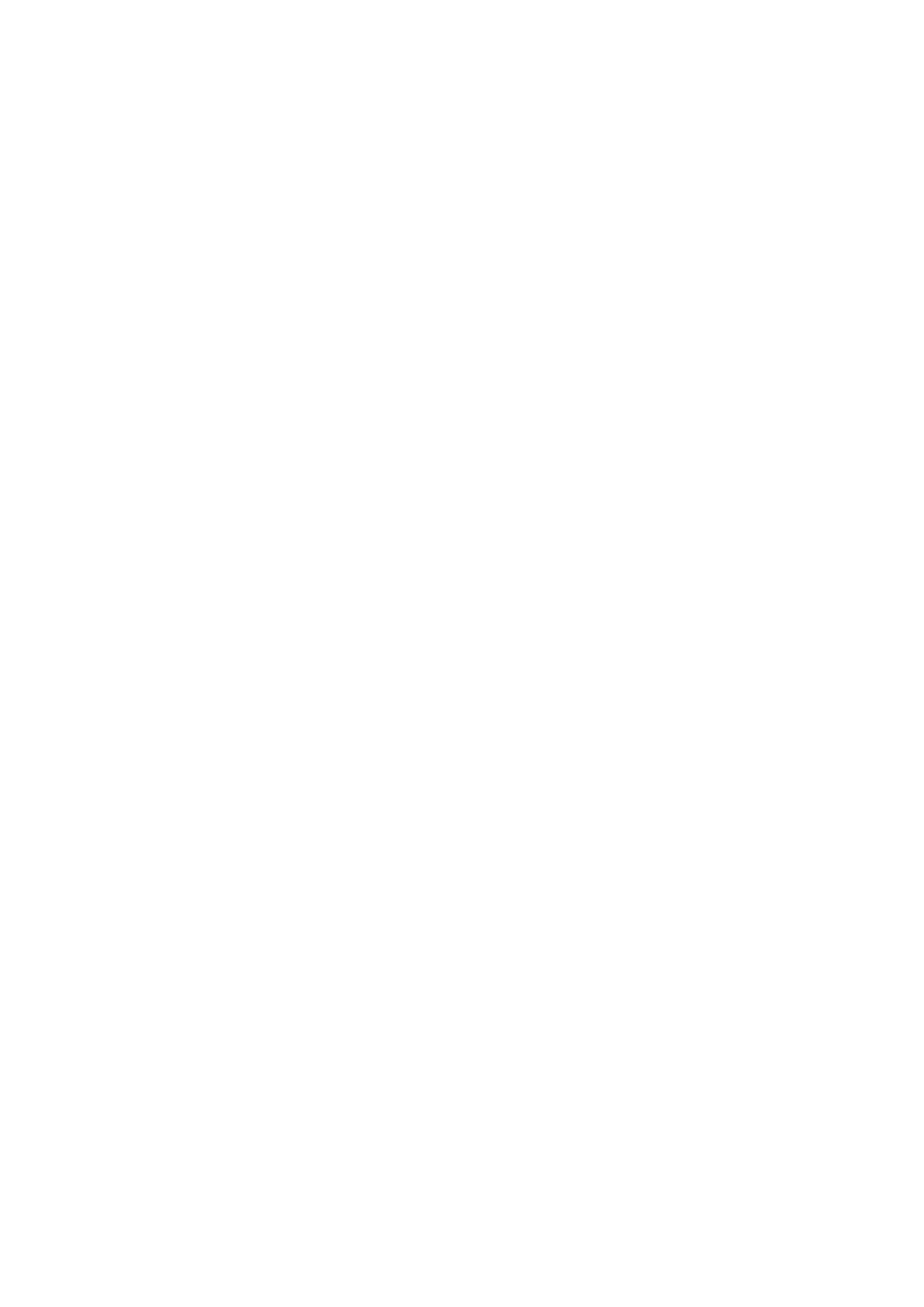**12. Officers' reports**

<span id="page-25-0"></span>**CM.049/22 Environment and Sustainability Advisory Committee 2022-2024 membership recommendation**

| <b>Distribution:</b> | <b>Public</b> |
|----------------------|---------------|
|                      |               |

**Manager: Hjalmar Philipp, Director Operations and Infrastructure**

**Author: Lisa Pittle, Manager Environment**

#### **Summary**

This report provides a recommendation for membership of the 2022-2024 term of Council's Environment and Sustainability Advisory Committee (ESAC).

The ESAC terms of reference are provided in **Attachment 1**.

Nominations were sought from 28 February to 20 March 2022 and assessed against selection criteria (see confidential **Attachment 2**).

Council endorsement of the recommended Youth Council together with eleven general community members is sought.

#### **Recommendation**

**That** Council:

- 1. Endorses the twelve recommended applicants listed for membership of the Nillumbik Environment and Sustainability Advisory Committee (refer confidential **Attachment 2**):
	- (a) Applicant 1 **as Youth Committee representative**
	- (b) Applicant 2 \_\_\_\_\_\_\_\_\_\_\_\_\_
	- $(c)$  Applicant 3
	- (d) Applicant 4 \_\_\_\_\_\_\_\_\_\_\_\_\_
	- (e) Applicant 5 \_\_\_\_\_\_\_\_\_\_\_\_\_\_
	- (f) Applicant 6 \_\_\_\_\_\_\_\_\_\_\_\_\_
	- (g) Applicant  $7$
	- (h) Applicant  $8 \_$
	- (i) Applicant 9
	- (j) Applicant 10 \_\_\_\_\_\_\_\_\_\_\_\_\_
	- $(k)$  Applicant 11
	- $\langle \mathsf{I} \rangle$  Applicant 12
- 2. Acknowledges and thanks all community members who submitted applications for membership of the Environment and Sustainability Advisory Committee.
- 3. Resolves that the Panel Assessment **(Attachment 2)** remain confidential on the grounds specified in the definition of confidential information in section 3(1)(f) of the *Local Government Act 2020*.
- 4. Resolves that the successful applicants be named.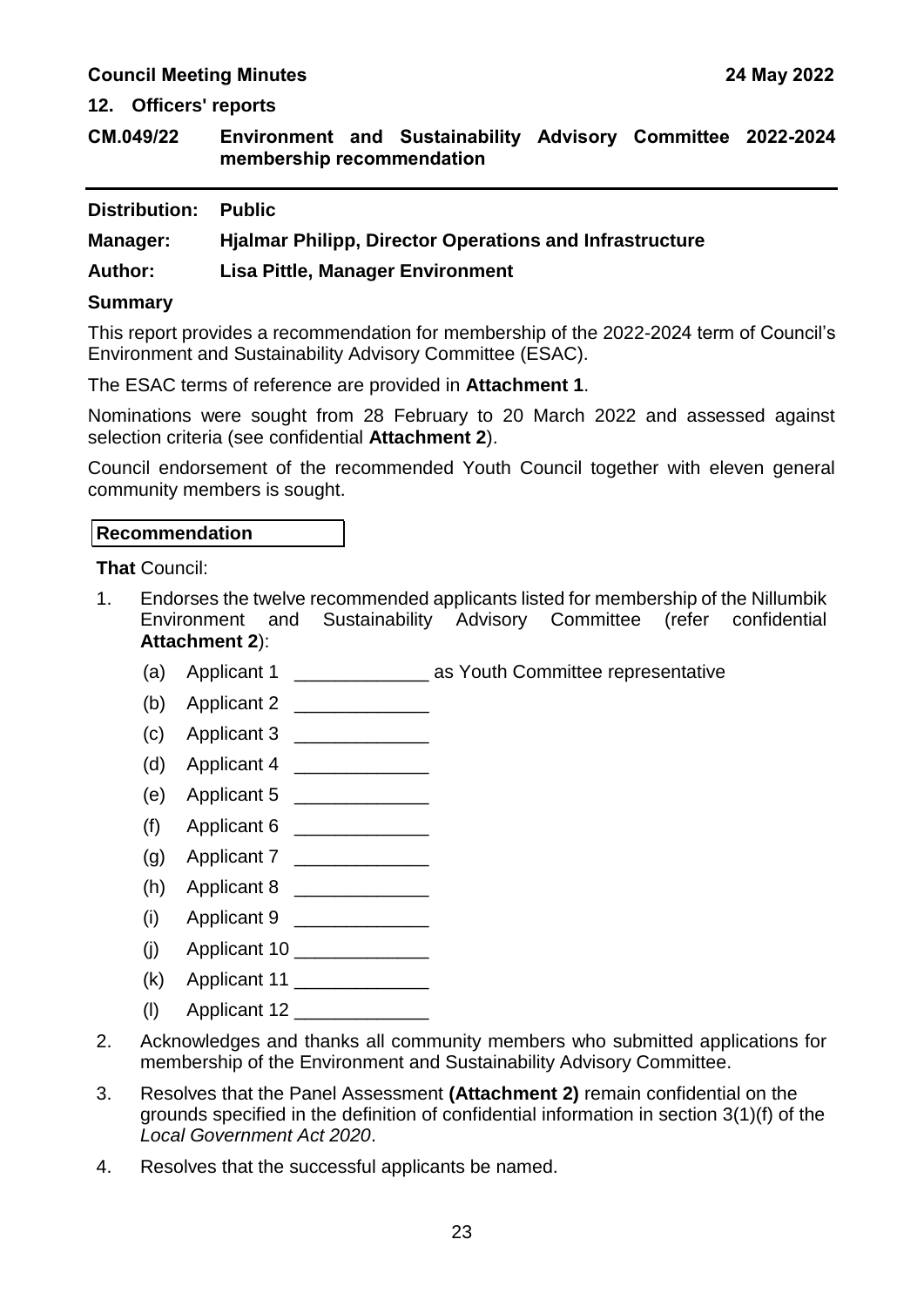**CM.049/22 Environment and Sustainability Advisory Committee 2022-2024 membership recommendation**

**Motion**

**MOVED: Cr Ben Ramcharan SECONDED: Cr Natalie Duffy**

**That** Council:

- 1. Endorses **the Youth Committee representative and the eleven candidates with the highest consolidated score as per Attachment 2** for membership of the Nillumbik Environment and Sustainability Advisory Committee (refer confidential **Attachment 2**):
	- (a) Applicant 1 \_\_\_\_\_\_\_\_\_\_\_\_\_\_\_\_\_ as Youth Committee representative
	- (b) Applicant 2 \_\_\_\_\_\_\_\_\_\_\_\_\_\_
	- (c) Applicant 3 \_\_\_\_\_\_\_\_\_\_\_\_\_
	- (d) Applicant 4  $\frac{1}{2}$
	- (e) Applicant 5 \_\_\_\_\_\_\_\_\_\_\_\_\_
	- (f) Applicant 6 \_\_\_\_\_\_\_\_\_\_\_\_\_
	- (g) Applicant 7  $\frac{1}{2}$
	- (h) Applicant 8 \_\_\_\_\_\_\_\_\_\_\_\_\_\_
	- (i) Applicant 9  $\frac{1}{2}$  Applicant 9  $\frac{1}{2}$
	- (j) Applicant 10 \_\_\_\_\_\_\_\_\_\_\_\_\_
	- (k) Applicant 11 \_\_\_\_\_\_\_\_\_\_\_\_\_
	- $(l)$  Applicant 12  $\ldots$
- 2. Acknowledges and thanks all community members who submitted applications for membership of the Environment and Sustainability Advisory Committee.
- 3. Resolves that the Panel Assessment **(Attachment 2)** remain confidential on the grounds specified in the definition of confidential information in section 3(1)(f) of the *Local Government Act 2020*.
- 4. Resolves that the successful applicants be named.

THE MOTION WAS PUT TO THE VOTE AND CARRIED AND BECAME THE COUNCIL RESOLUTION AS FOLLOWS:

**Council Resolution**

#### **MOVED: Cr Ben Ramcharan SECONDED: Cr Natalie Duffy**

**That** Council:

1. Endorses the Youth Committee representative and the eleven candidates with the highest consolidated score as per Attachment 2 for membership of the Nillumbik Environment and Sustainability Advisory Committee (refer confidential **Attachment 2**):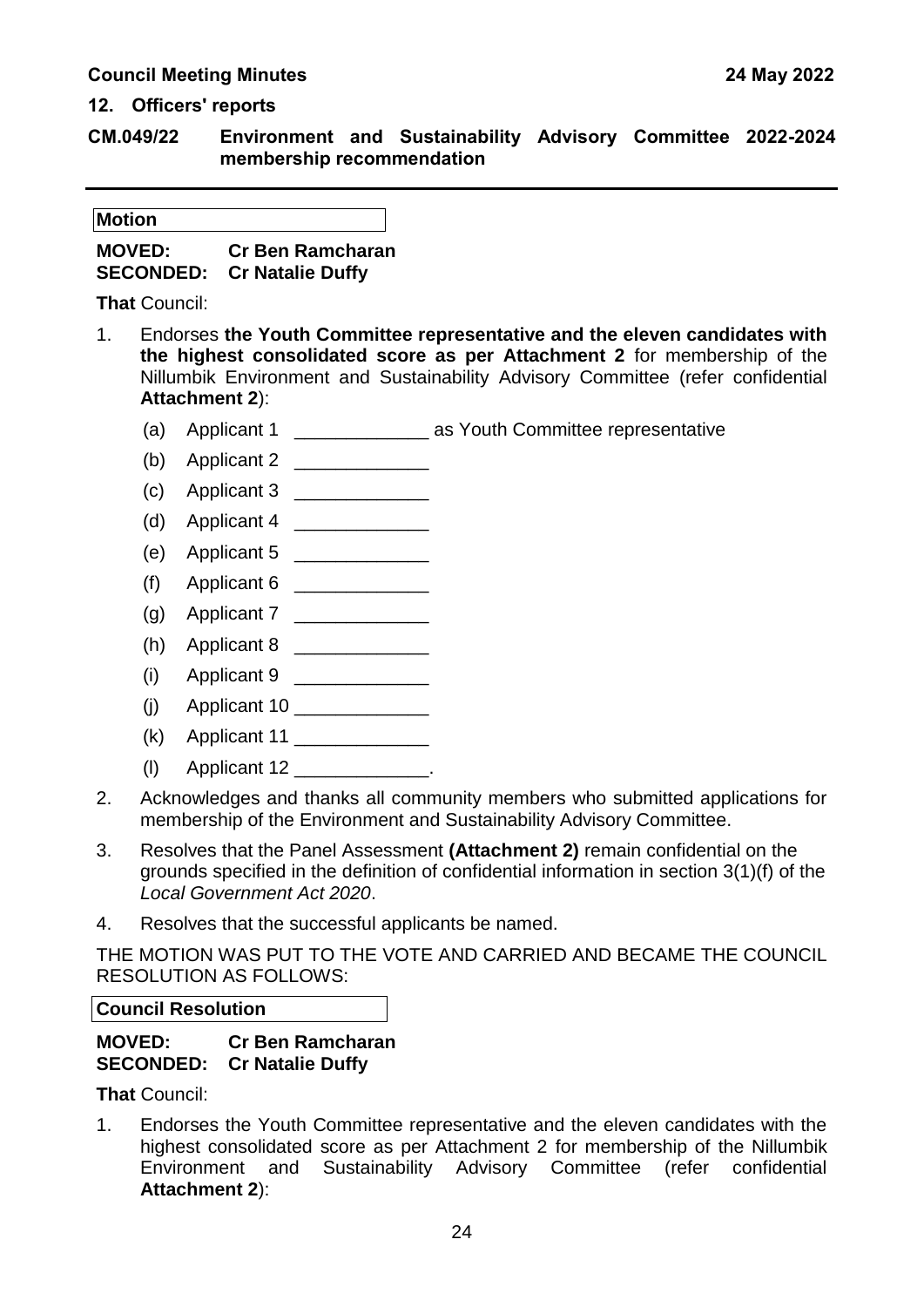#### **12. Officers' reports**

#### **CM.049/22 Environment and Sustainability Advisory Committee 2022-2024 membership recommendation**

- (a) Applicant 1 Fieke Van Der Kamp as Youth Committee representative
- (b) Applicant 2 Malcolm Cock
- (c) Applicant 3 Doug Evans
- (d) Applicant 4 Kahn Franke
- (e) Applicant 5 John Huf
- (f) Applicant 6 Vasundhara Kandpal
- (g) Applicant 7 Anne-Marie King
- (h) Applicant 8 Kate McCracken
- (i) Applicant 9 Andrew McMahon
- (j) Applicant 10 Sue Rosenhain
- (k) Applicant 11 Alan Thatcher
- (l) Applicant 12 Lynlee Tozer.
- 2. Acknowledges and thanks all community members who submitted applications for membership of the Environment and Sustainability Advisory Committee.
- 3. Resolves that the Panel Assessment **(Attachment 2)** remain confidential on the grounds specified in the definition of confidential information in section 3(1)(f) of the *Local Government Act 2020*.
- 4. Resolves that the successful applicants be named.

#### **CARRIED UNANIMOUSLY**

*Vince Lombardi Chief Executive Officer returned to the meeting during discussion on this item at 7:57pm.*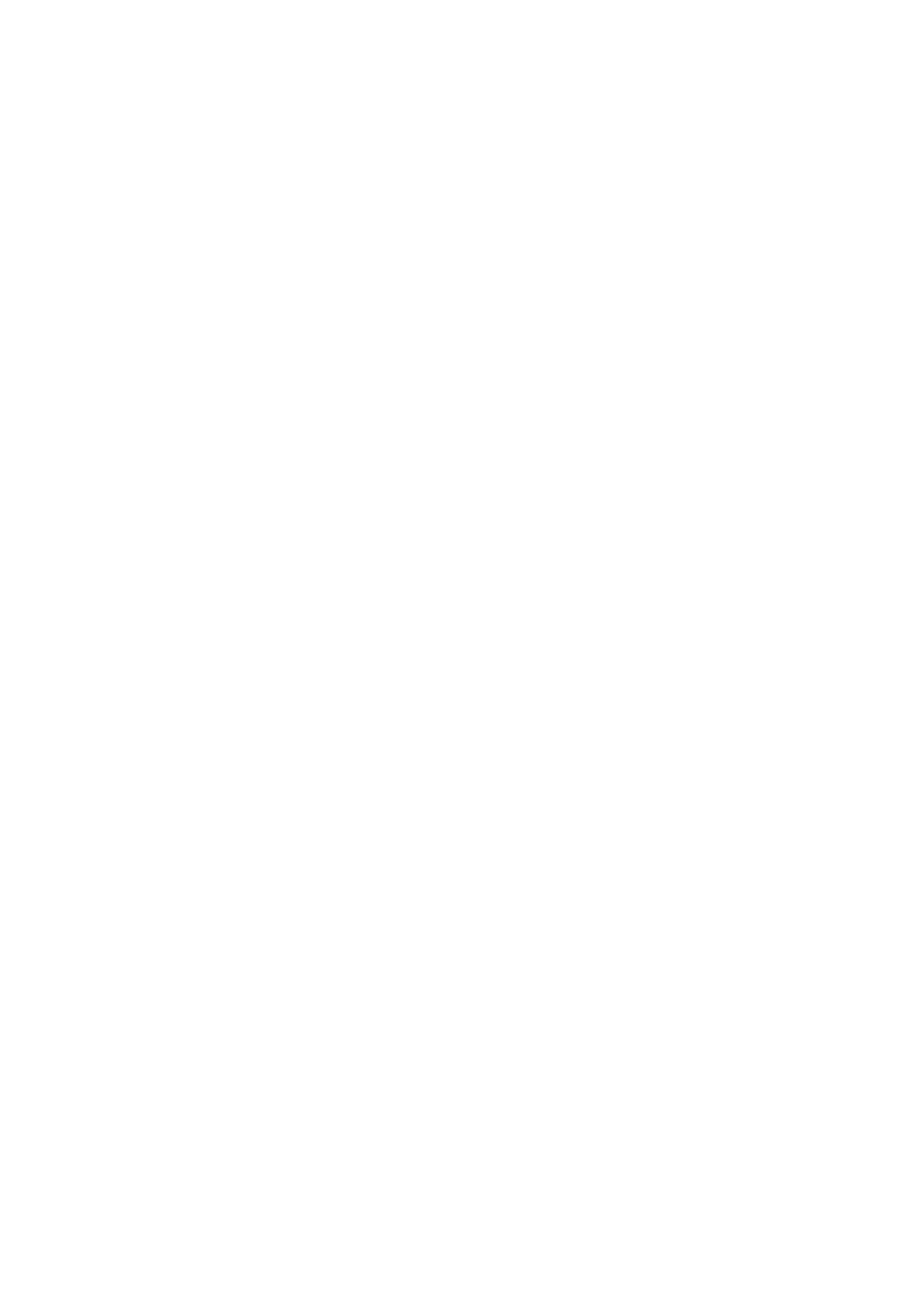**12. Officers' reports**

<span id="page-29-0"></span>**CM.050/22 Endorsement of Motions to the Municipal Association of Victoria State Council Meeting**

| File:                | FOL/20/2708                                                                           |
|----------------------|---------------------------------------------------------------------------------------|
| <b>Distribution:</b> | <b>Public</b>                                                                         |
| Manager:             | <b>Blaga Naumoski, Executive Manager Governance, Communications</b><br>and Engagement |
| <b>Author:</b>       | Katia Croce, Governance Lead                                                          |
| <b>A</b>             |                                                                                       |

#### **Summary**

The Municipal Association of Victoria (MAV) State Council meets to consider matters of state-wide significance. The deadline for motions to be submitted for consideration at the 24 June 2022 State Council Meeting is 27 May 2022.

Motions must have state-wide significance or relevance across the Victorian Local Government sector and be related to issues and initiatives that affect the livelihood and wellbeing of the Nillumbik community.

This report is seeking Councillor endorsement to lodge the five motions to the MAV State Council Meeting to be held on 24 June 2022.

#### **Council Resolution**

#### **MOVED: Cr Peter Perkins SECONDED: Cr Richard Stockman**

#### **That** Council:

- 1. Resolves to adopt the following four motions to the Municipal Association of Victoria's State Council Meeting to be held on 24 June 2022:
	- *a) 'That the Municipal Association of Victoria advocate to the State Government for increased mental health support'.*
	- *b) 'That the Municipal Association of Victoria advocate to the Commonwealth Government on behalf of all councils to recognise the significant role that local government has in the delivery of age care services'.*
	- *c) 'That the Municipal Association of Victoria advocate for increase in the State Government contribution to Maternal and Child Health Programs'.*
	- *d) 'That the Municipal Association of Victoria advocate for increased financial support from State and Commonwealth Governments to ensure that 3-year old kindergarten reforms are successfully implemented'.*
	- *e) 'That the Municipal Association of Victoria expands the focus of environmental, economic and social responsibility parameters as part of the criteria in awarding public tenders'.*
- 2. Resolves to lodge the motions and rationale (**Attachment 2**) to the Municipal Association of Victoria's State Council Meeting to be held on 24 June 2022.

#### **CARRIED UNANIMOUSLY**

*Rosa Zouzoulas temporarily left the meeting during discussion on this item at 8:01pm and returned to the meeting at 8:03pm.*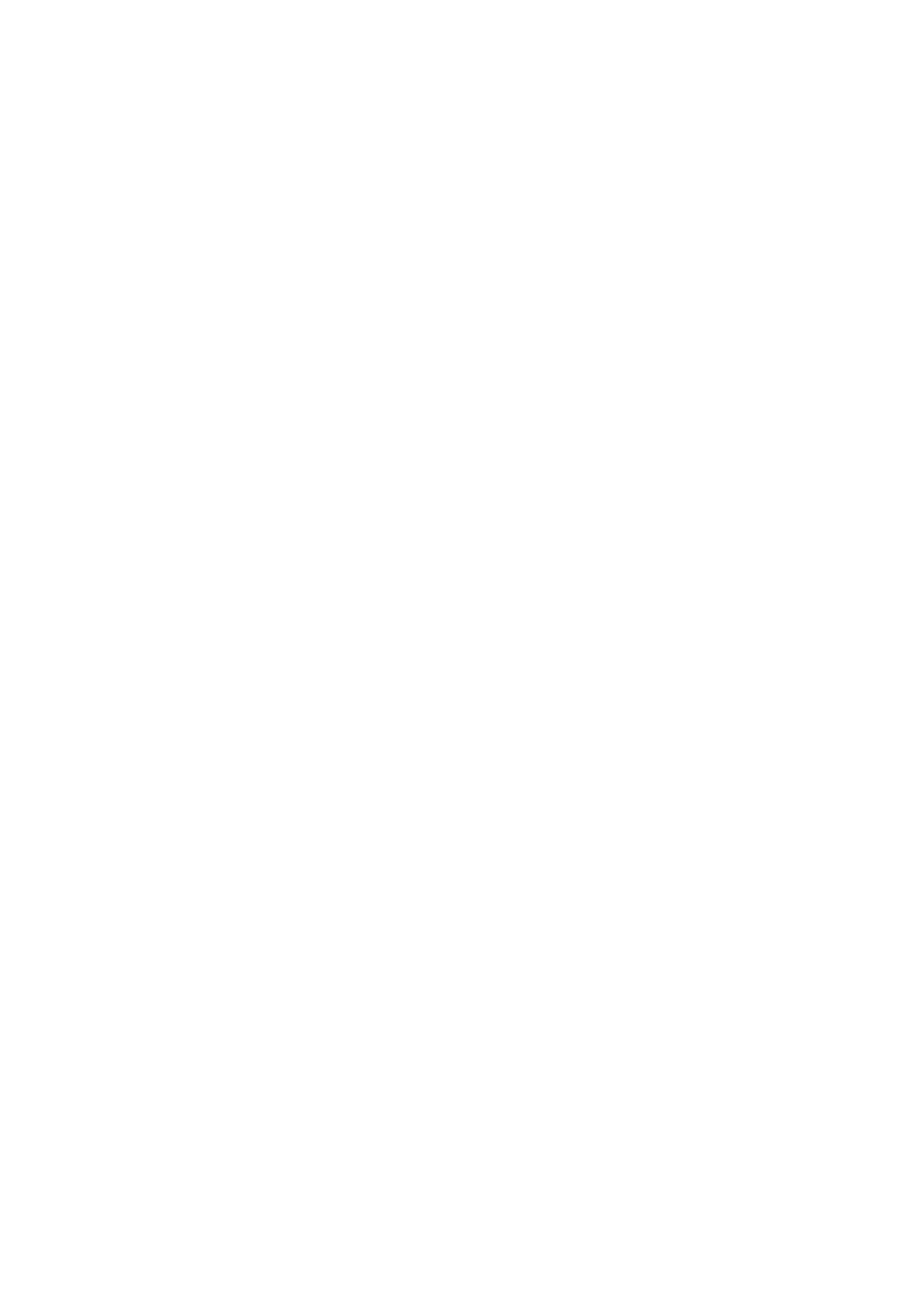**12. Officers' reports**

<span id="page-31-0"></span>**CM.051/22 67 lot (reduced to 56 lot) subdivision, removal and creation of an easement, removal of native vegetation and buildings and works to construct retaining walls and earthworks at 32-46 and 48-58 Collard Drive, Diamond Creek**

#### **File: 53/2020/14P**

**Distribution: Public**

**Manager: Rosa Zouzoulas, Executive Manager Planning and Community Safety**

**Author: Renae Ahern, Manager Planning Services** 

#### **Application summary**

| Address of the land       | 32-46 and 48-58 Collard Drive, Diamond Creek,<br>CT-8680/624, CT-8680/625                                                                                                                                                                                                                                    |  |
|---------------------------|--------------------------------------------------------------------------------------------------------------------------------------------------------------------------------------------------------------------------------------------------------------------------------------------------------------|--|
| Site area                 | 4.7 hectares                                                                                                                                                                                                                                                                                                 |  |
| Proposal                  | 67 lot (reduced to 56 lot) subdivision, removal and<br>creation of an easement, removal of native vegetation and<br>buildings and works to construct retaining walls and<br>earthworks at 32-46 and 48-58 Collard Drive, Diamond<br><b>Creek</b>                                                             |  |
| Application number        | 53/2020/14P                                                                                                                                                                                                                                                                                                  |  |
| Date lodged               | 20 February 2020                                                                                                                                                                                                                                                                                             |  |
| Applicant                 | <b>Connect Town Planning</b>                                                                                                                                                                                                                                                                                 |  |
| Zoning                    | <b>General Residential (GRZ1)</b>                                                                                                                                                                                                                                                                            |  |
| Overlay(s)                | Environmental Significance Overlay (Schedule 1),<br>Bushfire Management Overlay (BMO), Development Plan<br>Overlay (Schedule 2), Development Contributions Plan<br>Overlay (Schedule 2)                                                                                                                      |  |
| Reason for being reported | Officers seeking to change their recommendation ahead<br>of the VCAT merits hearing                                                                                                                                                                                                                          |  |
| Number of objections      | One (1) written submission has been received                                                                                                                                                                                                                                                                 |  |
| Key issues                | <b>Strategic Justification</b><br>$\bullet$<br>Compliance with Diamond Creek North Area B<br>$\bullet$<br>Development Plan<br>Native vegetation impacts<br><b>Bushfire Risk</b><br>$\bullet$<br><b>Res Code Compliance</b><br>$\bullet$<br><b>Development Contributions</b><br>Potentially contaminated land |  |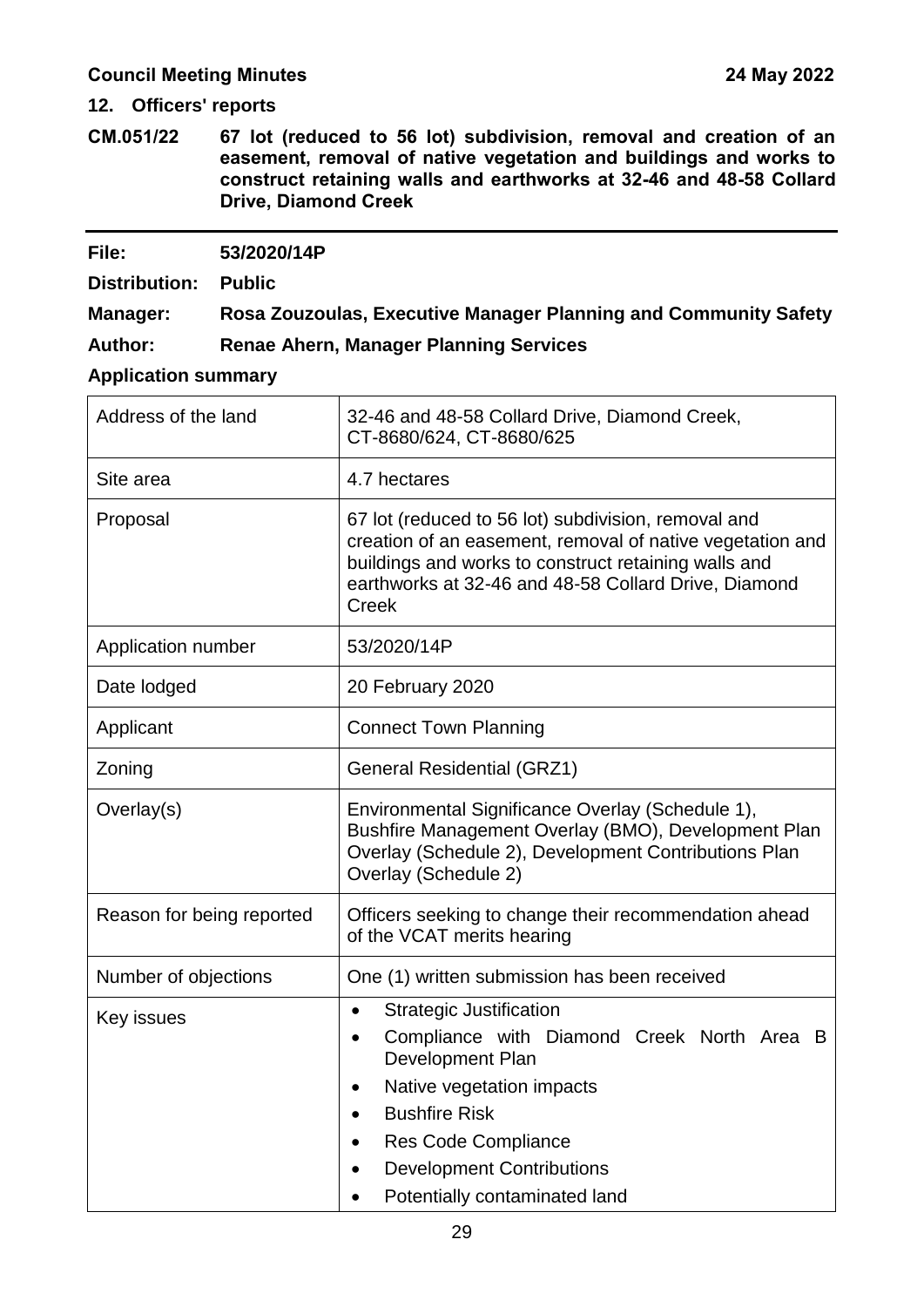**CM.051/22 67 lot (reduced to 56 lot) subdivision, removal and creation of an easement, removal of native vegetation and buildings and works to construct retaining walls and earthworks at 32-46 and 48-58 Collard Drive, Diamond Creek**

#### **Recommendation**

**That** Council consent to the issue of a planning permit at the Victorian Civil and Administrative Tribunal (VCAT), for the land located at the contiguous 32-46 and 48-58 Collard Drive Diamond Creek, for the 56 lot subdivision, removal and creation of easements, removal of native vegetation and building and works to construct retaining walls and earthworks, in accordance with the submitted plans and subject to the following conditions

- 1. Before the plan of subdivision is certified under the *Subdivision Act 1988* and before any subdivisional works commence, amended plans to the satisfaction of the Responsible Authority must be submitted to and approved by the Responsible Authority. When approved, the plans will be endorsed and will then form part of this permit. The plans must but modified to show:
	- a) A Landscape Plan in accordance with Condition 3e;
	- b) A Construction Management Plan in accordance with Condition 3f;
	- c) A Tree Management Plan in accordance with condition 3i;
	- d) The location of Tree Protection Fencing for all trees to be retained
	- e) Any revisions as a result of Melbourne Water conditions 6-21;
	- f) Any revisions as a result of Country Fire Authority (CFA) Conditions 27-30;
	- g) Approximate heights and details of proposed retaining walls to be shown;
	- h) Vegetation offsets in accordance with condition 3 j-k;
	- i) The provision of Building Exclusion Zones to all trees to be retained on lots 49-54;
	- j) A proposed plan of subdivision prepared by a land surveyor showing all lot boundaries, lot sizes, roads, easements and reserves;
	- k) An Environmental Site Assessment in accordance with Condition 3 m-o;
- 2. The subdivision, vegetation removal and buildings and works allowed by this permit and shown on the plans endorsed to accompany the permit shall not be amended for any reason unless with the prior written consent of the Responsible Authority.
- 3. Prior to the subdivisional works commencing, including the removal of native vegetation, the requirements of the following conditions must be met to the satisfaction of the Responsible Authority:
	- a) Construction plans must be submitted to and approved by the Responsible Authority for drainage works, full road construction, vehicle crossings, and provision of service conduits, street signs, footpaths and street lighting. The construction plans must be prepared in accordance with Nillumbik Shire Council's Subdivisional Design and Construction Standards, Austroads design guidelines and relevant Australian Standards to the satisfaction of the Responsible Authority.
	- b) Such plans must be designed to minimise damage to existing vegetation required to be retained on-site, and the construction work must be carried out in accordance with the approved plans under Council supervision. The construction works must be completed to the satisfaction of the Responsible Authority, prior to issuing a Statement of Compliance.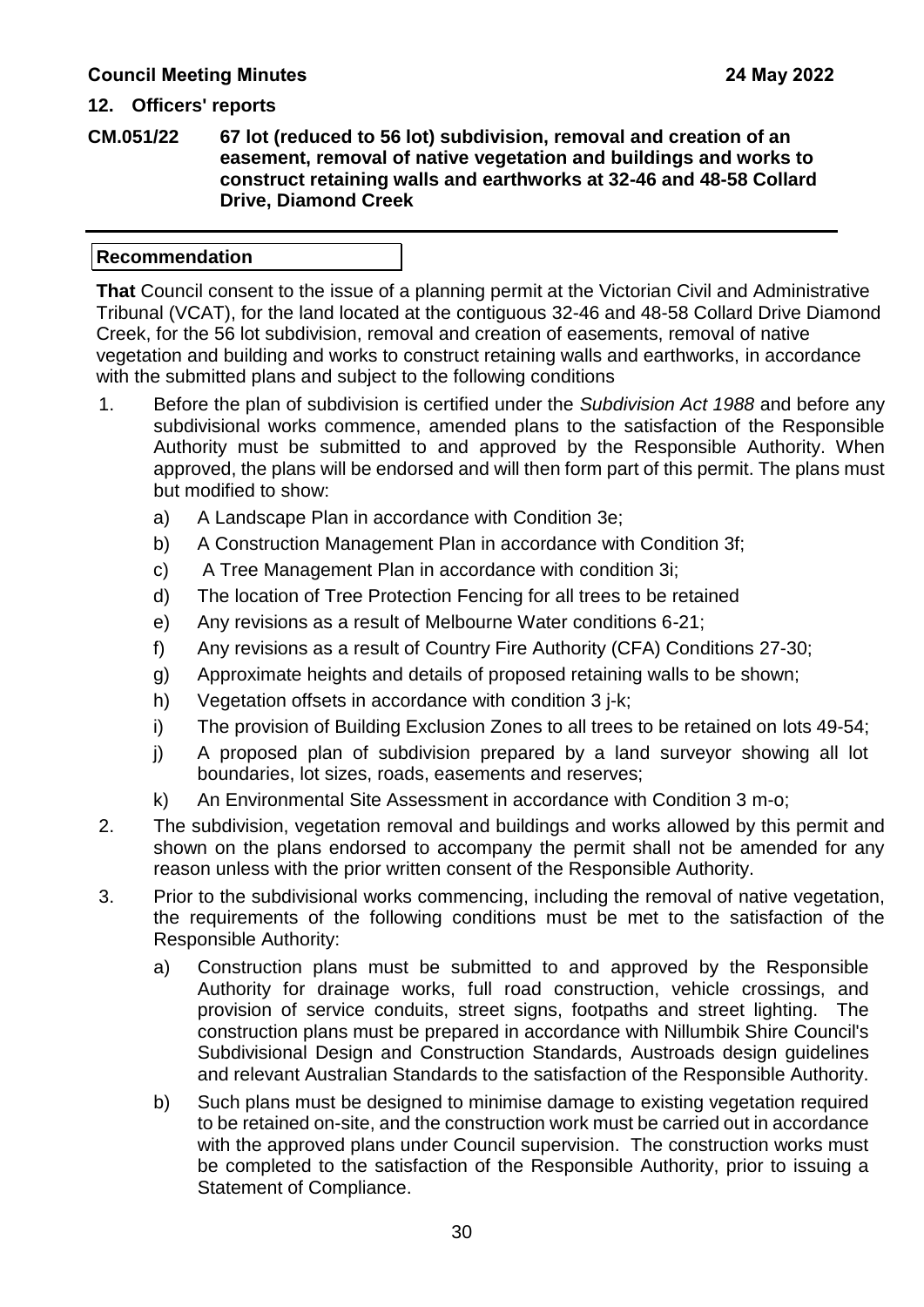**CM.051/22 67 lot (reduced to 56 lot) subdivision, removal and creation of an easement, removal of native vegetation and buildings and works to construct retaining walls and earthworks at 32-46 and 48-58 Collard Drive, Diamond Creek**

c) Prior to the construction plans being endorsed, an independent road safety audit must be provided for the design to the Responsible Authority.

The construction plans must address the recommendations of the road safety audit to the satisfaction of the Responsible Authority.

d) Construction plans and computations must be submitted to and be approved by the Responsible Authority detailing underground drains, types and sizes of drainage pits, house drain connections, drainage longitudinal sections, pit schedule, retaining walls etc. The construction plans and computations are to be prepared in accordance with Nillumbik Shire Council's Subdivisional Design and Construction Standards and Drainage Design Guidelines and must meet the following requirements.

Such plans must be designed to minimise damaged to existing vegetation required to be retained on site, and the construction work must be carried out in accordance with the approved plans. Each lot shown on the plan of subdivision shall be drained in accordance with the plans and specifications endorsed by the Responsible Authority. Such drainage works must be designed by a qualified engineer and submitted to the Responsible Authority for approval.

Construction of the drainage works must be carried out in accordance with Council's specifications and under Council supervision and be completed to the satisfaction of the Responsible Authority prior to issuing a Statement of Compliance.

- e) A landscape plan to the satisfaction of the Responsible Authority must be submitted to and approved by the Responsible Authority. When approved, the plan will be endorsed and will then form part of this permit. The plan must show (but not be limited to):
	- i. Details of all landscaping and planting to be carried out within the road reserves;
	- ii. A schedule of all proposed trees, shrubs/small trees and ground cover. This schedule shall include plants selected from the Council document "Live Local Plant Local" showing the botanical and common name of each plant, the quantity to be planted, the pot size and spacing;
	- iii. The location of each species to be planted and the location of all areas to be covered by grass;
	- iv. Details of landscaping to the west of the proposed retaining wall to the western end of the site;
	- v. Planting must be in accordance with Council's Live Local Plant Local document; and
	- vi. Landscaping to be compliant with the requirements of the Bushfire Management Overlay (BMO).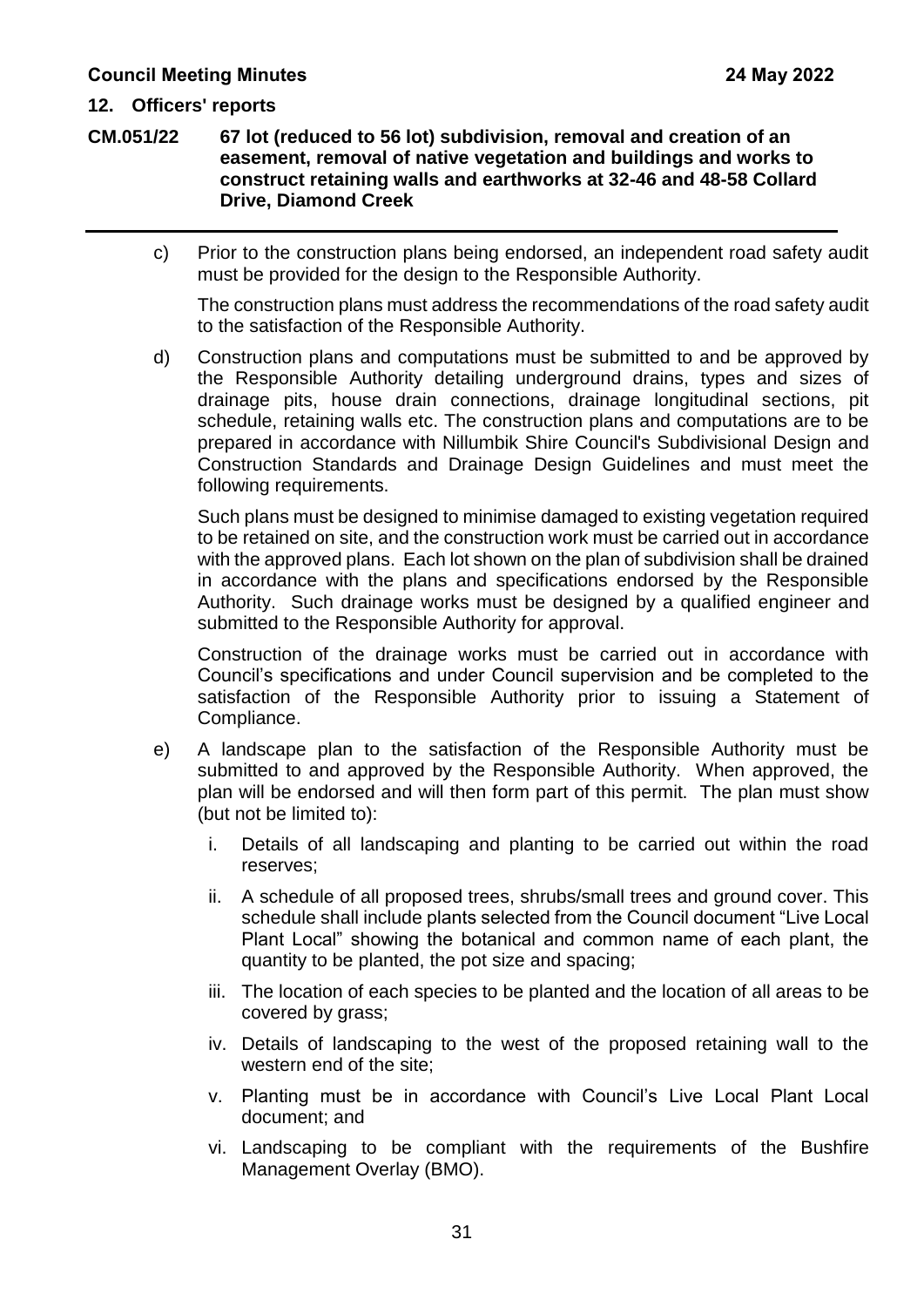**CM.051/22 67 lot (reduced to 56 lot) subdivision, removal and creation of an easement, removal of native vegetation and buildings and works to construct retaining walls and earthworks at 32-46 and 48-58 Collard Drive, Diamond Creek**

- f) A Construction Management Plan must be submitted to and approved by the Responsible Authority. The construction management plan must show:
	- i) Measures to control erosion and sediment and sediment laden water runoff including the design details of structures;
	- ii) Where any construction wastes, equipment, machinery and/or earth is to be stored/stockpiled during construction;
	- iii) Where access to the site for construction vehicle traffic will occur;
	- iv) The location and details of a sign to be erected at the entrance(s) of the site advising contractors that they are entering a "sensitive site" with prescribed tree protection zones and fences.
	- v) The location of any temporary buildings or yards.
- g) The trees marked on the endorsed plans as being retained must have a Tree Protection Zone (TPZ) in accordance with the requirements of Australian Standard AS4970 (2009) to the satisfaction of the Responsible Authority. Additionally, the fencing associated with this TPZ must meet the following requirements:
	- i. Extent

The tree protection fencing is to be provided to the extent of the identified Tree Protection Zone, calculated as being a radius of 12 x Diameter at Breast Height (DBH – measured at 1.4 metres above ground level as defined by the Australian Standard AS 4970.2009).

If works are shown on any endorsed plan of this permit within the confines of the calculated Tree Protection Zone, then the Tree Protection Fencing must be taken in to only the minimum amount necessary to allow the works to be completed.

ii. Fencing

All tree protection fencing required by this permit must be erected in accordance with the approved Tree Protection Zone.

The Tree Protection Fencing must be erected to form a visual and physical barrier and must be a minimum height of 1.5 metres and of chain mesh or similar fence with 1.8 metre support posts (e.g. treated pine or similar) every 3-4 metres, including a top line of high visibility plastic hazard tape erected around the perimeter of the fence.

iii. Signage

Fixed signs are to be provided on all visible sides of the Tree Protection Fence clearly stating "Tree Protection Zone – No Entry", to the satisfaction of the Responsible Authority.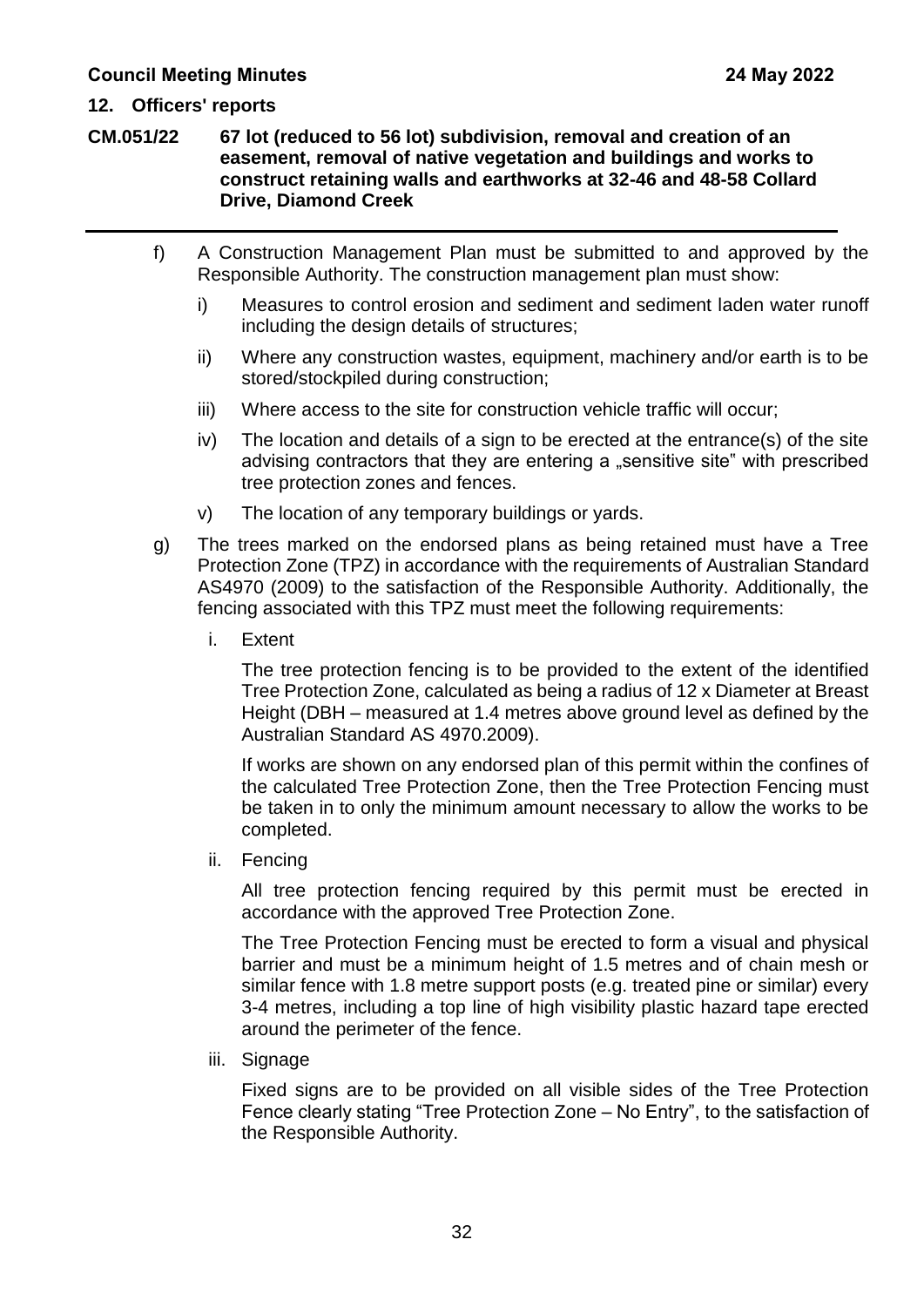**CM.051/22 67 lot (reduced to 56 lot) subdivision, removal and creation of an easement, removal of native vegetation and buildings and works to construct retaining walls and earthworks at 32-46 and 48-58 Collard Drive, Diamond Creek**

iv. Provision of Services

All services (including water, electricity, gas and telephone) should be installed underground, and located outside of any Tree Protection Zone, wherever practically possible. If underground services are to be routed within an established Tree Protection Zone, they must be installed by directional boring with the top of the bore to be a minimum depth of 600 millimetres below the existing grade, to the satisfaction of the Responsible Authority.

Bore pits must be located outside the Tree Protection Zone or manually excavated without damage to roots, to the satisfaction of the responsible authority.

v. Access to Tree Protection Zone

Should temporary access be necessary within the Tree Protection Zone during the period of construction, the Responsible Authority must be informed prior to relocating the fence (as it may be necessary to undertake additional root protection measures such as bridging over with timber).

vi. Supervision of Works

All works within Tree Protection Zones must be supervised by a suitably qualified arborist. Any roots <40mm in diameter uncovered are pruned with shar/sterile hand tools and wrapped in damp hessian by a qualified arborist.

Mulch (organic/composted type) is laid to a depth of 75-100 millimetres within the Tree Protection Zones of retained trees.

- h) The following actions must not be undertaken in any tree protection zone as identified in this permit, to the satisfaction of the Responsible Authority:
	- i. Materials or equipment stored within the zone;
	- ii. Servicing and refuelling of equipment and vehicles;
	- iii. Storage of fuel, oil dumps or chemicals;
	- iv. Attachment of any device to any tree (including temporary service wires, nails, screws or any other fixing device);
	- v. Open cut trenching or excavation works (whether or not for laying of services);
	- vi. Changes to the soil grade level;
	- vii. Temporary buildings and works; and
	- viii. Unauthorised entry by any person, vehicle or machinery.
- i) Before the commencement of any subdivisional works, including demolition or removal of vegetation, a Tree Protection Plan (drawing) and Tree Management Plan (report) must be submitted to and be endorsed by the Responsible Authority. The Tree Management and Protection Plan must include all trees proposed to be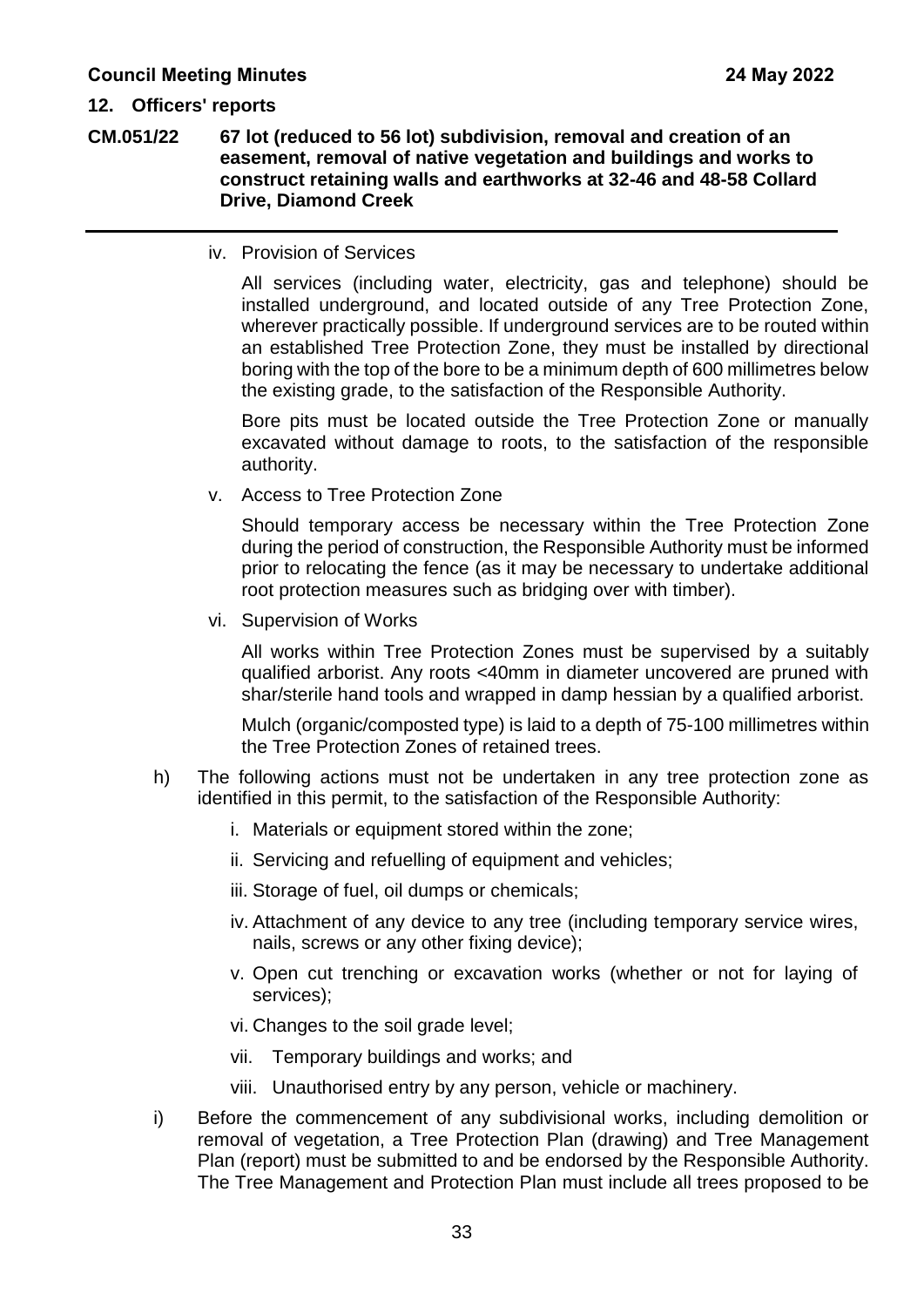#### **12. Officers' reports**

#### **CM.051/22 67 lot (reduced to 56 lot) subdivision, removal and creation of an easement, removal of native vegetation and buildings and works to construct retaining walls and earthworks at 32-46 and 48-58 Collard Drive, Diamond Creek**

retained on site. The Tree Management and Protection Plan must be in accordance with AS4970-2009, prepared by a suitably qualified arborist and provide details of tree protection measures that will be utilised to ensure all trees within the proposed reserve and trees to be retained on lots 49-54 are to be protected remain viable post-construction. The Tree Protection and Management Plan must consist of:

- i. The Tree Management plan (report) must be prepared by a suitably qualified arborist, reference the Tree Protection Plan (drawing) and provide details of:
- ii. Any non-destructive root investigation previously undertaken or as directed as a condition of this permit in accordance with AS4970-2009 to determine the location and distribution of roots of trees nominated on the Tree Protection Plan.
- iii. Proposed footings and construction methods for any buildings or structures (including but not limited to, driveways, paths retaining walls or other hard infrastructure) within the Tree Protection Zones nominated on the Tree Protection Plan.
- iv. Details of suitable driveway materials and construction methods (i.e. permeable paving above grade) and the timing of works within the tree protection zones.
- v. How excavation impacts, including soil level changes, within the Tree Protection Zones of trees to be retained will be managed or minimised.
- vi. Stages of development at which inspections are required to ensure tree protection measures are adhered to must be specified.
- vii. Appropriate methods of certification by a suitably qualified Arborist of the required tree protection measures during the development including details of site visits, actions and photographic evidence
- j) To offset the removal of 3.648 hectares of native vegetation and 6 large trees as shown in the approved native vegetation removal report (report ECL-2021-018) the permit holder must secure a native vegetation offset, in accordance with the Guidelines for the removal, destruction or lopping of native vegetation (DELWP 2017) as specified below:
	- i. A general offset of 0.178 general habitat units:
	- ii. located within the Port Phillip & Westernport Catchment Management Authority boundary or Shire of Nillumbik municipal district with a minimum strategic biodiversity value of at least 0.507
	- iii. The offset(s) secured must provide protection of at least 1 large tree.
	- iv. A species offset of 1.298 species habitat units for Little Pink Spider-Orchid (*Caladenia rosella*) and protection of 5 large trees.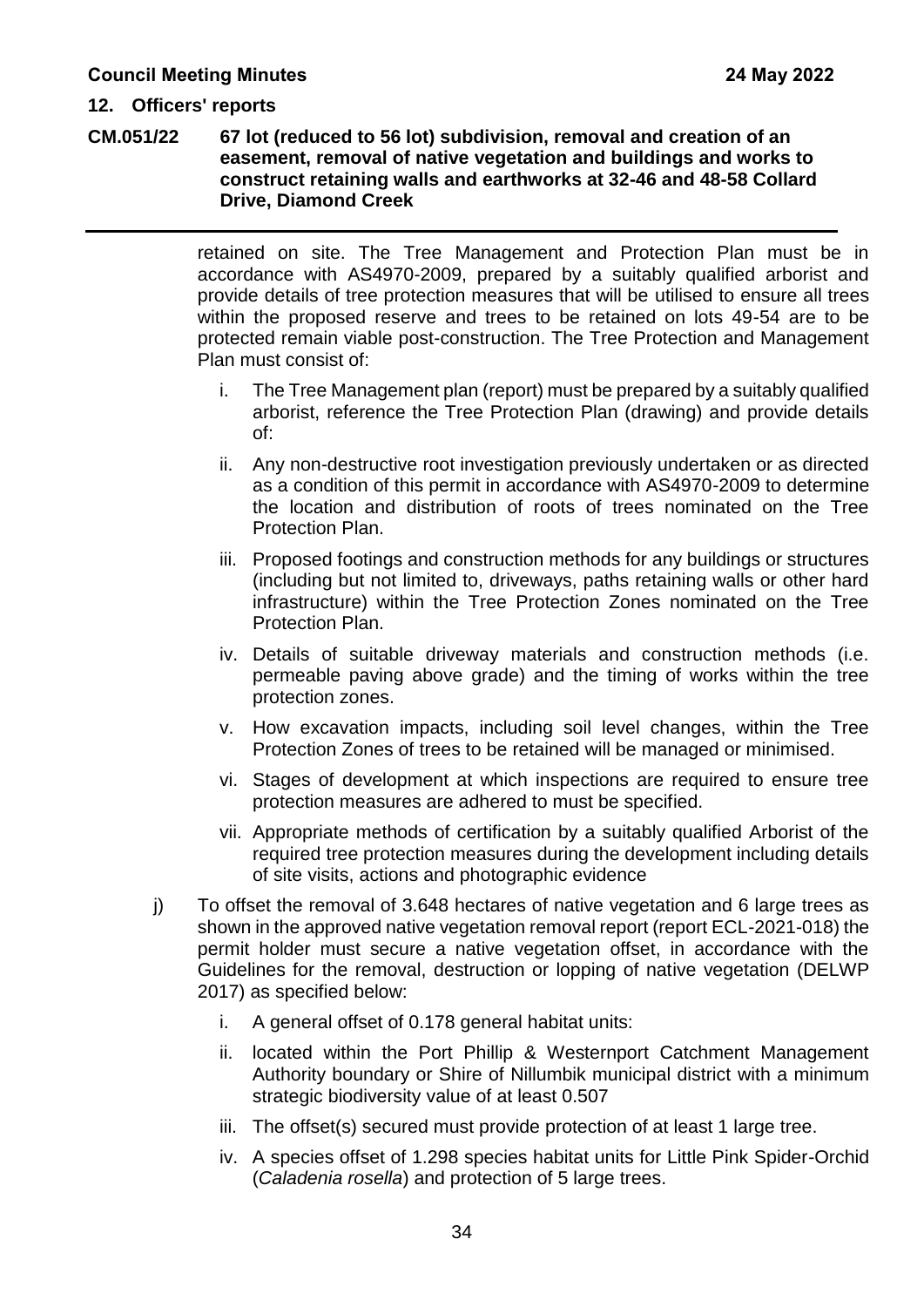#### **12. Officers' reports**

**CM.051/22 67 lot (reduced to 56 lot) subdivision, removal and creation of an easement, removal of native vegetation and buildings and works to construct retaining walls and earthworks at 32-46 and 48-58 Collard Drive, Diamond Creek**

v. Total Number of Large trees to be protected is 6.

The offset provided must be to the satisfaction of the Responsible Authority.

- k) Prior to the issue of the Statement of Compliance, evidence that the required offset has been secured must be provided to the satisfaction of Council. This evidence is the following:
	- i. An established first party offset site including a security agreement signed by both parties, and a management plan detailing the 10 year management actions and ongoing management of the site and/or
	- ii. Credit extract(s) allocated to the permit from the Native Vegetation Credit Register.

A copy of the offset evidence will be endorsed by the responsible authority and form part of this permit. Within 30 days of endorsement of the offset evidence by the responsible authority, a copy of the endorsed offset evidence must be provided to the Department of Environment, Land, Water and Planning.

In the event that a security agreement is entered into, the applicant must provide the annual offset site report to the Responsible Authority by the anniversary date of the execution of the offset security agreement, for a period of 10 consecutive years. After the tenth year, the landowner must provide a report at the reasonable request of the Responsible Authority.

l) A suitably qualified wildlife handler or zoologist is to be present when felling trees/removing native vegetation to ensure affected wildlife is not harmed. If displaced wildlife that cannot be relocated on site to an appropriate location away from the construction footprint, or injured wildlife is captured, DELWP must be contacted for advice and direction.

Development works on the land must be undertaken in accordance with the endorsed Construction Management Plan to the satisfaction of the Responsible Authority.

- m) A site contamination assessment must be prepared by a suitably qualified environmental professional and submitted to the Responsible Authority. The site contamination assessment must determine the level, distribution and nature of contamination of the land (if any);
- n) The site contamination assessment must indicate whether the land is suitable for use for residential purposes (being a sensitive use).
- o) If the site contamination assessment indicates that the land is not suitable for use for residential purposes:
	- i. The site contamination assessment must detail recommendations for any clean-up, construction, ongoing maintenance, monitoring, mitigation or other measures (recommended measures) in order to effectively manage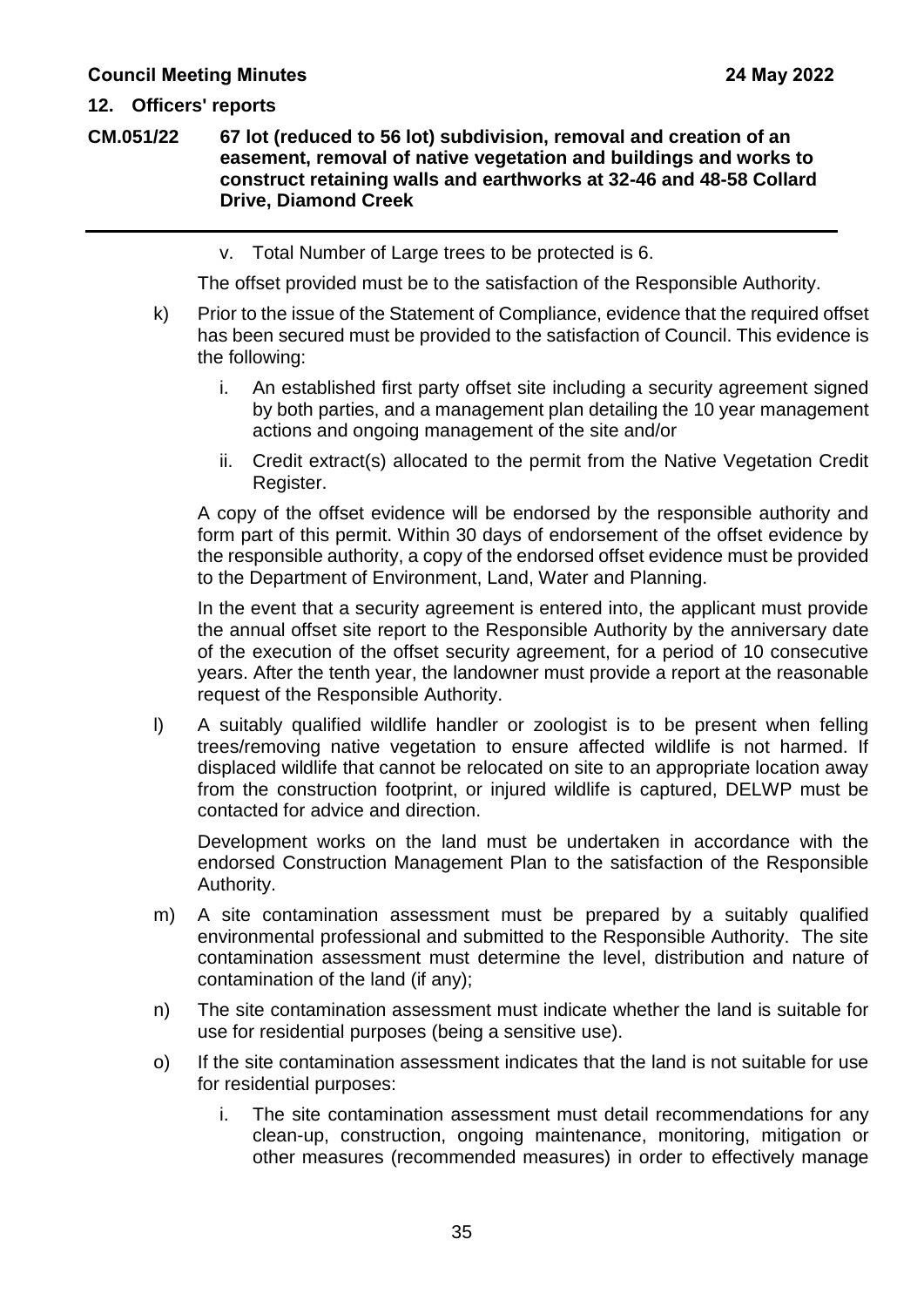**CM.051/22 67 lot (reduced to 56 lot) subdivision, removal and creation of an easement, removal of native vegetation and buildings and works to construct retaining walls and earthworks at 32-46 and 48-58 Collard Drive, Diamond Creek**

> and remediate the contamination to make the land suitable for use for residential purposes, and;

ii. The recommended measures must be completed or otherwise secured to the satisfaction of the Responsible Authority.

The EPA or the Australian Contaminated Land Consultants Association (ACLCA) Victorian Branch are able to provide details of suitably qualified environmental professionals.

- 4. Prior to the issuing of a Statement of Compliance, the requirements of the following conditions must be met to the satisfaction of the Responsible Authority:
	- a) The owner must enter into an agreement with the Responsible Authority in accordance with Section 173 of the *Planning and Environment Act 1987*. The agreement must provide for, without the prior written consent of Council:
		- i. The Bushfire Management Plan prepared by Keystone Alliance, Bushfire Assessments, Ref 2858/5.2 dated  $30<sup>th</sup>$  March 2022 must be endorsed by the Responsible Authority, be included as an annexure to the Section 173 agreement prepared to give effect to clause 44.06-5 of the Planning Scheme and must not be altered unless agreed to in writing by CFA and the Responsible Authority.
		- ii. Note that the subdivision includes areas of shared defendable space. These are areas where a lot owner maintains the defendable space on their land for the benefit of themselves and the owners of other lots.
		- iii. Require that the defendable space shown on the endorsed Bushfire Management Plan must be implemented and maintained on an ongoing basis to the satisfaction of the Responsible Authority, regardless of whether there is a dwelling constructed on that land or not.
		- iv. Only trees marked "tree to be removed" on the endorsed plans are permitted to be removed, to the satisfaction of the Responsible Authority.
		- v. No vegetation on lots 49-54 (unless specified on the endorsed plans) shall be removed, destroyed, felled, lopped, ringbarked, uprooted or otherwise damaged except with the prior written consent of the Responsible Authority.
		- vi. No works are to occur within the Building Exclusion Zones on lots 49-54 unless with the prior written consent of Council.
		- vii. All boundary fencing to the proposed reserves and walkways must be at least 80% transparent and installed prior to the issue of a Statement of Compliance for the subdivision.
		- viii.This fencing to the reserves and walkways must be maintained with at least 80% transparency unless with the prior written consent of Council.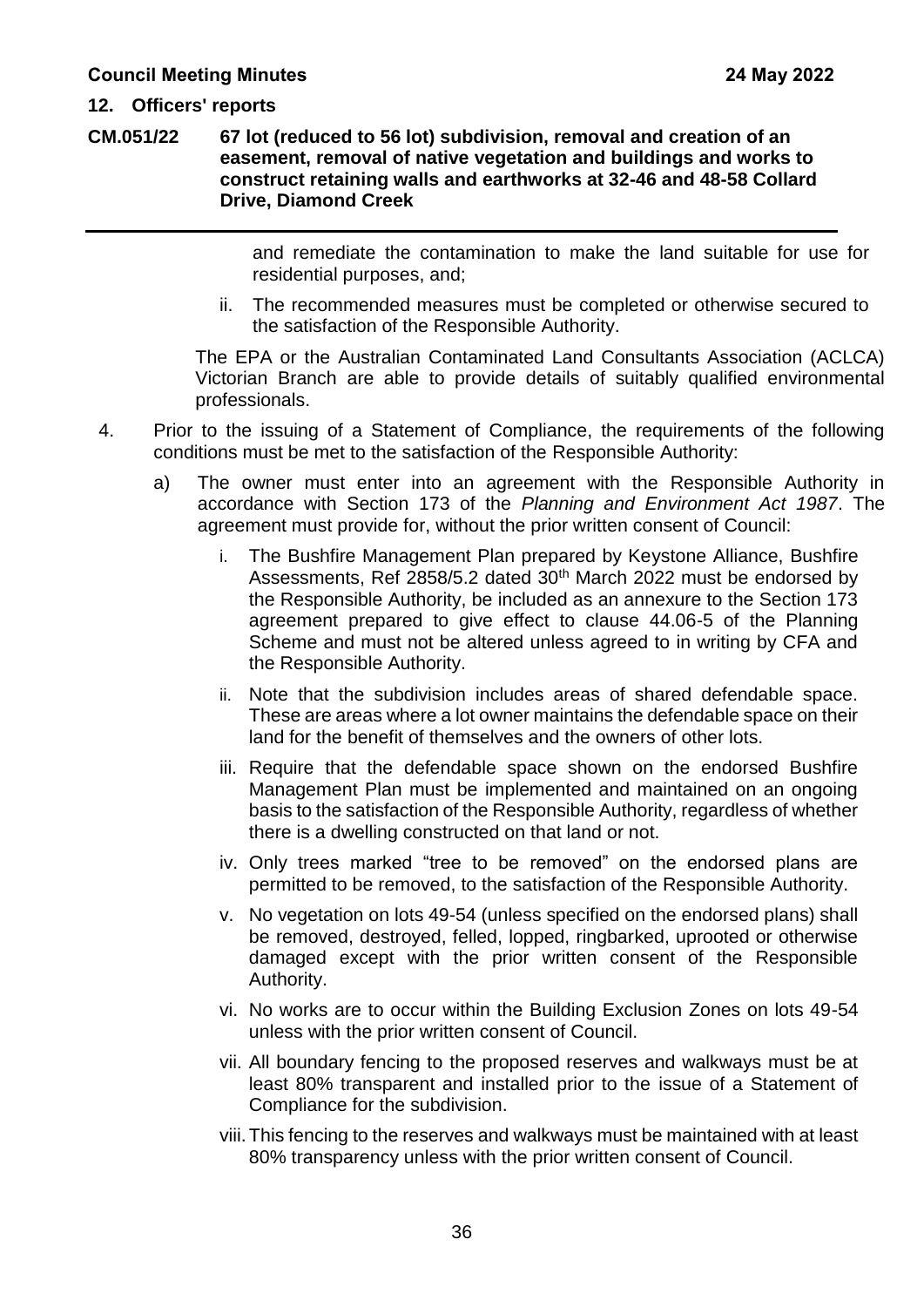**CM.051/22 67 lot (reduced to 56 lot) subdivision, removal and creation of an easement, removal of native vegetation and buildings and works to construct retaining walls and earthworks at 32-46 and 48-58 Collard Drive, Diamond Creek**

- ix. Fencing with an interface to Bellbird Road is of open 'rural' nature unless with the prior written consent of Council.
- x. Fencing with an interface to a secondary frontage must be at least 80% transparent or of another alternate design to the satisfaction of Council.
- xi. No front fencing unless with the prior written consent of Council.
- xii. No boundary fencing is permitted to extend to within 3 metres of the site frontage unless with the prior written consent of Council.

Application must be made to the Registrar of Titles to register the Section 173 Agreement on the title to the land under Section 181 of the same Act.

The owner must pay all costs (including Council's costs) associated with the preparation, execution, registration and (if later sought) cancellation of the Section 173 Agreement.

- b) All boundary fencing must be installed and completed in accordance with conditions 4a vi – xi and be completed to the following areas:
	- i. Reserve between lots 39, 41 & 42.
	- ii. Reserve adjacent to lots 42, 43, 44 & 56.
	- iii. Reserve between lots 49, 55 & 56.
- c) All retaining walls must be designed and then certified once constructed by a qualified structural engineer, and built from appropriate materials for longevity and to ensure structural integrity.
- d) The owner must pay to Council a 5% cash-in-lieu open space contribution and/or a land contribution to the satisfaction of the Responsible Authority with respect to all of the land in the subdivision or any stage pursuant to Section 18 of the *Subdivision Act 1988*.
- e) The owner must pay to Council the development contribution in accordance with Development Contributions Plan Overlay Schedule 2. Development contributions as adjusted to CPI on June 30 of each year until paid.
- f) Each lot in the subdivision shall be provided with a vehicle crossing constructed to the requirements of the Nillumbik Shire Council to suit vehicles that will use the crossings. The Responsible Authority must approve the location, design and construction of the crossings. Any existing unused crossing must be removed and replaced with kerb and channel, nature strip and reinstated to the satisfaction of the Responsible Authority. All vehicle crossing works are to be carried out under Council supervision with an *Infrastructure Works* permit.
- g) The construction works, landscaping of public areas and any associated infrastructure associated with the subdivision and required by this permit must be completed to the satisfactory of the Responsible Authority.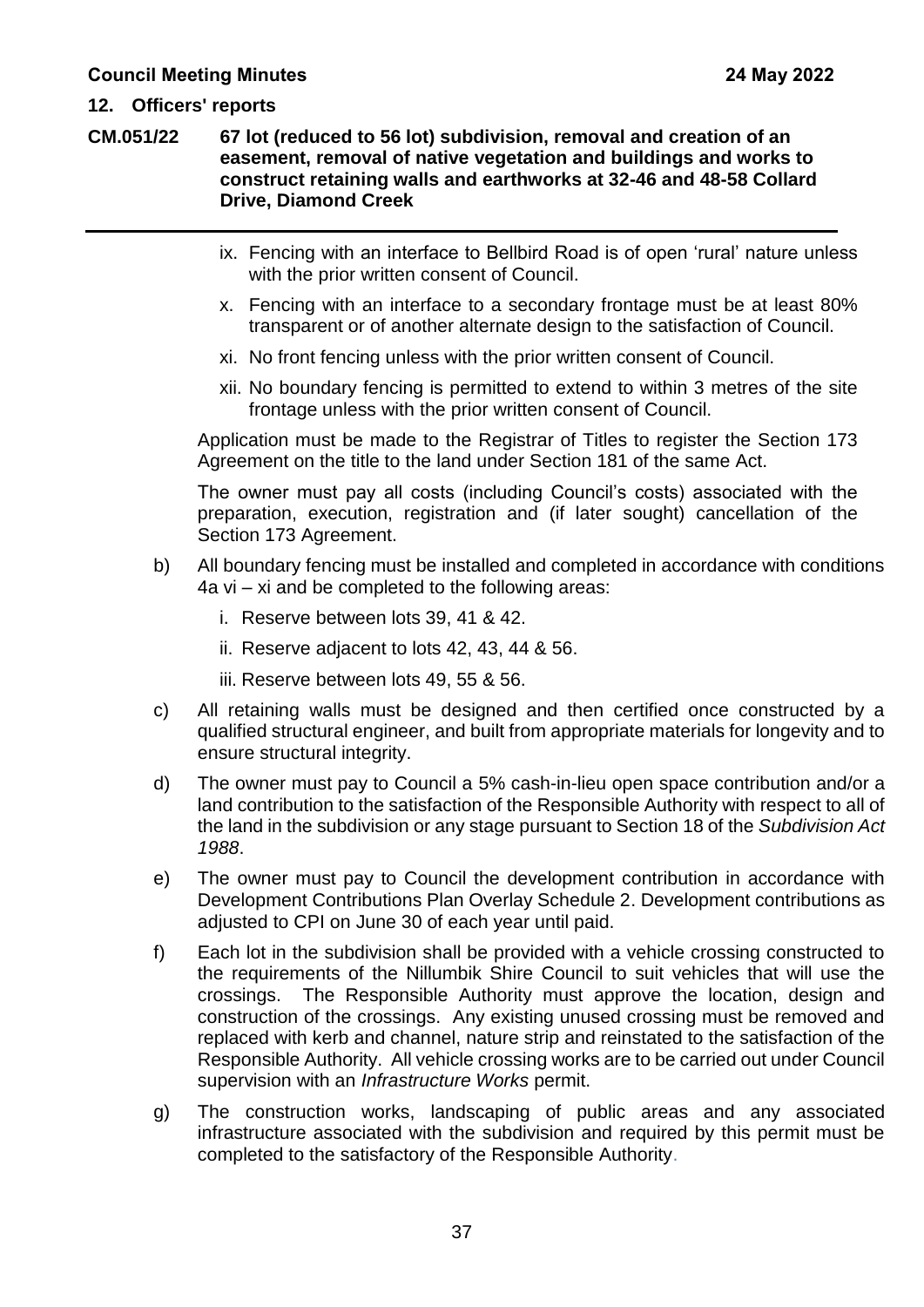**CM.051/22 67 lot (reduced to 56 lot) subdivision, removal and creation of an easement, removal of native vegetation and buildings and works to construct retaining walls and earthworks at 32-46 and 48-58 Collard Drive, Diamond Creek**

- h) Unless with the prior written consent of the Responsible Authority, the landscaping works shown on the endorsed plans must be carried out, completed and maintained to the satisfaction of the Responsible Authority.
- i) All works are to be undertaken to the satisfaction of the Responsible Authority, including any requirements resulting from the reconfiguration of the lots in the subdivision and must be designed and constructed in accordance with AustRoads Guide to Traffic Engineering Practice, Part 5.
- j) The plan must be updated to place any drainage infrastructure, land or associated development which is to be handed over to Council for maintenance of the drainage system as approved by the Melbourne Water Works Offer into easements and/or reserves in favour of Nillumbik Shire Council.
- k) The agreement entered into with Melbourne Water Corporation (Melbourne Water Works Offer) must be approved by Council for the acceptance of surface and stormwater from the subject land directly or indirectly into Melbourne Water's drainage systems and waterways, the provision of drainage works and other matters in accordance with the statutory powers of Melbourne Water Corporation.
- l) Any agreement by Melbourne Water to defer incomplete works that are required as part of the Melbourne Water Works Offer, must be also be approved by the Responsible Authority.
- m) Before the handover of the drainage asset to Council, as approved by the Melbourne Water Works Offer, Council must inspect and be satisfied that the works have been satisfactory completed and agree to handover of the asset.
- n) Stormwater gross pollutant trap/s must be installed at the approved point/s of discharge to prevent litter from entering Council's stormwater drainage system. The design of the trap/s must be to the satisfaction of the Responsible Authority.
- o) Fire hydrant to be provided to comply with Standard 56.09-3.
- p) A CCTV assessment and report of all underground drainage system of the subdivision must be provided to the Responsible Authority at the conclusion of drainage works.
- q) Public lighting within the subdivision must be provided to the satisfaction of the Responsible Authority
- r) No polluted, effluent and/or sediment laden runoff from the development site is to be discharged directly or indirectly into Council's drains, Melbourne Water's drains or watercourses or adjoining private property during the construction of the development.

In this regard, sediment fencing and / or pollution/litter traps must be installed on site and services accordingly, all to the satisfaction of the Responsible Authority.

- 5. This permit will expire if one of the following circumstances applies:
	- a) A plan of subdivision is not certified within two years of the issue date of this permit;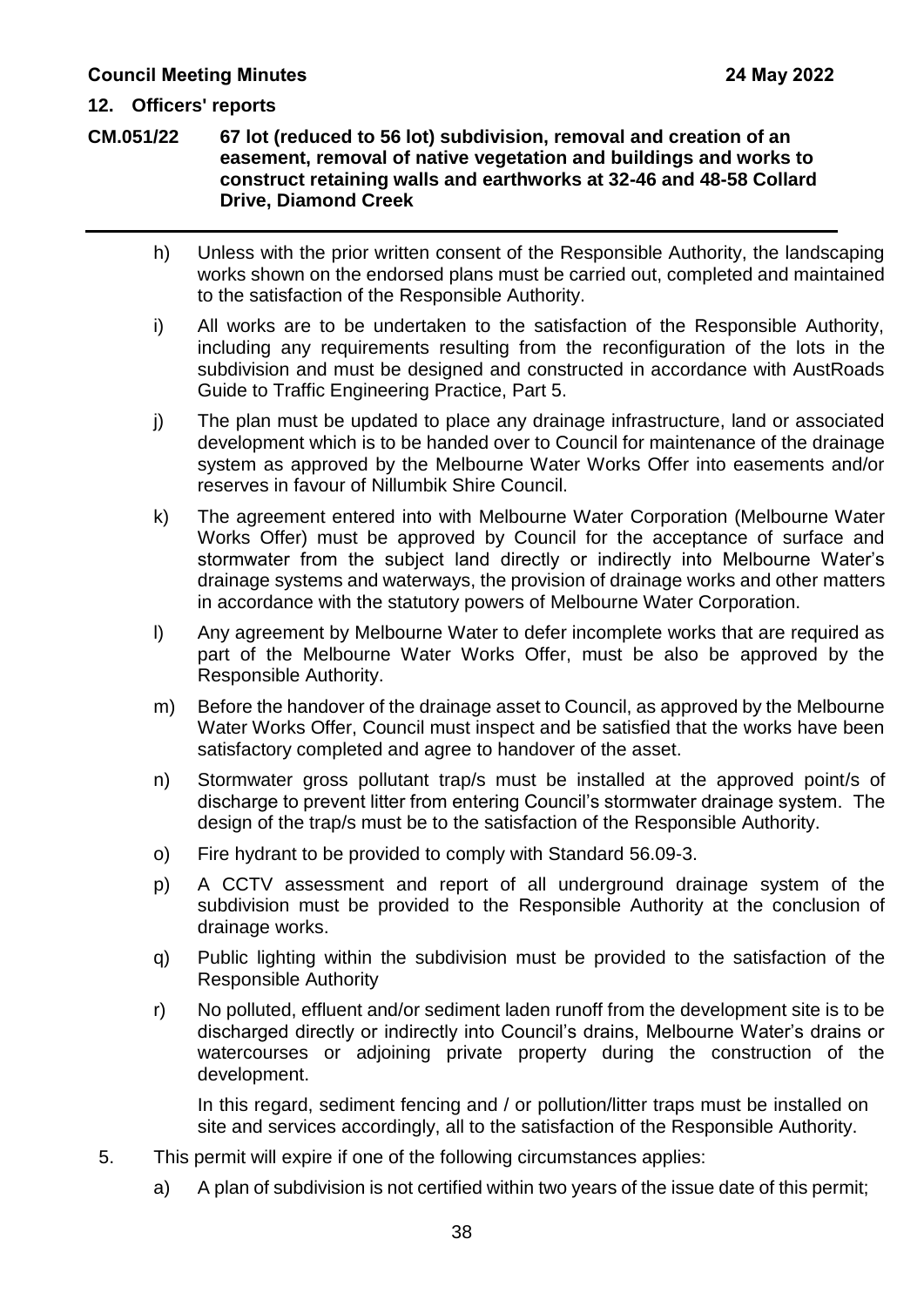**CM.051/22 67 lot (reduced to 56 lot) subdivision, removal and creation of an easement, removal of native vegetation and buildings and works to construct retaining walls and earthworks at 32-46 and 48-58 Collard Drive, Diamond Creek**

b) A plan of subdivision is not registered at Land Victoria within five years of the original certification date.

The Responsible Authority may extend the time for certification if a request is made in writing before the expiry of the permit or within 6 months afterwards.

#### **Melbourne Water Conditions:**

- 6. Prior to the issue of a Statement of Compliance, the Owner shall enter into and comply with an agreement with Melbourne Water Corporation for the acceptance of surface and storm water from the subject land directly or indirectly into Melbourne Water's drainage systems and waterways, the provision of drainage works and other matters in accordance with the statutory powers of Melbourne Water Corporation.
- 7. No polluted and / or sediment laden runoff is to be discharged directly or indirectly into Melbourne Water's drains or watercourses.
- 8. Prior to Certification, the Plan of Subdivision must be referred to Melbourne Water, in accordance with Section 8 of the *Subdivision Act 1988*.
- 9. Prior to Certification of any Plan of Subdivision associated with the application, an updated stormwater management strategy must be submitted and approved by Melbourne Water and Council.
- 10. Stormwater runoff from the subdivision must achieve State Environment Protection Policy (Waters of Victoria) objectives for environmental management of stormwater asset out in the 'Urban Stormwater Best Practice Environmental Management Guidelines (CSIRO) 1999'.
- 11. Prior to the issue of a Statement of Compliance for the subdivision, engineering plans of the subdivision (in electronic format) must be submitted to Melbourne Water for our records. These plans must show road and drainage details and any overland flow paths for the 100 year ARI storm event.
- 12. All new lots are to be filled to a minimum of 300mm above the 1 in 100 year flood levels associated with any existing or proposed Melbourne Water pipeline and/or all new lots are to be filled to a minimum of 600mm above the 1 in 100 year flood level associated with any existing or proposed Melbourne Water wetland, retarding basin or waterway.
- 13. Prior to the issue of a Statement of Compliance for the subdivision, a certified survey plan prepared by or under the supervision of a licensed land surveyor, showing finished lot levels reduced to the Australian Height Datum, must be submitted to Melbourne Water for our records.
- 14. Prior to the issue of a Statement of Compliance for the subdivision, a Site Management Plan detailing pollution and sediment control measures must be submitted to Melbourne Water.
- 15. Alignment of roads and reserves with any adjoining estates must ensure continuity and provide uninterrupted conveyance of overland flows.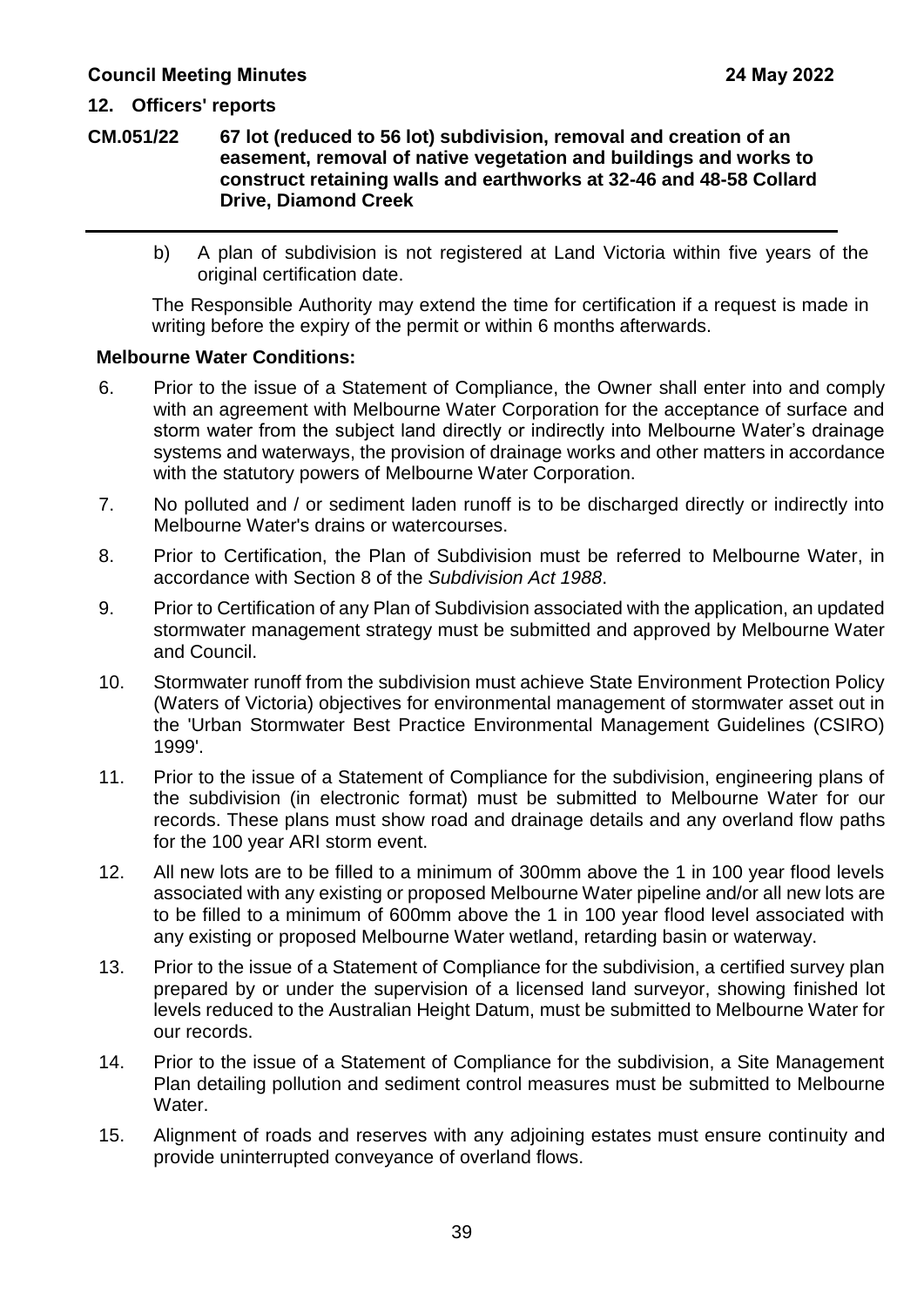#### **12. Officers' reports**

**CM.051/22 67 lot (reduced to 56 lot) subdivision, removal and creation of an easement, removal of native vegetation and buildings and works to construct retaining walls and earthworks at 32-46 and 48-58 Collard Drive, Diamond Creek**

- 16. The subdivision is to make provision for overland flows from the upstream catchment utilising roads and/or reserves.
- 17. Any road or access way intended to act as a stormwater overland flow path must be designed and constructed to comply with the floodway safety criteria outlined within Melbourne Water's Land Development Manual.
- 18. Easements or reserves shall be created over existing and proposed Melbourne Water assets on the Plan of Subdivision to the satisfaction of Melbourne Water.
- 19. The developer is to negotiate with the downstream landowners to obtain a free draining outfall through their property. Approval is to be forwarded to Melbourne Water for our records prior to construction commencing.
- 20. Any temporary outfall is to be arranged to the satisfaction of Melbourne Water, Council and the affected downstream property owner(s).
- 21. Prior to the issue of a Statement of Compliance for the subdivision, a separate application direct to Melbourne Water must be made for any new or modified storm water connection to Melbourne Water's drains or watercourses.

#### **AusNet Services**

- 22. The Plan of Subdivision submitted for certification must be referred to AusNet Electricity Services Pty Ltd in accordance with Section 8 of the *Subdivision Act 1988*. The applicant must:
	- a) Enter in an agreement with AusNet Electricity Services Pty Ltd for supply of electricity to each lot on the endorsed plan.
	- b) Enter into an agreement with AusNet Electricity Services Pty Ltd for the rearrangement of the existing electricity supply system.

#### **Yarra Valley Water Conditions:**

- 23. The owner of the subject land must enter into an agreement with Yarra Valley Water for the provision of water services.
- 24. The owner of the land must enter into an agreement with Yarra Valley Water for the provision of sewerage services.

#### **Telecommunications Conditions**

- 25. The owner of the land must enter into an agreement with:
	- a) a telecommunications network or service provider for the provision of telecommunication services to each lot shown on the endorsed plan in accordance with the provider's requirements and relevant legislation at the time; and
	- b) a suitably qualified person for the provision of fibre ready telecommunication facilities to each lot shown on the endorsed plan in accordance with any industry specifications or any standards set by the Australian Communications and Media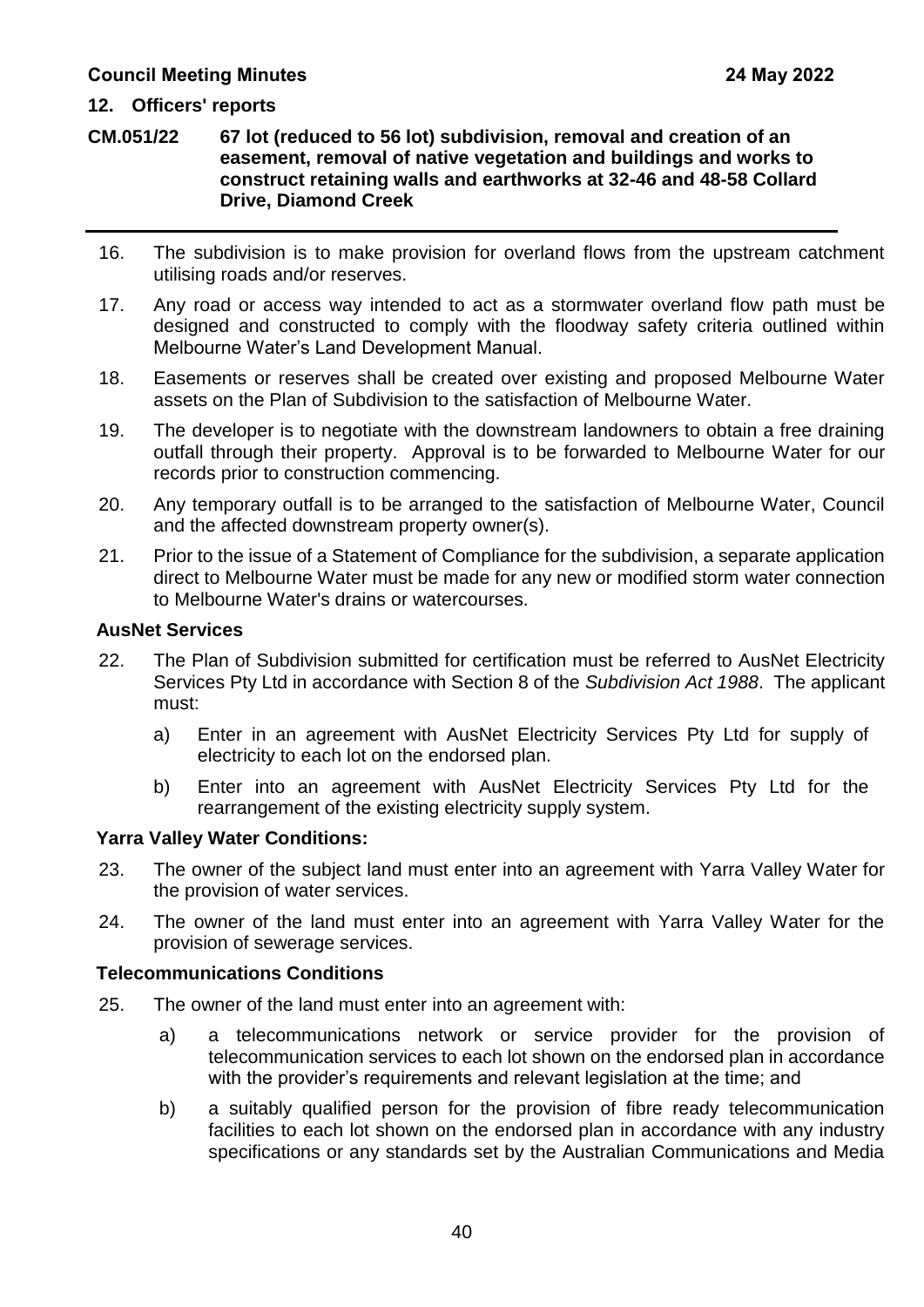#### **12. Officers' reports**

#### **CM.051/22 67 lot (reduced to 56 lot) subdivision, removal and creation of an easement, removal of native vegetation and buildings and works to construct retaining walls and earthworks at 32-46 and 48-58 Collard Drive, Diamond Creek**

Authority, unless the applicant can demonstrate that the land is in an area where the National Broadband Network will not be provided by optical fibre.

- 26. Before the issue of a Statement of Compliance for any stage of the subdivision under the *Subdivision Act 1988*, the owner of the land must provide written confirmation from:
	- a) a telecommunications network or service provider that all lots are connected to or are ready for connection to telecommunications services in accordance with the provider's requirements and relevant legislation at the time; and
	- b) a suitably qualified person that fibre ready telecommunication facilities have been provided in accordance with any industry specifications or any standards set by the Australian Communications and Media Authority, unless the applicant can demonstrate that the land is in an area where the National Broadband Network will not be provided by optical fibre.

#### **CFA Conditions**

- 27. The Bushfire Management Plan prepared by Keystone Alliance, Ref 2858/5.2 dated 30 March 2022 must be endorsed by the Responsible Authority, be included as an annexure to the section 173 agreement prepared to give effect to clause 44.06-5 of the Planning Scheme and must not be altered unless agreed to in writing by CFA and the Responsible Authority.
- 28. Before the Statement of Compliance is issued under the *Subdivision Act 1988*, the defendable space on every lot in the subdivision must be implemented and maintained as specified on the endorsed Bushfire Management Plan, unless otherwise agreed in writing by the CFA and the Responsible Authority.
- 29. Prior to the issue of a Statement of Compliance under the *Subdivision Act 1988* the following requirements must be met to the satisfaction of the CFA:
	- a) Above or below ground operable hydrants must be provided. The maximum distance between these hydrants and the rear of all building envelopes (or in the absence of building envelopes, the rear of the lots) must be 120 metres and the hydrants must be no more than 200 metres apart. These distances must be measured around lot boundaries.
	- b) The hydrants must be identified with marker posts and road reflectors as applicable to the satisfaction of the Country Fire Authority.

Note - CFA's requirements for identification of hydrants are specified in 'Identification of Street Hydrants for Firefighting Purposes' available under publications on the CFA web site (www.cfa.vic.gov.au)

30. The bushfire mitigation measures forming part of this permit or shown on the endorsed plans, including those relating to construction standards, defendable space, water supply and access, must be maintained to the satisfaction of the responsible authority and the relevant fire authority on a continuing basis. This condition continues to have force and effect after the development authorised by this permit has been completed.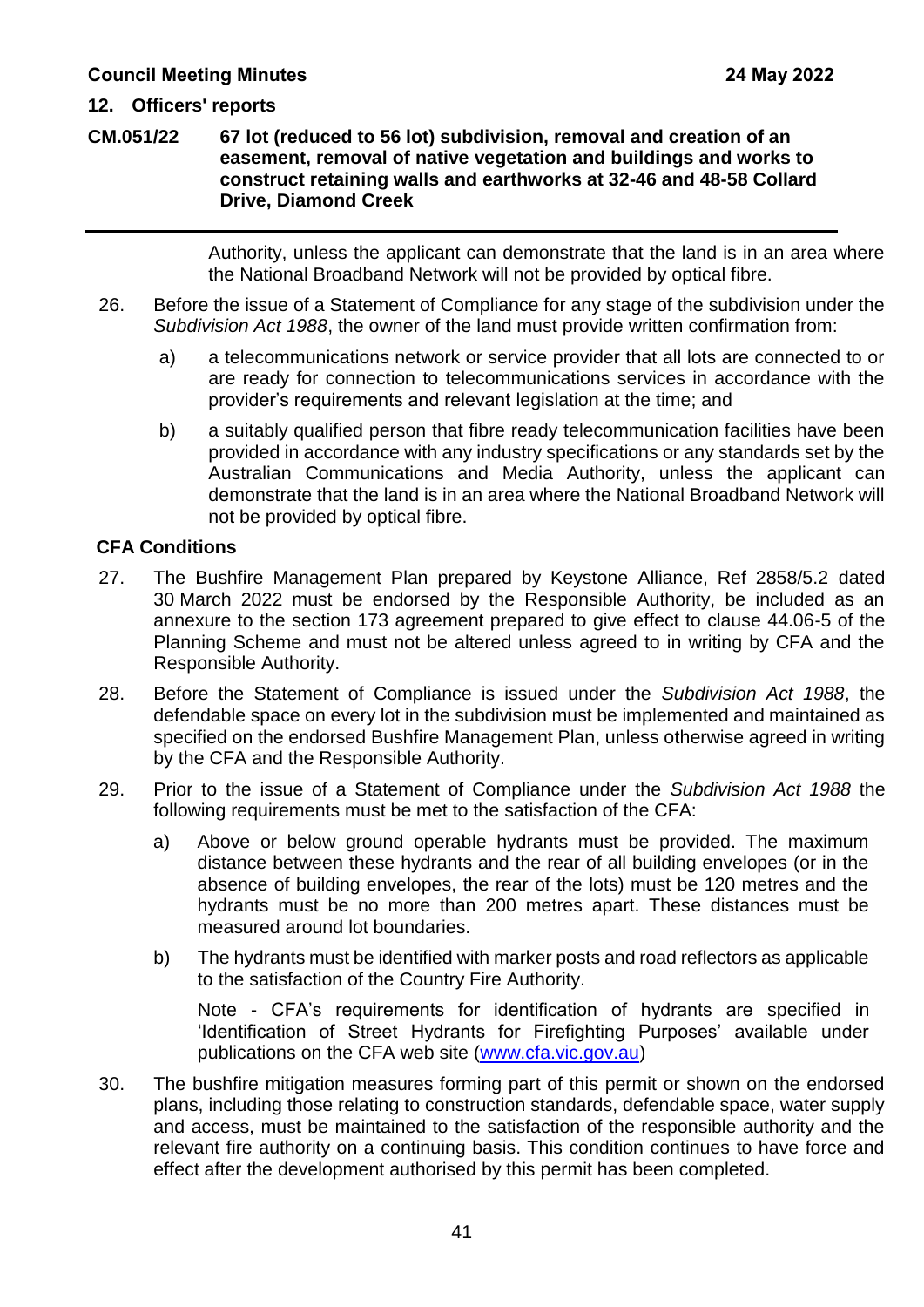**CM.051/22 67 lot (reduced to 56 lot) subdivision, removal and creation of an easement, removal of native vegetation and buildings and works to construct retaining walls and earthworks at 32-46 and 48-58 Collard Drive, Diamond Creek**

#### **DELWP Conditions:**

- 31. Before works start, the permit holder must advise all persons undertaking the vegetation removal or works on site of all relevant permit conditions and associated statutory requirements or approvals.
- 32. A copy of the offset evidence will be endorsed by the responsible authority and form part of this permit. Within 30 days of endorsement of the offset evidence, a copy of the endorsed offset evidence must be provided to Planning Approvals at the Department of Environment, Land, Water and Planning Port Phillip regional office.
- 33. Where the offset includes a first party offset(s), the permit holder must provide an annual offset site report to the responsible authority by the anniversary date of the execution of the offset security agreement, for a period of 10 consecutive years. After the tenth year, the landowner must provide a report at the reasonable request of a statutory authority.
- 34. Within 6 months of the conclusion of the permitted clearing of native vegetation under this permit, the offset requirements can be reconciled with the written agreement of the responsible authority and the Department of Environment, Land. Water and Planning.
- 35. A suitably qualified wildlife handler or zoologist is to be present when felling trees/removing native vegetation, to ensure affected wildlife is not harmed. If displaced wildlife that cannot be relocated on site to an appropriate location away from the construction footprint, or injured wildlife is captured, please contact DELWP on 136 186 for further advice.
- 36. Within the area of native vegetation to be retained and any tree protection zone associated with the permitted use and/or development, the following is prohibited:
	- i. Any vehicle or pedestrian access, trenching or soil excavation, and
	- ii. Storage or dumping of any soils, materials, equipment, vehicles, machinery, or waste products, and
	- iii. Entry or exit pits for underground services, and
	- iv. Any other actions or activities that may result in adverse impacts to retained native vegetation.
- 37. That a Construction Environment Management Plan is developed and implemented to the satisfaction of the Responsible Authority. This plan should specify (as a minimum):

a) measures to address the site management requirements under Clause 56.08-1 and Condition 38.

- a) Strategies to manage wildlife that may be impacted during construction (including Eastern Grey Kangaroos) and requirements that apply under Condition 37 and any authority required under the *Wildlife Act 1975*.
- b) Measures required to meet conditions on a permit under the *Flora and Fauna Guarantee Act 1988* relating to the 'take' of protected flora on public land.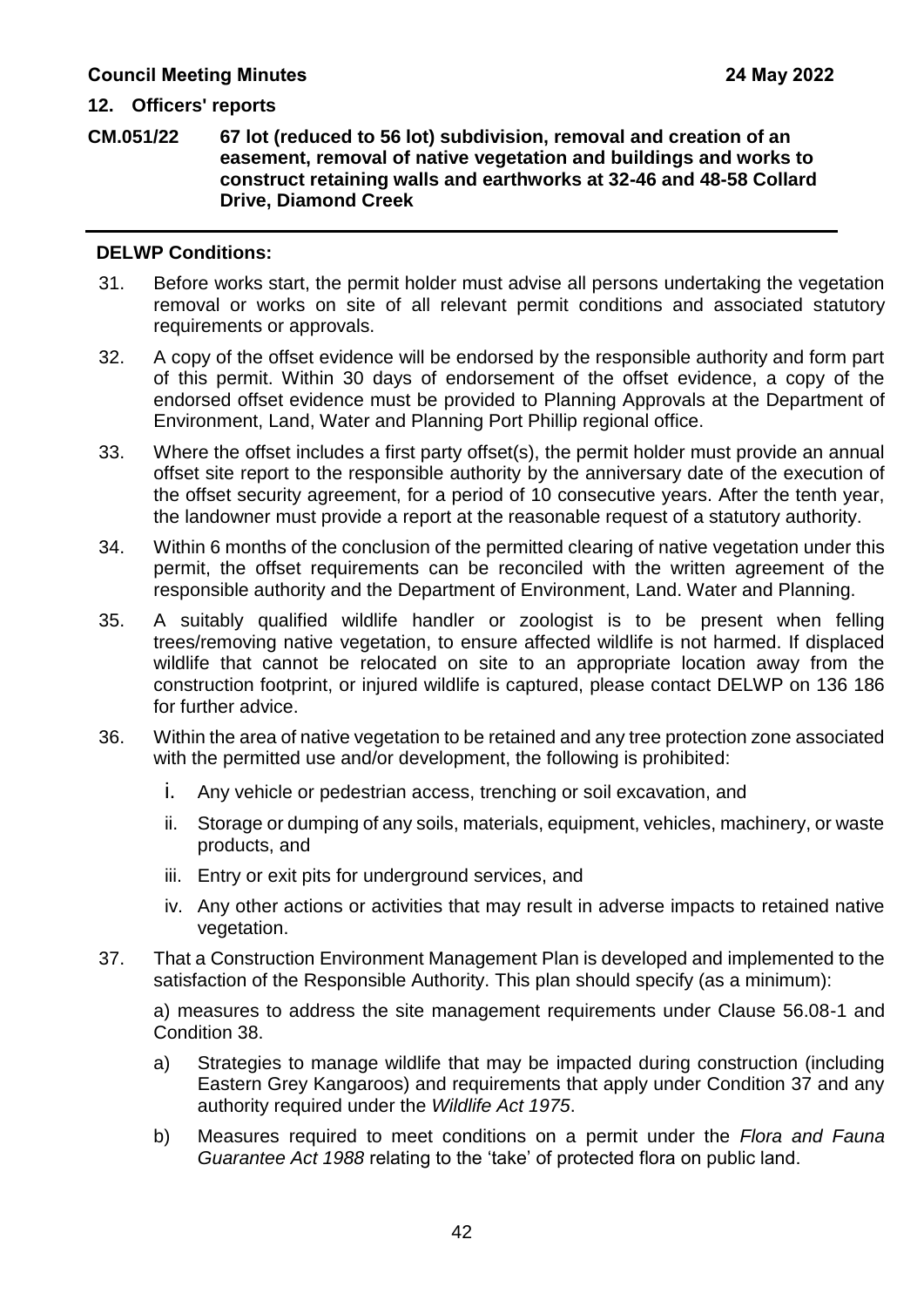**CM.051/22 67 lot (reduced to 56 lot) subdivision, removal and creation of an easement, removal of native vegetation and buildings and works to construct retaining walls and earthworks at 32-46 and 48-58 Collard Drive, Diamond Creek**

- c) Measures to address obligations under the *Catchment and Land Protection Act 1994* regarding the management of noxious weeds.
- 38. That an Integrated Management Plan is developed and implemented to the satisfaction of the Responsible Authority. This plan should specify:
	- a) Measures to protect and enhance the native vegetation on the site to ensure the site continues to provide faunal and habitat value as part of a regional and strategic habitat link.

**Motion**

#### **MOVED: Cr Peter Perkins SECONDED: Cr Natalie Duffy**

**That** Council not change its position at the Victorian Civil and Administrative Tribunal (VCAT) hearing with respect to Planning Permit application 53/2020/14P, for the land located at the contiguous 32-46 and 48-58 Collard Drive Diamond Creek.

THE MOTION WAS PUT TO THE VOTE AND CARRIED AND BECAME THE COUNCIL RESOLUTION AS FOLLOWS:

**Council Resolution**

#### **MOVED: Cr Peter Perkins SECONDED: Cr Natalie Duffy**

**That** Council not change its position at the Victorian Civil and Administrative Tribunal (VCAT) hearing with respect to Planning Permit application 53/2020/14P, for the land located at the contiguous 32-46 and 48-58 Collard Drive Diamond Creek.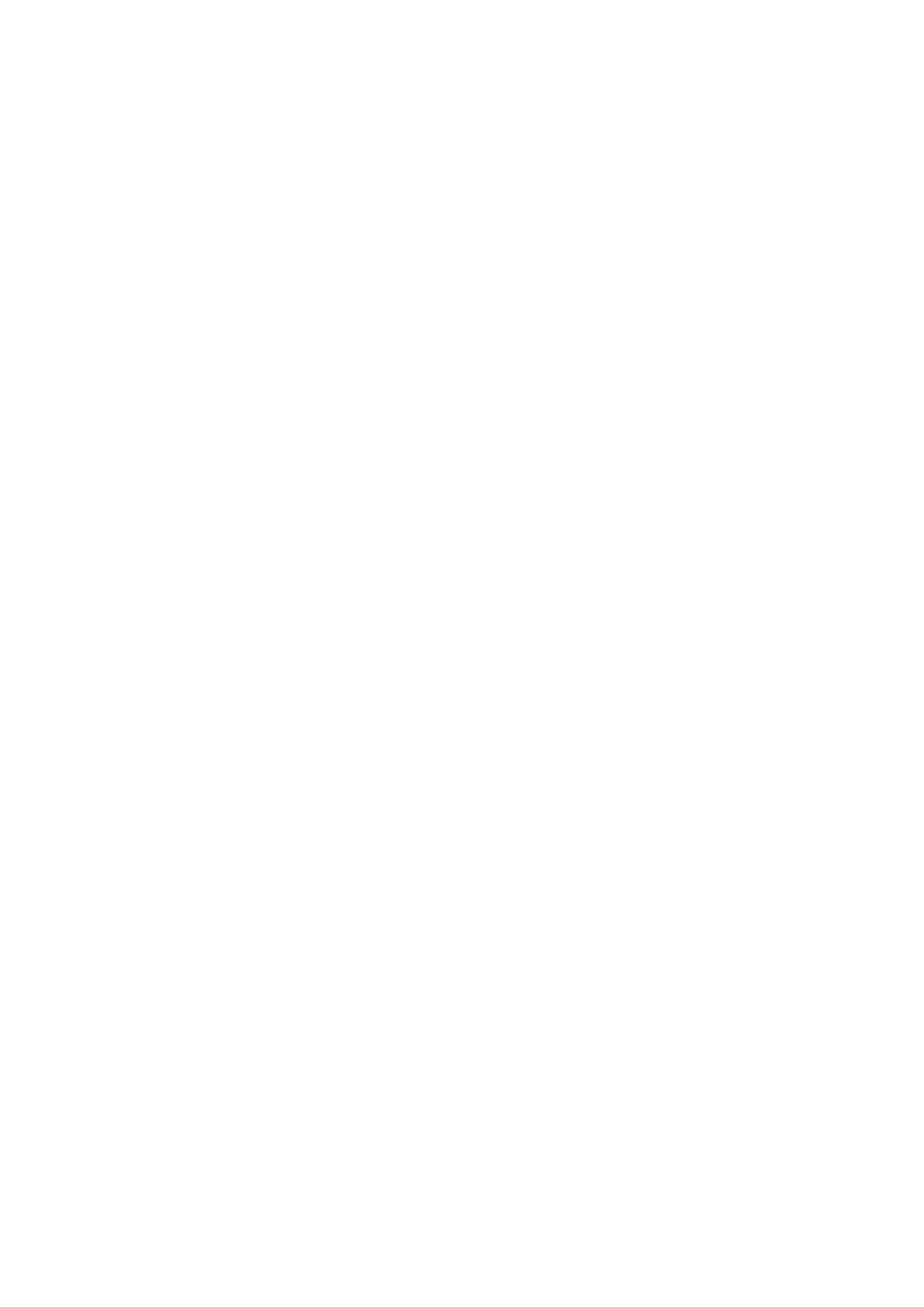#### <span id="page-47-0"></span>**CM.052/22 Informal Meetings of Councillors Records - 24 May 2022**

| Distribution: | <b>Public</b>                                                                         |
|---------------|---------------------------------------------------------------------------------------|
| Manager:      | <b>Blaga Naumoski, Executive Manager Governance, Communications</b><br>and Engagement |
| $A$ $h$       | Katia Cross Covernance Load                                                           |

#### **Author: Katia Croce, Governance Lead**

#### **Summary**

In accordance with *Item 19 of Council's Governance Rule – Meeting Procedure*, adopted on 25 August 2020, Council is required to report as soon as practicable to a Council Meeting a record of each Informal Meeting of Councillors held.

This report lists Informal Meetings of Councillors Records submitted since the matter was last reported to Council on 26 April 2022.

An Informal Meeting of Councillors Record was kept for the following meetings (**Attachment 1**):

- 1. Environment & Sustainability Advisory Committee meeting held 20 March 2022;
- 2. Positive Ageing Advisory Committee meeting held 1 April 2022;
- 3. Councillor Briefing held 19 April 2022;
- 4. Environment & Sustainability Advisory Committee meeting held 20 April 2022;
- 5. Inclusion and Access Advisory Committee meeting held 22 April 2022;
- 6. Council Meeting pre-meet held 26 April 2022;
- 7. Youth Council Advisory Committee meeting held 2 May 2022;
- 8. Councillor Briefing held 3 May 2022;
- 9. Positive Ageing Advisory Committee meeting held 6 May 2022;
- 10. Planning and Consultation Committee Pre-Meeting held 10 May 2022; and
- 11. Australia Day | January 26 Councillor workshop held 11 May2022.

#### **Council Resolution**

#### **MOVED: Cr Richard Stockman SECONDED: Cr Peter Perkins**

**That** Council, in accordance with *Item 19 of Council's Governance Rule – Meeting Procedure*, receives the Informal Meetings of Councillors Records (**Attachment 1**) for the meetings held.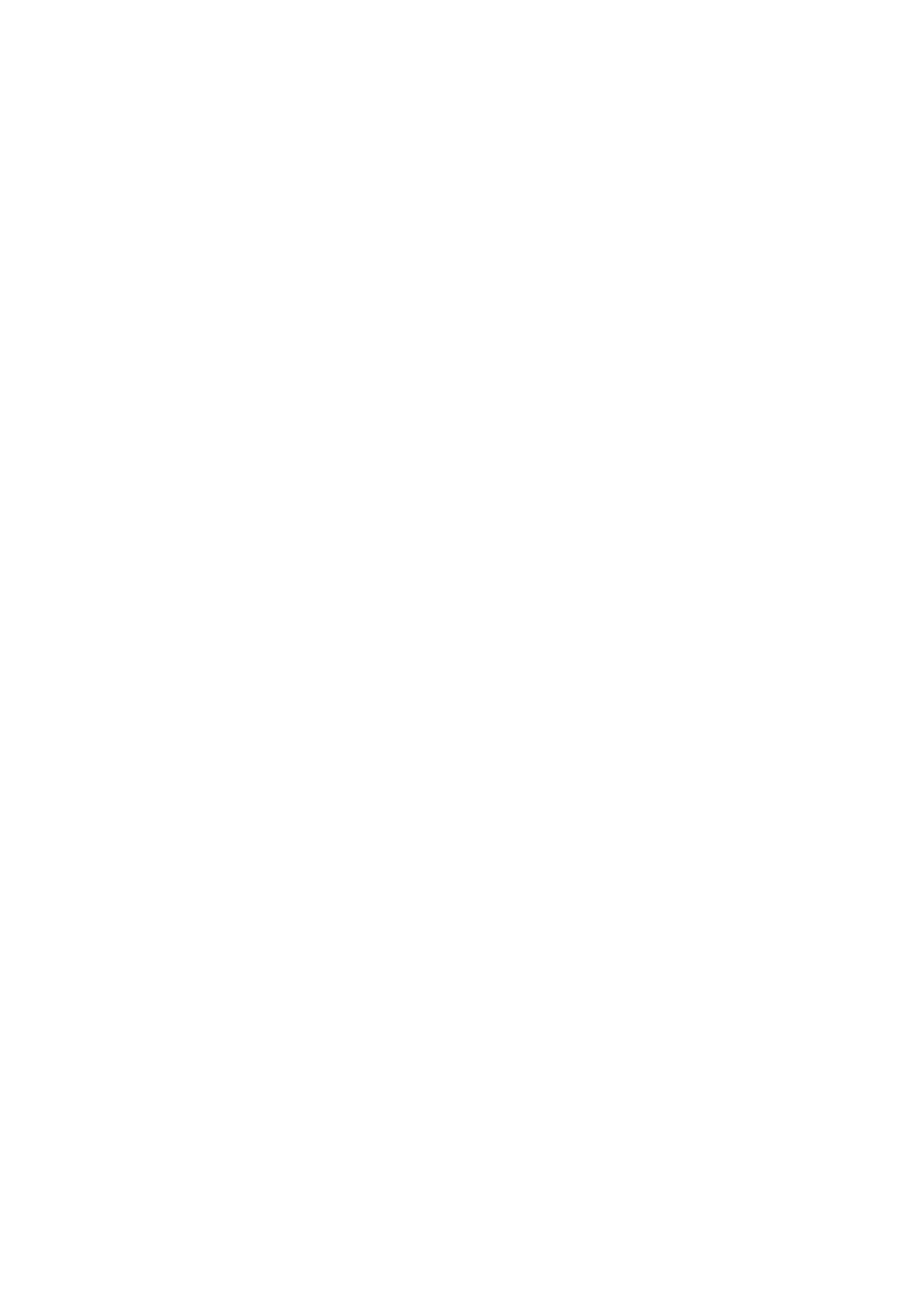#### **12. Officers' reports**

<span id="page-49-0"></span>**CM.053/22 Tender Report - Contract 2122-059 Loan Borrowings 2021/2022**

| <b>Distribution: Public</b> |                                         |
|-----------------------------|-----------------------------------------|
| Manager:                    | Vince Lombardi, Chief Financial Officer |
| <b>Author:</b>              | Melika Sukunda, Finance Manager         |

#### **Summary**

As per the adopted 2021-2022 Budget, Council resolved to take out \$7 million in new borrowings for a number of significant capital projects and to allow Council to respond to Federal Government stimulus opportunities.

The total amount to be borrowed is (Australian) Seven Million dollars (AU\$7,000,000) and the required loan period is for a seven (7) year term.

There was only one submission received from the market via the Public Tender process and the tendered interest rate was deemed to be unacceptable.

The public tender process was subsequently cancelled and the Council will now seek to obtain the required borrowings via the Treasury Corporation of Victoria (TCV).

Pursuant to the Instrument of Delegation to the Chief Executive Officer, the value of this loan exceeds the specified financial limits and a Council resolution is therefore required to enter into a loan contract arrangement.

#### **Council Resolution**

#### **MOVED: Cr Peter Perkins SECONDED: Cr Richard Stockman**

**That** Council:

1. Notes that the public tender process undertaken to establish the following contract has subsequently been cancelled due to lack of competitive offers from the market and that the required borrowings will now be obtained via the Treasury Corporation of Victoria (TCV).

Number: 2122-059 Title: Loan Borrowings 2021/2022 Term: Seven (7) years

- 2. Notes that the Finance Manager will commence negotiations with TCV to establish the required borrowings as per the adopted 2021-2022 budget.
- 3. Authorises the Chief Financial Officer to finalise and execute the resulting contract documentation with TCV.
- 4. Advises all tenderers accordingly.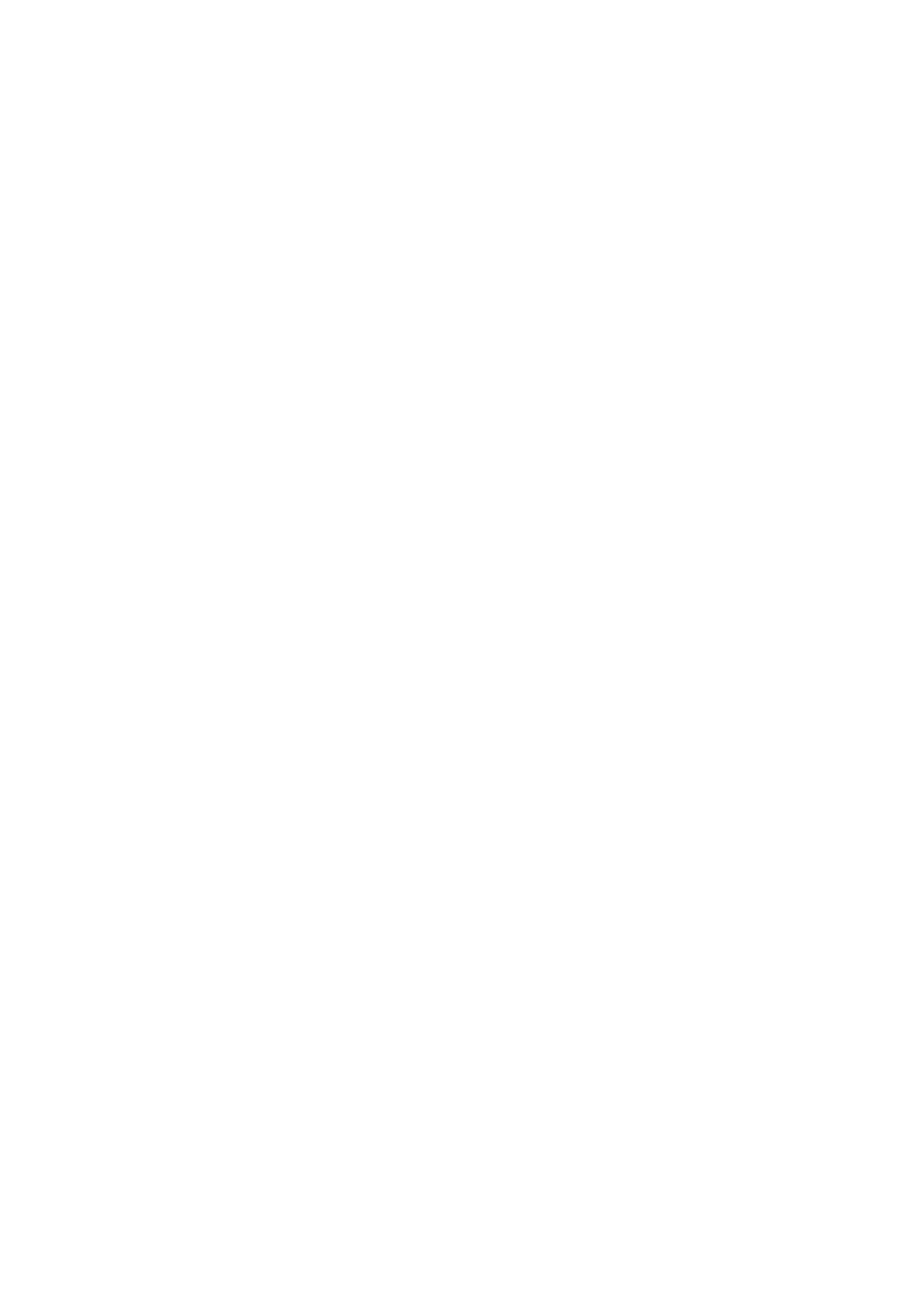**12. Officers' reports**

<span id="page-51-0"></span>**CM.054/22 Tender Report - Contract 2021-007 Landfill Environmental Monitoring and Maintenance and Environmental Auditor for Closed Landfill** 

| <b>Distribution: Public</b>           |                                                                |
|---------------------------------------|----------------------------------------------------------------|
| Manager:                              | <b>Hjalmar Philipp, Director Operations and Infrastructure</b> |
| <b>Author:</b>                        | <b>Lisa Pittle, Manager Environment</b>                        |
| $P_{\text{max}}$ and $P_{\text{max}}$ |                                                                |

#### **Summary**

This report recommends the awarding of contract 2021-007 for Landfill Environmental Monitoring and Maintenance and Environmental Auditor for Closed Landfill.

There are two distinct services in relation to the contract:

- a) Service 1: Landfill Environmental Monitoring and Maintenance.
- b) Service 2: Environmental Auditor.

There is a single contractor to be appointed for Service 1.

There are two contractors to be appointed for Service 2.

The contract term is for an initial period of 5 years, with 3 + 2-year options to extend the contract. The total duration of the contract, including the exercise of any options, shall not exceed 10 years.

This Contract is for business as usual supply of services to support Councils operational requirements and replaces previously contracted services.

The Tender Evaluation Panel (TEP) has assessed all submissions and this report provides a summary of their evaluation in recommending the awarding of the contract for 2021-007 for Landfill Environmental Monitoring and Maintenance and Environmental Auditor for Closed Landfill.

Pursuant to the Instrument of Delegation to the Chief Executive Officer, the value of this contract exceeds the specified financial limits and a Council resolution is therefore required to award the contract.

**That** Council:

1. Accepts the tenders submitted by the **preferred tenderers** for the schedule of rates disclosed in (**Attachment A**) and enter into the following contract:

Number: 2021-007

Title: Landfill Environmental Monitoring and Maintenance and Environmental Auditor for Closed Landfill

- Term: 1 July 2022 to 30 June 2027
- Options: Term extensions up to 30 June 2032
- 2. Authorises the Director Operations and Infrastructure to finalise and execute the contract documentation.
- 3. Authorises the Director Operations and Infrastructure to approve contract term extensions.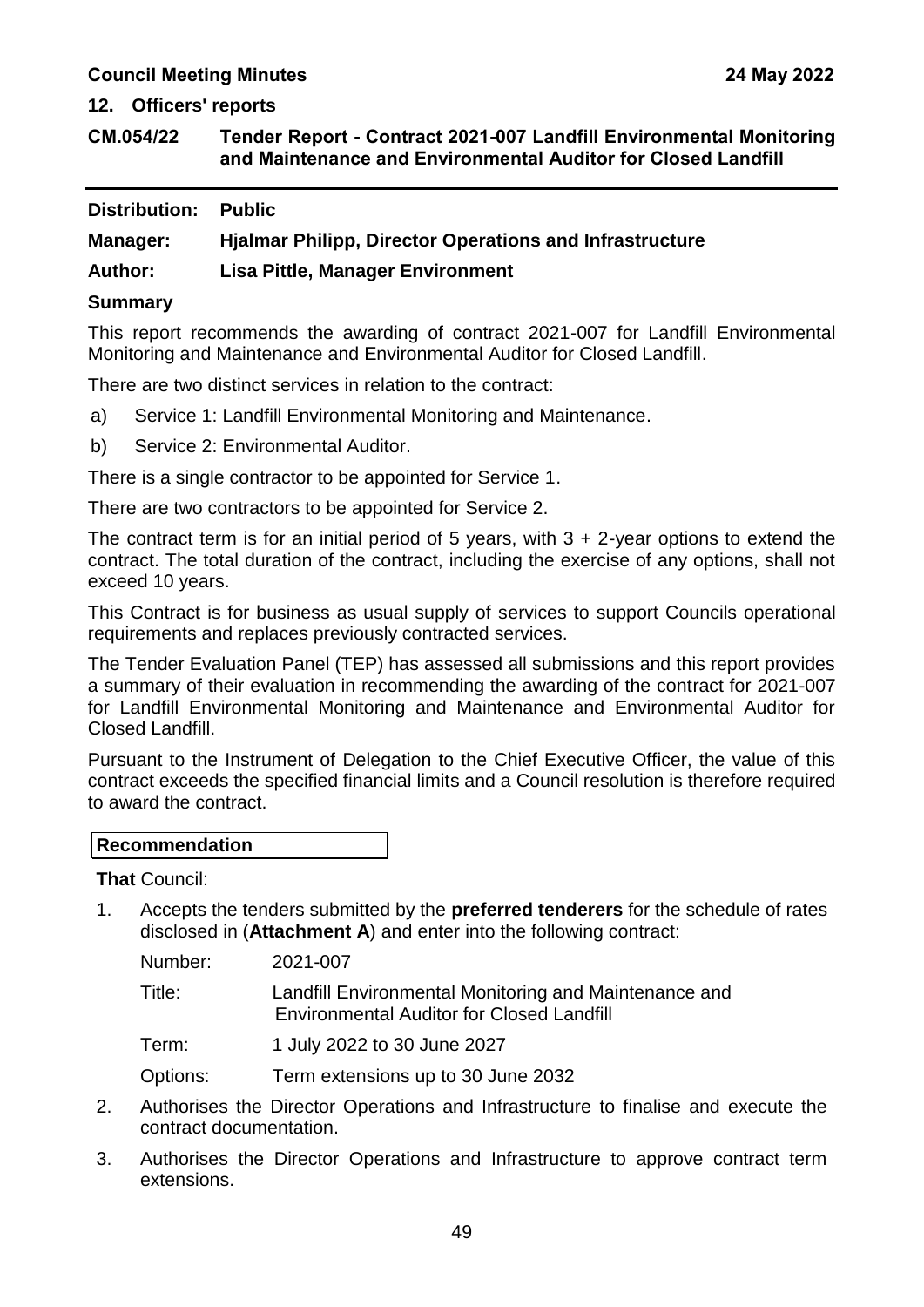**CM.054/22 Tender Report - Contract 2021-007 Landfill Environmental Monitoring and Maintenance and Environmental Auditor for Closed Landfill** 

- 4. Authorises the Director Operations and Infrastructure to approve changes to operational requirements throughout the term of the contract.
- 5. Advises all tenderers accordingly.
- 6. Makes public the decision regarding this contract but the Tender Evaluation Report (**Attachment A**) remain confidential on the grounds specified in the definition of confidential information in section 3(1)(g) of the *Local Government Act 2020*.
- 7. Resolves that the preferred tenderers be named.

#### **Council Resolution**

#### **MOVED: Cr Ben Ramcharan SECONDED: Cr Peter Perkins**

**That** Council:

1. Accepts the tenders submitted by the **preferred tenderers SMEC Australia Pty Ltd, Service 2 – Australian Environmental Auditors Pty Ltd and Tonkin & Taylor Pty Ltd** for the schedule of rates disclosed in (**Attachment A**) and enter into the following contract:

Number: 2021-007

Title: Landfill Environmental Monitoring and Maintenance and Environmental Auditor for Closed Landfill

Term: 1 July 2022 to 30 June 2027

Options: Term extensions up to 30 June 2032

- 2. Authorises the Director Operations and Infrastructure to finalise and execute the contract documentation.
- 3. Authorises the Director Operations and Infrastructure to approve contract term extensions.
- 4. Authorises the Director Operations and Infrastructure to approve changes to operational requirements throughout the term of the contract.
- 5. Advises all tenderers accordingly.
- 6. Makes public the decision regarding this contract but the Tender Evaluation Report (**Attachment A**) remain confidential on the grounds specified in the definition of confidential information in section 3(1)(g) of the *Local Government Act 2020*.
- 7. Resolves that the preferred tenderers be named.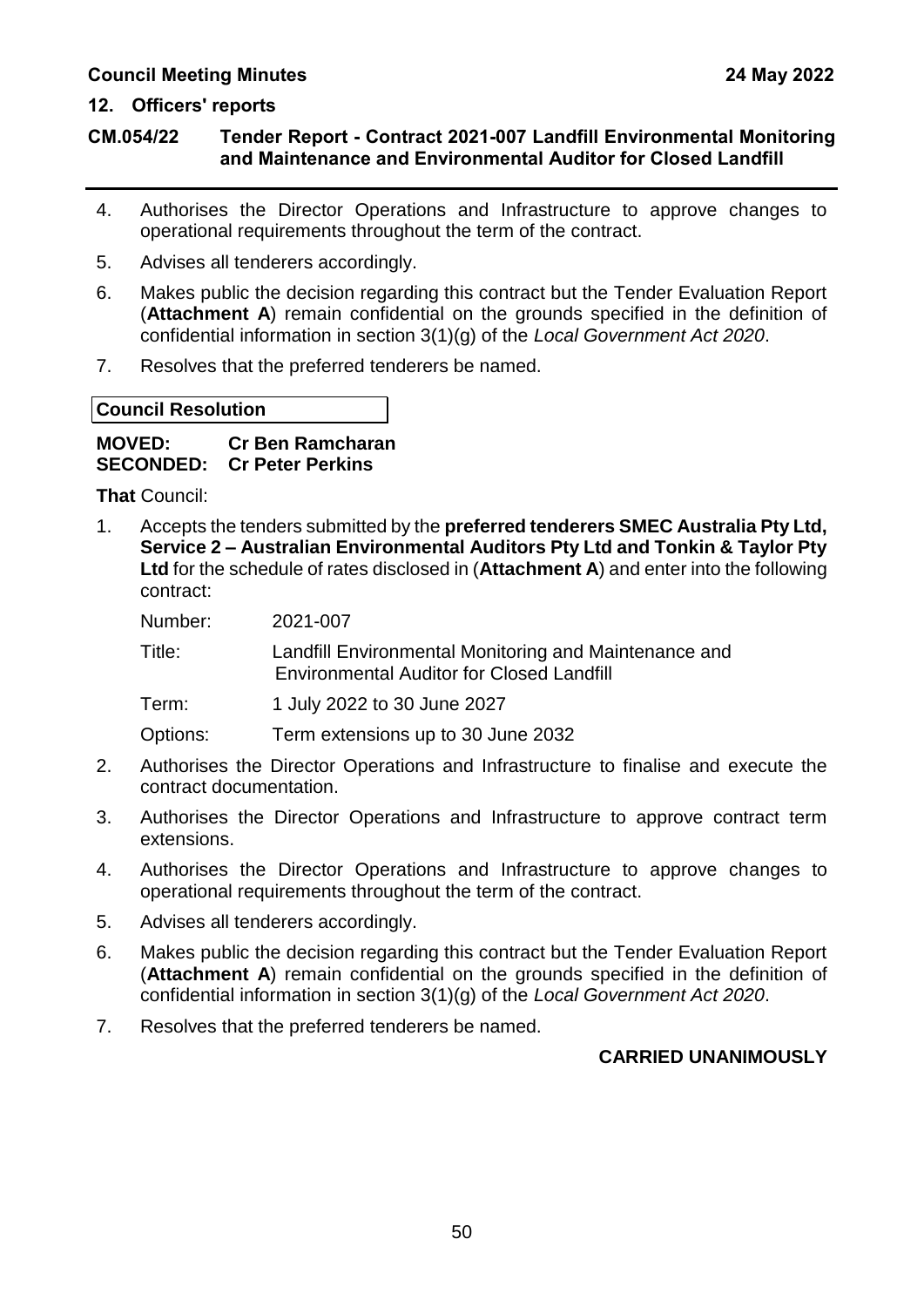**12. Officers' reports**

<span id="page-53-0"></span>

| CM.055/22 | Tender Report - Contract 2122-052 Bible Street Traffic Improvements |
|-----------|---------------------------------------------------------------------|
|-----------|---------------------------------------------------------------------|

| Distribution:  | <b>Public</b>                                                  |
|----------------|----------------------------------------------------------------|
| Manager:       | <b>Hjalmar Philipp, Director Operations and Infrastructure</b> |
| <b>Author:</b> | <b>Steven Blight, Construction Coordinator</b>                 |
|                | <b>Enrique Gutierrez, Manager Assets and Capital Works</b>     |

#### **Summary**

This report recommends the awarding of contract 2122-052 for Bible Street Traffic Improvements.

Works will involve the construction of various traffic treatments/improvements along Bible Street, Eltham.

The Tender Evaluation Panel (TEP) has assessed all submissions and this report provides a summary of their evaluation in recommending the awarding of the contract for 2122-052 for Bible Street Traffic Improvements.

Pursuant to the Instrument of Delegation to the Chief Executive Officer, the value of this contract exceeds the specified financial limits and a Council resolution is therefore required to award the contract.

#### **Recommendation**

**That** Council:

1. Accepts the tender submitted by the **preferred tenderer** for the sum of \$[Redacted] plus \$[Redacted] for contingency (inclusive of GST) and enter into the following contract:

Number: 2122-052

Title: Bible Street Traffic Improvements

Term: 30 May 2022 to 30 September 2022

- 2. Authorises the Director Operations and Infrastructure to finalise and execute the contract documentation.
- 3. Authorises the Director Operations and Infrastructure to approve additional cost variations that are a result of unknown latent site conditions or changes to operational requirements throughout the term of the contract with a total value of no more than the approved budget for the project.
- 4. Notes that any variations that exceed the agreed approved budget will require a further Council resolution.
- 5. Any variations that exceed the agreed approved budget will require a further Council resolution.
- 6. Advises all tenderers accordingly.
- 7. Makes public the decision regarding this contract but the Tender Evaluation Report (**Attachment A**) remain confidential on the grounds specified in the definition of confidential information in section 3(1)(g) of the *Local Government Act 2020*.
- 8. Resolves that the preferred tenderer be named.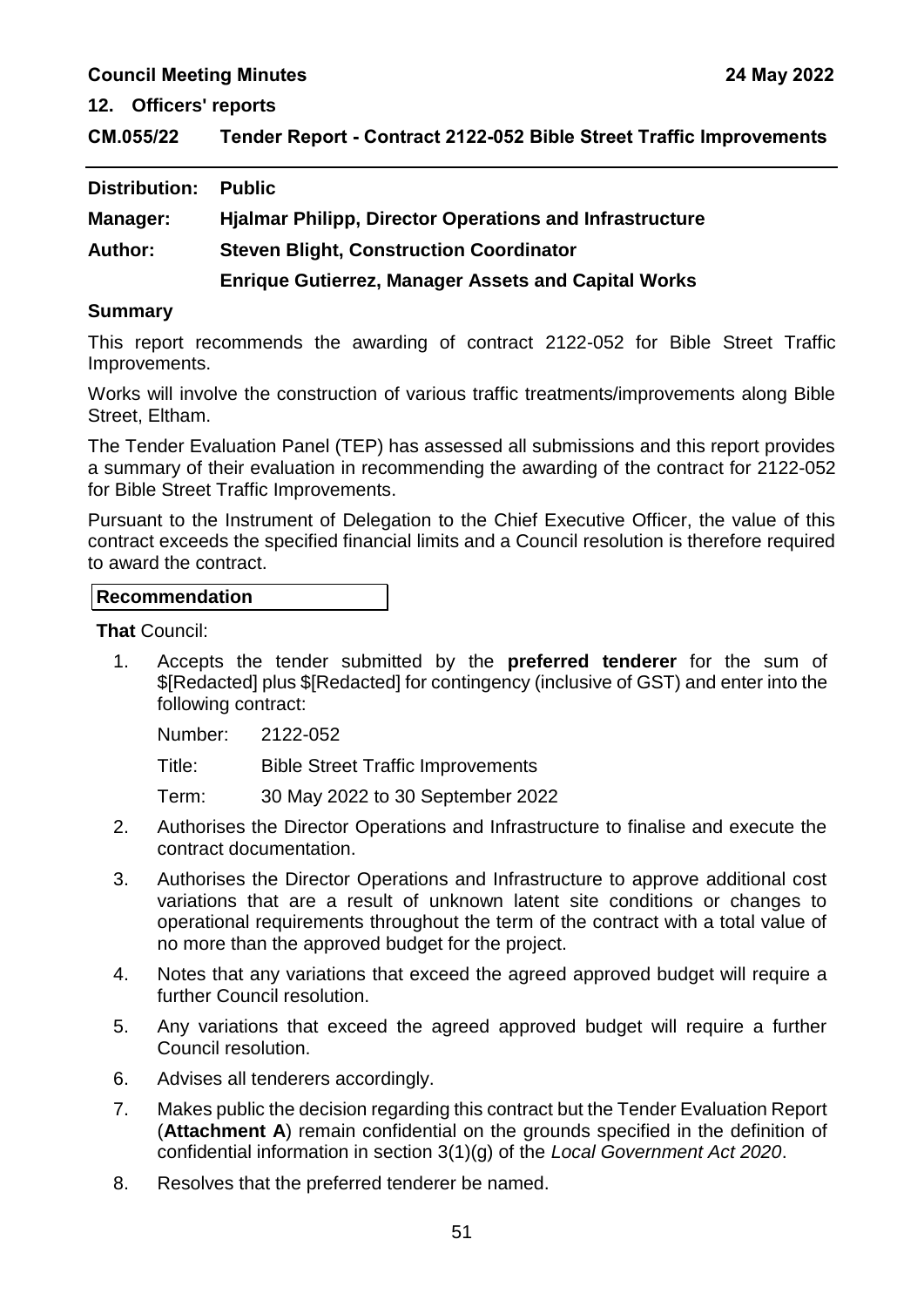#### **CM.055/22 Tender Report - Contract 2122-052 Bible Street Traffic Improvements**

#### **Council Resolution**

| <b>MOVED:</b> | <b>Cr Geoff Paine</b>             |
|---------------|-----------------------------------|
|               | <b>SECONDED: Cr Peter Perkins</b> |

**That** Council:

1. Accepts the tender submitted by the **preferred tenderer MJ Construction Group Pty Ltd** for the sum of **\$494,743.15** plus **\$98,948.63** for contingency (inclusive of GST) and enter into the following contract:

| Number: | 2122-052                                 |
|---------|------------------------------------------|
| Title:  | <b>Bible Street Traffic Improvements</b> |
| Term:   | 30 May 2022 to 30 September 2022         |

- 2. Authorises the Director Operations and Infrastructure to finalise and execute the contract documentation.
- 3. Authorises the Director Operations and Infrastructure to approve additional cost variations that are a result of unknown latent site conditions or changes to operational requirements throughout the term of the contract with a total value of no more than the approved budget for the project.
- 4. Notes that any variations that exceed the agreed approved budget will require a further Council resolution.
- 5. Any variations that exceed the agreed approved budget will require a further Council resolution.
- 6. Advises all tenderers accordingly.
- 7. Makes public the decision regarding this contract but the Tender Evaluation Report (**Attachment A**) remain confidential on the grounds specified in the definition of confidential information in section 3(1)(g) of the *Local Government Act 2020*.
- 8. Resolves that the preferred tenderer be named.